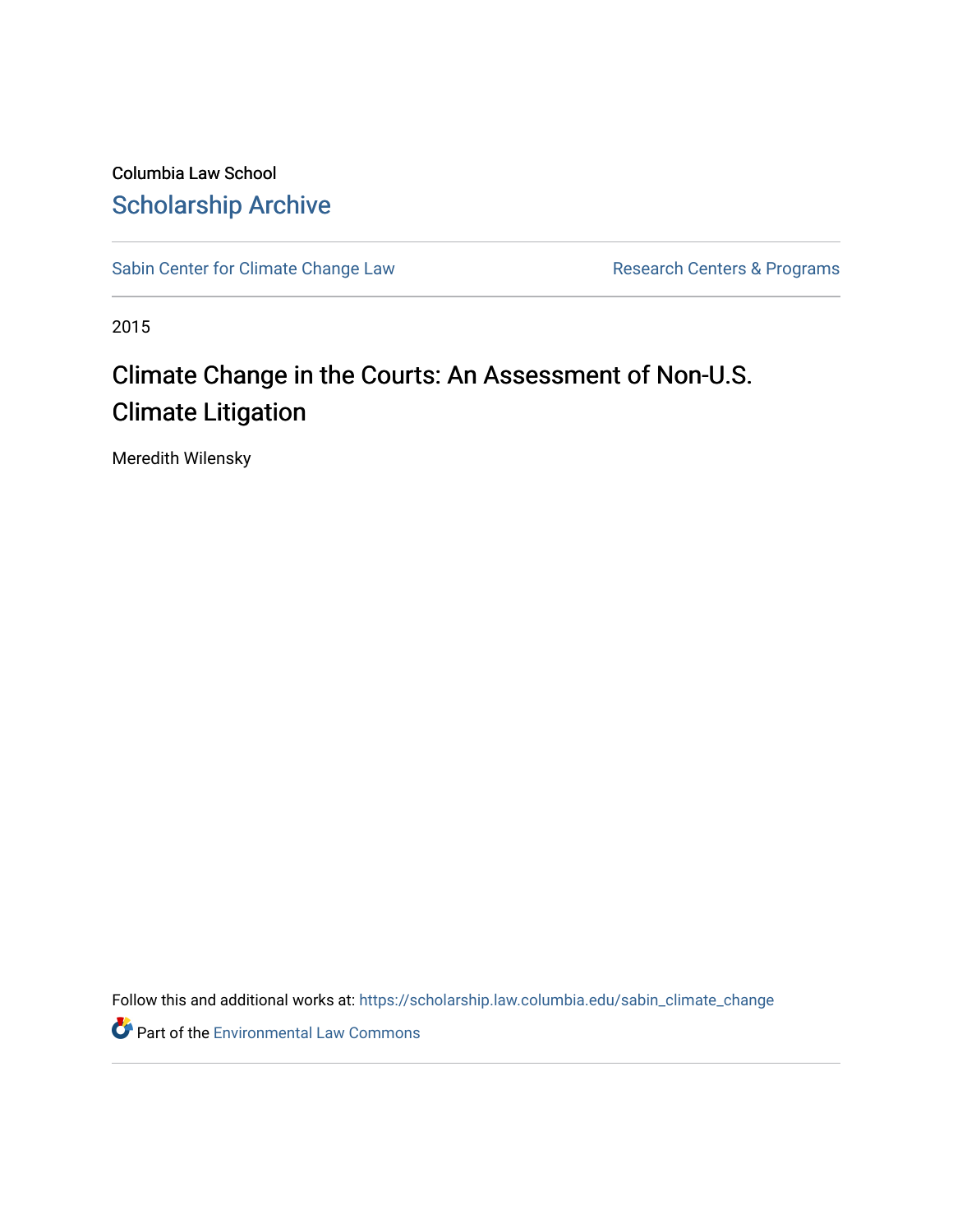

SABIN CENTER FOR CLIMATE CHANGE LAW

# **CLIMATE CHANGE IN THE COURTS:**

## An Assessment of Non-U.S. Climate Litigation

By Meredith Wilensky

February 2015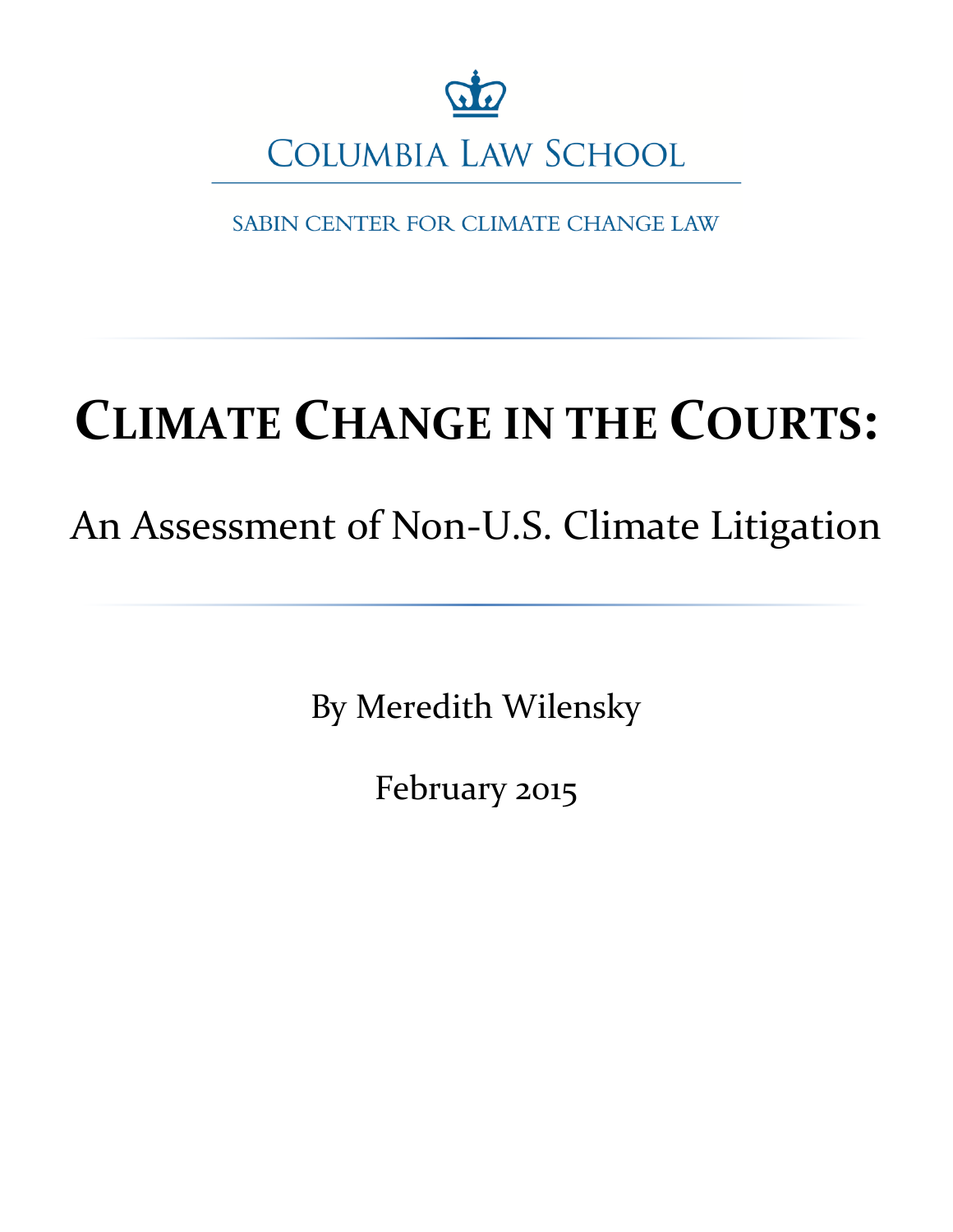*Disclaimer: This paper is an academic study provided for informational purposes only and does not constitute legal advice. Transmission of the information is not intended to create, and the receipt does not constitute, an attorney-client relationship between sender and receiver. No party should act or rely on any information contained in this White Paper without first seeking the advice of an attorney.* 

*This paper is the responsibility of The Sabin Center for Climate Change Law alone, and does not reflect the views of Columbia Law School or Columbia University.*

© 2015 Sabin Center for Climate Change Law, Columbia Law School

The Sabin Center for Climate Change Law develops legal techniques to fight climate change, trains law students and lawyers in their use, and provides the legal profession and the public with up-to-date resources on key topics in climate law and regulation. It works closely with the scientists at Columbia University's Earth Institute and with a wide range of governmental, nongovernmental and academic organizations.

*About the author:* Meredith Wilensky was an Associate Director and Postdoctoral Fellow at the Sabin Center of Climate Change Law from 2013-2014. She is currently a law clerk for Judge Claudia Wilken, U.S. District Court of the Northern District of California.

Sabin Center for Climate Change Law Columbia Law School 435 West 116th Street New York, NY 10027 **Tel:** +1 (212) 854-3287 **Email:** columbiaclimate@gmail.com **Web:** http://www.ColumbiaClimateLaw.com **Twitter:** @ColumbiaClimate **Blog:** <http://blogs.law.columbia.edu/climatechange>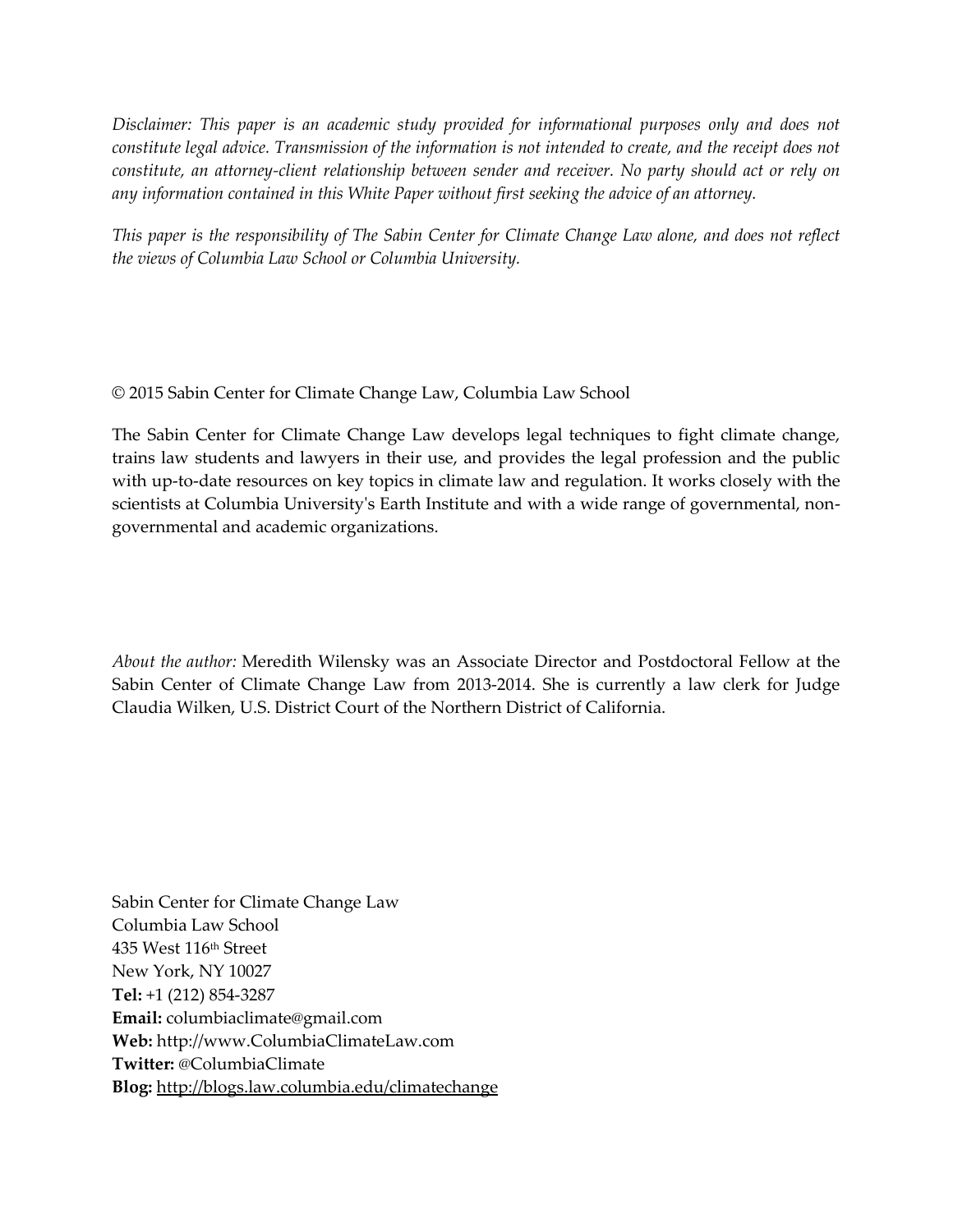## **EXECUTIVE SUMMARY**

In 2007 Arnold & Porter (later joined by the Sabin Center for Climate Change Law at Columbia Law School) compiled and proceeded to update a comprehensive collection of judicial decisions from U.S. courts concerning climate change. <sup>1</sup> Largely drawing on that work, in 2012, Professor David Markell of Florida State University College of Law and Professor J.B. Ruhl of Vanderbilt University Law School published an empirical assessment of climate change litigation in the United States.<sup>2</sup> Since 2011, the Sabin Center has maintained a compilation of climate change cases from outside the United States.<sup>3</sup> Using the categorization methods employed in the Markell and Ruhl study, this paper casts light on the "who, what, why, and how" of climate change litigation and investigates the role of the courts in the development of climate change policy outside of the United States.

This study includes all climate change litigation decisions we have found from all jurisdictions outside of the U.S. through 2013. Cases were only included in the study if climate change played a central role in the issues being considered by the court. Through this process, 173 cases were identified. Cases were then coded by eight factors: (1) type of plaintiff; (2) type of defendant; (3) type of claim being brought; (4) year; (5) jurisdiction; (6) general objective of the litigation; (7) statutes and other legal sources supporting the claims; and (8) the outcome of the cases.

Several points emerge from a comparison of U.S. and non-U.S. litigation. U.S. climate change litigation has far outpaced climate litigation in any other jurisdiction. In fact, more lawsuits concerning climate change have been decided or settled in the U.S. than in the rest of the world combined. By the end of 2013, over 420 pieces of climate change litigation had been resolved in the U.S. alone.<sup>4</sup> All other countries combined had only resolved 173 climate change cases in that same

<sup>&</sup>lt;sup>1</sup> Michael Gerrard et al., Arnold & Porter LLP, "Climate Change Litigation in the U.S.," www.climatecasechart.com.

<sup>2</sup> *See* David Markell & J.B. Ruhl, *An Empirical Assessment of Climate Change In The Courts: A New Jurisprudence Or Business As Usual?*, 60 FLA. L. REV. 15 (2012).

<sup>&</sup>lt;sup>3</sup> Michael Gerrard et al., Sabin Center for Climate Change Law "Non-U.S. Climate Litigation Chart," http://web.law.columbia.edu/climate-change/non-us-climate-change-litigation-chart.

<sup>4</sup> *See* Michael Gerrard et al., *supra* note 1.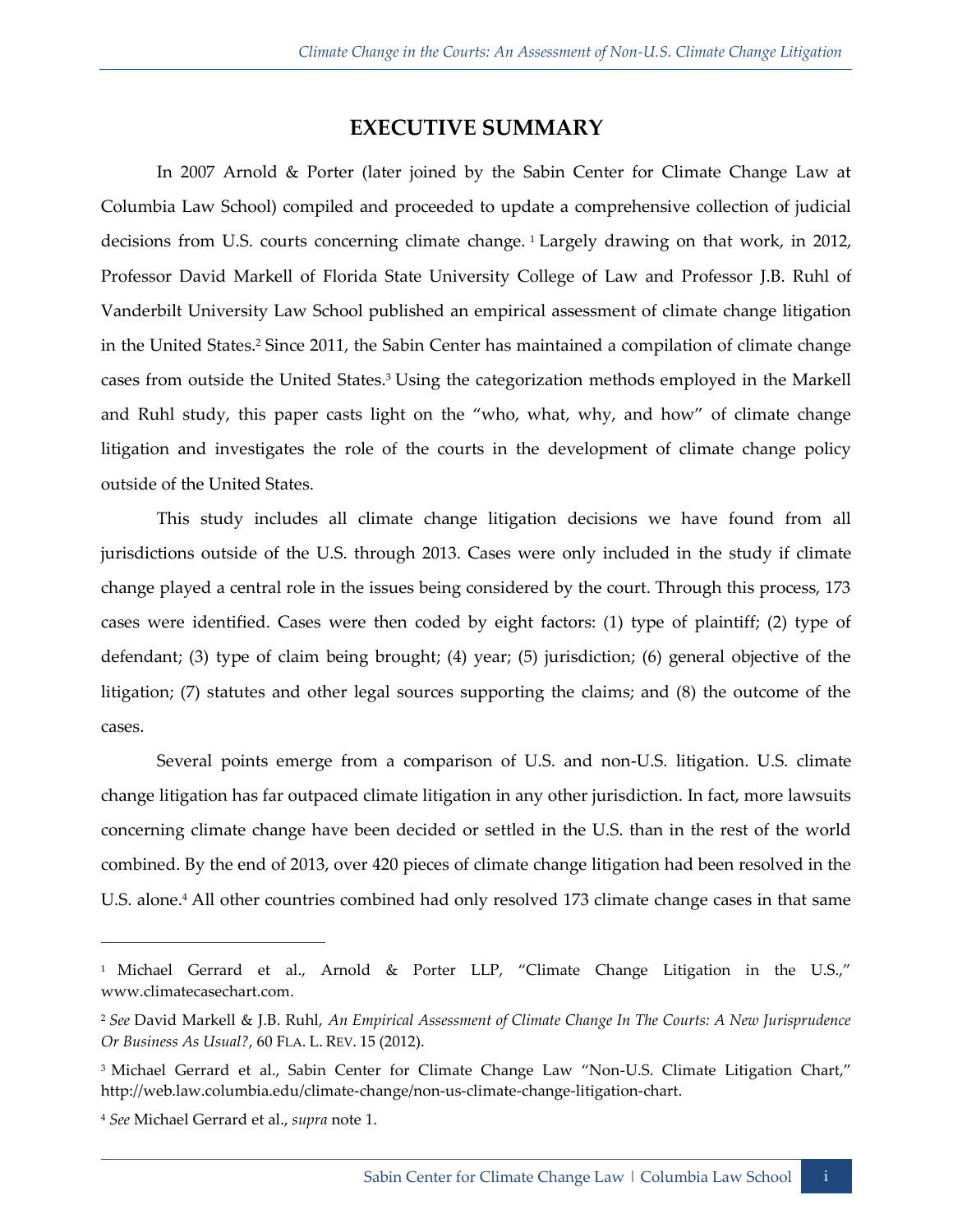period. These cases are almost entirely concentrated in five jurisdictions, with no climate change litigation in the vast majority of countries worldwide. After the U.S., the country with the largest volume of climate litigation is Australia. Climate litigation there is dominated by disputes about the environmental review of proposed projects. Some of these were about major greenhouse gas (GHG)-emitting projects; the rest concerned whether and how planning and environmental authorities should consider the effect of climate change on proposed projects. The latter issue has been little litigated in the U.S. or elsewhere. Outside of Australia, the European Union Emissions Trading System (EU ETS) has generated a substantial portion of non-U.S. litigation concerning its requirements and the efforts to comply with them.

U.S. climate change litigation also differs from non-U.S. litigation in its role in the development of climate change policy. Litigation has played a central role in driving the course of climate regulation in the United States, primarily stemming from the landmark 2007 decision of the Supreme Court in *Massachusetts v. Environmental Protection Agency*. <sup>5</sup> Subsequent GHG emissions regulations have elicited numerous challenges, mostly by industry groups and states, but also by environmental groups seeking stricter regulations.<sup>6</sup> Litigation has not played nearly as important a role in the development of climate regulation anywhere else. Outside of the U.S., there has only been one other successful attempt to use litigation to require the development of climate change policies. A Ukrainian environmental group sought national mitigation action based on the Kyoto Protocol. The court found the environmental ministry's failure to act violated Ukraine's international obligations and ordered the ministry to implement GHG emissions. A Canadian environmental organization brought a similar suit but was unsuccessful. Nor has there been substantial litigation challenging the development of climate change laws. The EU ETS has only faced four challenges; these challenges only pertained to certain sectors or countries and did not question the validity of the scheme as a whole.<sup>7</sup> Thus, while much climate litigation in the U.S. is

<sup>5</sup> Massachusetts v. Environmental Protection Agency, 549 US 497 (2007).

<sup>6</sup> *See e.g. Coal. for Responsible Regulation, Inc. v. E.P.A.,* 684 F.3d 102, 115 (D.C. Cir. 2012) aff'd in part, rev'd in part sub nom. Util. Air Regulatory Grp. v. E.P.A., 134 S. Ct. 2427, (2014) (denying the petitions that asked EPA to reconsider its 2009 endangerment finding); Util. Air Regulatory Grp. v. E.P.A., 134 S. Ct. 2427 (2014).

<sup>7</sup> *See,* Société Arcelor v. Premier Minister, Case C-127/07, [2008] E.C.R. I-09895 (dismissing challenge of central provisions of Directive 2003/87/EC, as applied to steel makers, under the principle of equality);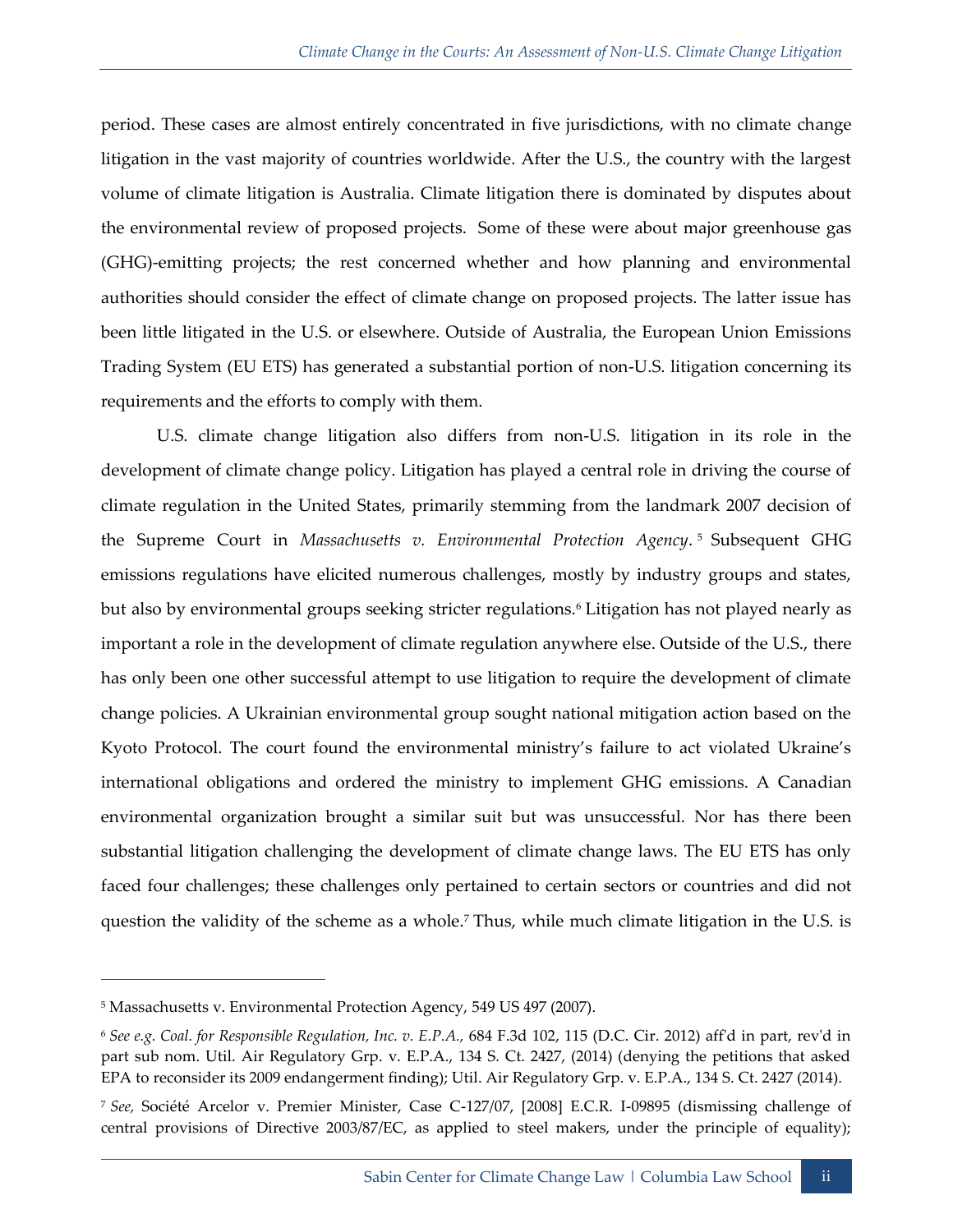strategic, seeking either to force or to block GHG regulation, climate change litigation elsewhere is primarily tactical, aimed at specific projects or details of EU ETS implementation.

The United States has experienced four prominent cases using common law doctrines to impose monetary penalties or injunctive relief on greenhouse gas emitters. All four lawsuits ultimately failed. No comparable attempts have been made anywhere else in the world, although a Nigerian human rights case is somewhat analogous. A Nigerian court granted an injunction against the practice of gas flaring because it violated the human right to life and dignity by emitting GHGs among other pollutants.<sup>8</sup> A case has also been filed in Dutch court against the Netherlands government seeking a declaratory judgment that the government would violate human rights by failing to achieve its emissions reduction targets, but is still in its early stages and thus not included in this assessment.<sup>9</sup>

#### **1. Key Players**

Climate change litigation is largely comprised of private plaintiffs suing government defendants. Ninety-six percent of the non-U.S. cases were against governments. Suits by citizens and industry were almost equal. Most citizen cases are not brought by environmental groups, but instead community groups and individuals, often property owners. Suits brought by governments constitute only approximately 13% of non-U.S. litigation. Most suits with a government plaintiff were brought against a government defendant. Half of the intergovernmental litigation was brought under the EU ETS. Most of the remaining intergovernmental litigation was comprised of land-use cases where one government, usually local, challenged another government's approval of an action without adequate consideration of climate change.

#### **2. Claims by Category**

-

Claims were divided into six main groups. The first four groups were comprised of claims

<sup>8</sup> Gbemre v. Shell Petroleum Development Company Nigeria FHC.B.CS/53/05 (Nigeria).

Arcelor SA v. Parliament, Case T-16/04 [2010] E.C.R. II-00211 (dismissing a challenge of Directive 2003/87/EC on the basis that is violated several principles of common law);. Poland v. Commission, Case T-183/07, [2009] E.C.R. II-03395 (dismissing challenge of Directive 2003/87/EC as it pertained to Poland); Air Transport Association of America v. Secretary of State for Energy and Climate Change, No. C-366/10, [2011] E.C.R. I-13755 (challenging U.S. airlines' inclusion in EU's Emission Trading Scheme).

<sup>9</sup> Erica Rex, *Will judges force the Netherlands to meet E.U. climate goals?* ENVIRONMENT & ENERGY PUBLISHING (Mar. 12, 2013).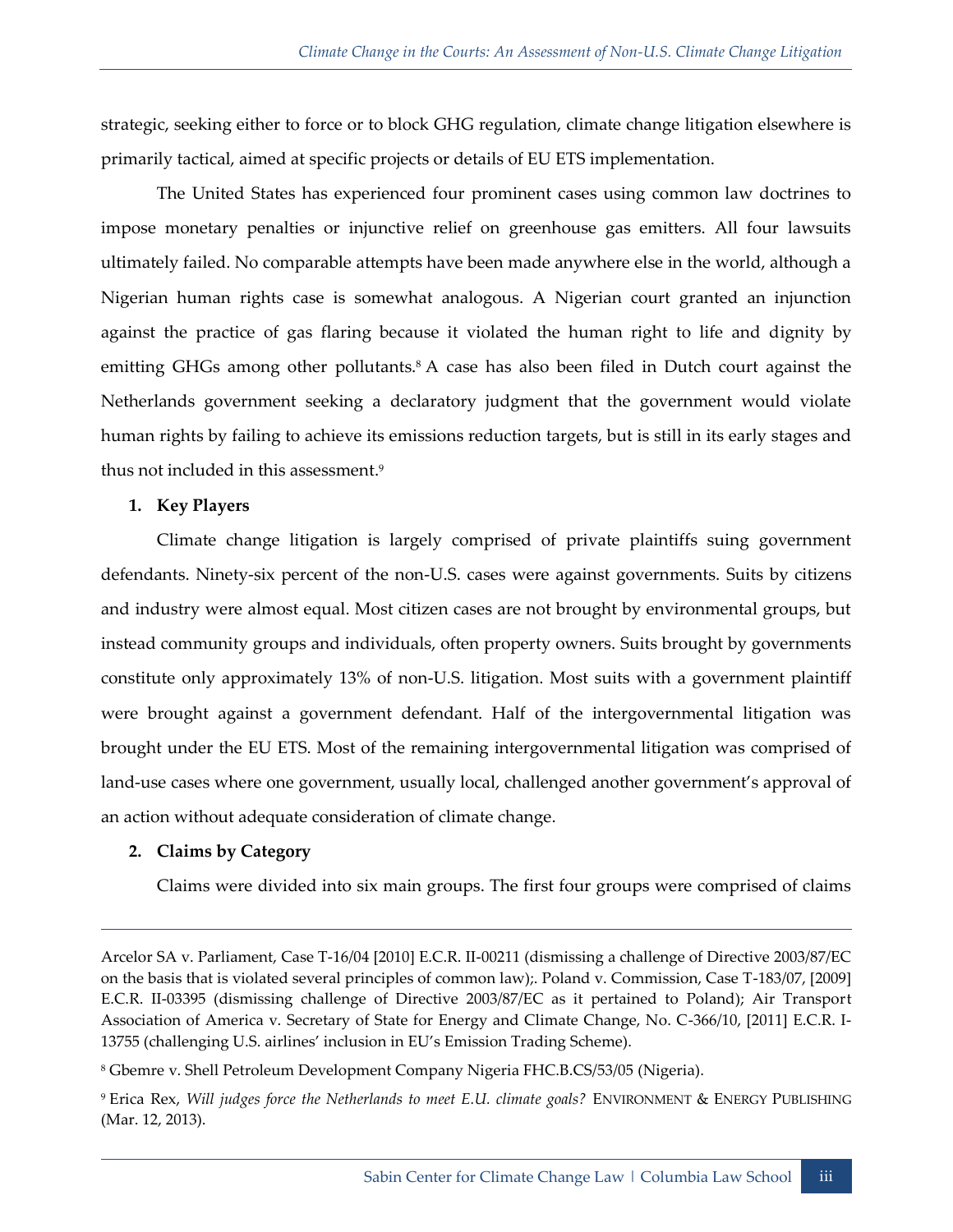against governments:

- (A) Substantive claims regarding climate change laws and regulations;
- (B) Procedural cases related to environmental impact assessment (EIA) and permitting;
- (C) Claims asserting rights relating to climate change; and
- (D) Claims surrounding climate science.

Claims against private parties were separated into two groups:

- (E) Suits against corporations; and
- (F) Suits against individuals.

Each group was then subdivided into categories based on the nature of the claim.

Of the six groups, the largest group by far was Group B (EIA and permitting cases), accounting for 62% of all claims. These cases focus on procedural requirements for land use and planning. Forty percent of procedural claims surrounded the permitting of GHG emissions sources, both direct and indirect. These cases were often centered on proposed power plants and coal mines. Another 40% of cases centered on "reverse environmental impact assessment," the process of assessing how climate change will impact a proposed project. About 25% of procedural cases pertained to the permitting of proposed renewable energy projects, usually the construction of wind turbines. These cases usually involved balancing the positive climate impacts of renewable energy projects against their negative impacts, especially visual impacts.

The second largest group was Group A (substantive climate change regulation cases). With 38 cases, this category represents 23% of all claims. These cases were primarily challenges to regulations limiting emissions sources. Group C, with only 5% of cases, resulted in a few particularly interesting cases, such as the ruling that the practice of gas flaring in the Niger Delta violated human rights.<sup>10</sup> A United Kingdom (UK) employment tribunal found that that belief in climate change is a legally protected right.<sup>11</sup> The employment tribunal found that an employee's belief in climate change was covered under the employment regulations, reasoning that a belief is not excluded from coverage just because it is political or based on science rather than religion. Less successful was a case in New Zealand in which a Kiribati citizen sought refugee status due to

<sup>10</sup> Gbemre v. Shell Petroleum Development Company Nigeria FHC.B.CS/53/05 (Nigeria).

 $11$  Grainger v. Nicholson, [2010] ICR 360 (Eng.).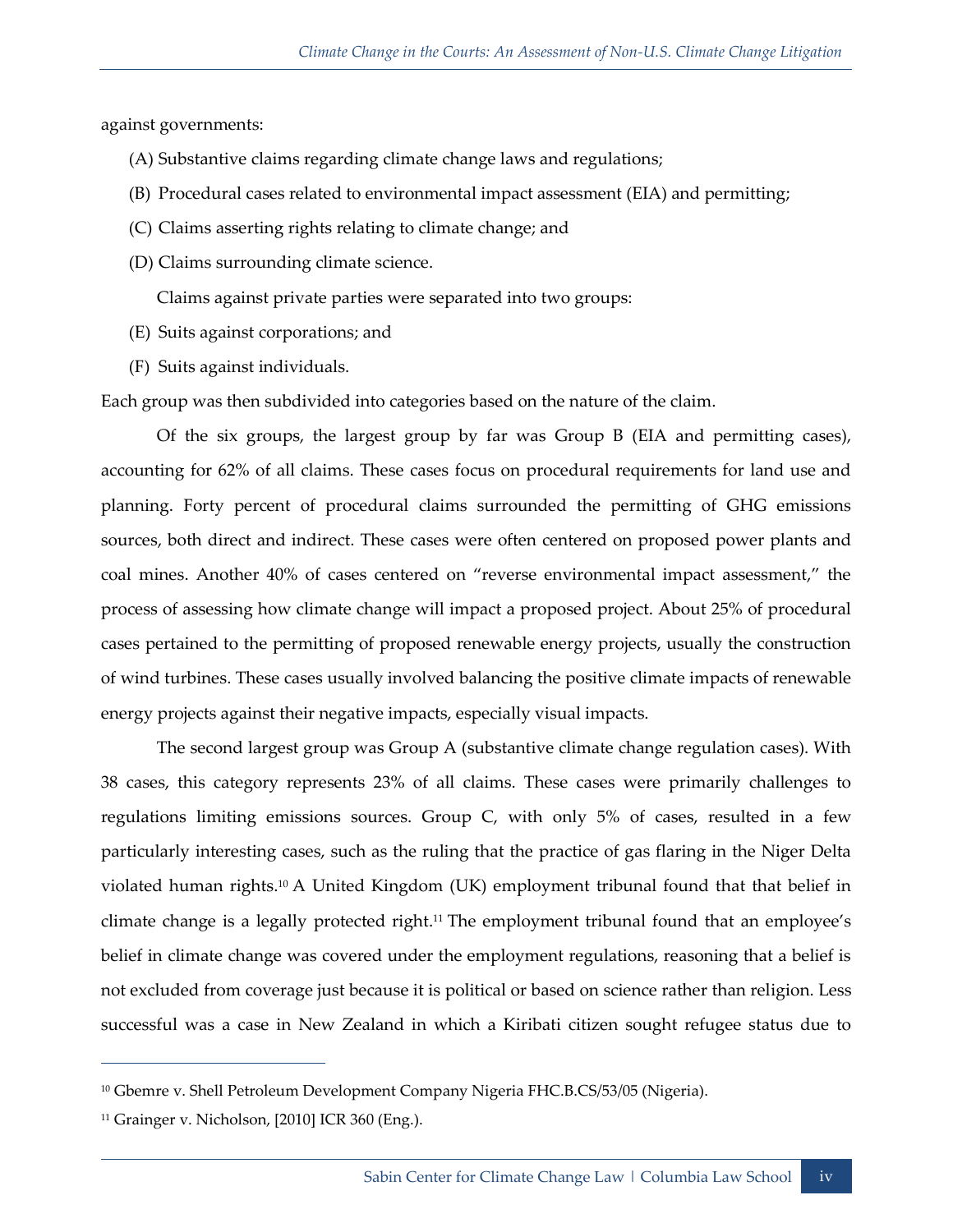climate change impacts. The court found that the circumstances did not qualify the applicant for refugee status under the 1951 United Nations Convention relating to the Status of Refugees.<sup>12</sup>

Cases against corporations and individuals were relatively rare. Groups E and F together only accounted for 8% of non-U.S. litigation. Most of these cases were enforcement actions, whether civil or criminal. Surprisingly, six of the enforcement claims were initiated by a consumer protection organization against corporations for false green advertising.

A few categories were noticeably lacking. First, there have been no claims to impose liability on emissions sources for inadequate climate change mitigation or adaptation measures. This includes nuisance claims, property damage claims or personal or economic injury claims. Second, there have been no claims to require legislative or agency action to require new or more extensive adaptation actions**.** In fact, the only substantive adaptation case was a challenge to legislation establishing "ecotowns" to serve as exemplar models of best practices in climate change resilience.<sup>13</sup>

There were very few climate change decisions before 2007. Litigation peaked in 2008 with 36 decisions and has since experienced a drop with a small peak of 17 cases in 2013. The shortlived spike in GHG emissions reductions cases likely reflects the development of new climate change laws, especially the EU ETS. While substantive mitigation and adaptation cases have completely tapered off since 2008, decisions pertaining to EIA and permitting have only dipped slightly and appeared to once again be on the rise as of the end of 2013.

#### **3. Claims by Jurisdiction**

 $\overline{a}$ 

Over 90 percent of non-U.S. cases took place in only five jurisdictions: Australia, the UK, the European Union (EU), New Zealand, and Spain. Australia was the clear leader, with 70 cases accounting for 40% of total litigation. Australia climate change litigation was dominated by EIA and permitting cases, mostly challenges of emissions sources and cases surrounding reverse EIA. With respect to the permitting of GHG sources, Australian courts agreed that direct emissions should be taken into account in permitting but diverged with respect to indirect emissions. Reverse

<sup>12</sup> Genesis Power v. Franklin DC [2005] NRRMA 541(N.Z.); Meridian Energy Ltd. v. Wellington City Council [2007] W031/07 NZEnvC 128 (N.Z.).

<sup>&</sup>lt;sup>13</sup> Bard Campaign v. Secretary of State for Communities and Local Government [2009] EWHC 308 (Eng.).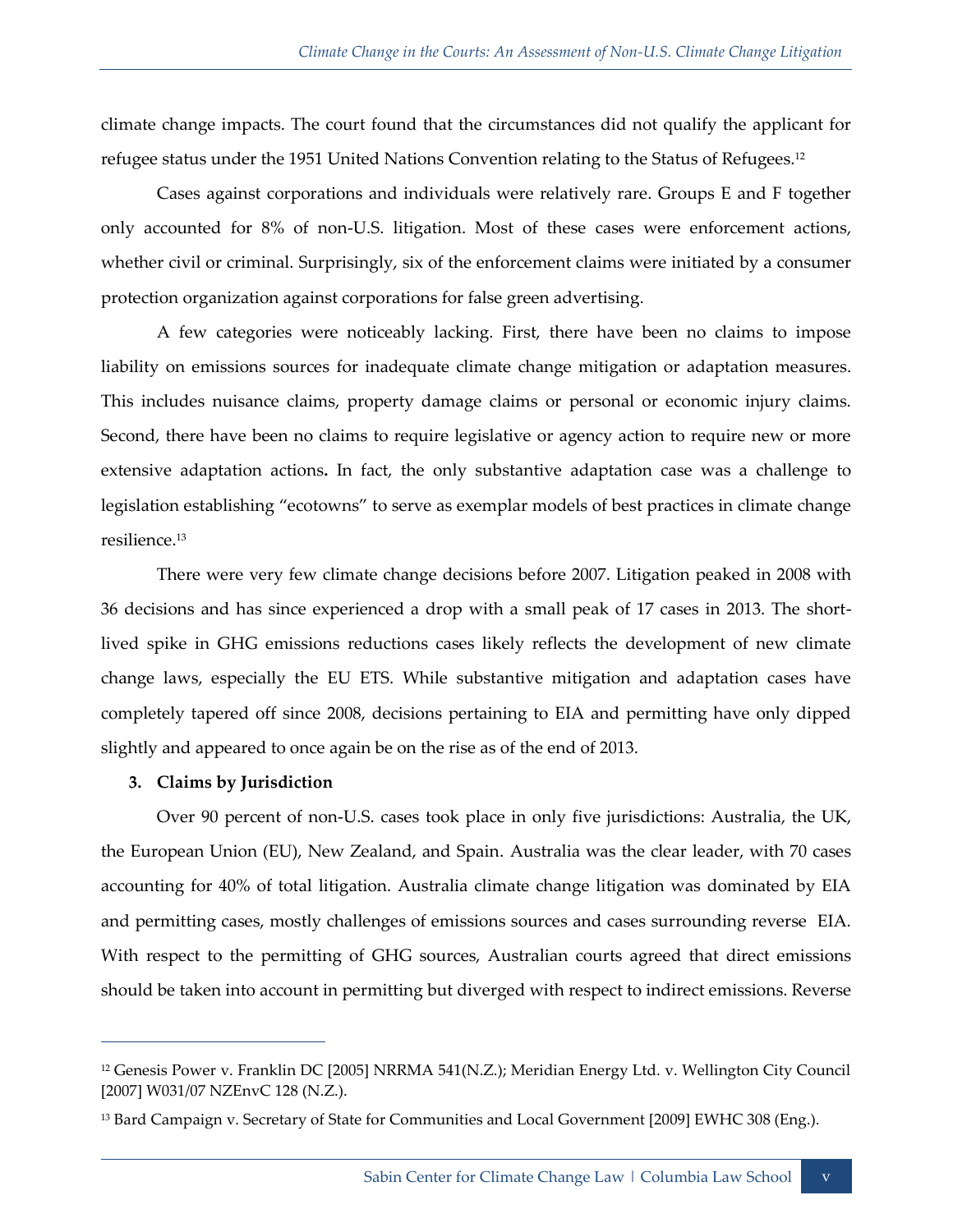EIA cases mostly arose in the context of assessing coastal hazards, namely sea level rise and increased flooding. Where planning laws and policies required consideration of future climate impacts, courts were more likely to ensure considerations were taken into account and addressed prior to granting planning approval.

Thirty-five cases took place in the United Kingdom, and 14 took place in New Zealand. Both countries had a number of challenges to the permitting of emissions sources and number of cases arising out of proposed wind energy projects. Wind energy cases usually centered on balancing local landscape impacts with the positive impacts of increased renewable energy and reduced greenhouse gas emissions. Whether challenging permit approval or denial, these cases were rarely successful. With respect to the permitting of GHG sources, New Zealand courts found that direct emissions should be considered but indirect emissions should not.

The European Union's 30 cases and Spain's 14 cases arose almost exclusively out of the EU ETS. In the European Union, most cases were challenges to the scheme or to the commission's rejection of Member States' National Allocation Plans (NAPs). In Spain, most cases were brought by emissions sources challenging their assignment of emissions credits in Spain's NAP.

#### **4. Objectives of Litigation**

Following the categorization utilized by Markell and Ruhl this study identified cases as "pro" or "anti," connoting whether the plaintiff had the objective of increasing regulation or liability associated with climate change (the "pro" cases) or sought reduced regulation or liability (the "anti" cases). Pro and anti cases were almost even, totaling 75 and 83 respectively. However, substantive climate cases (Group A) were mostly "anti" litigation, while there was a slight tendency towards initiating procedural cases (Group B) with the intention of promoting consideration of climate change impacts in permitting decisions.

#### **5. Success of Litigation**

Non-U.S. climate change litigation has experienced a limited degree of success, with a success rate just under 40%. EIA and permitting cases (Group A) had a higher success rate (42%) than substantive mitigation and adaptation cases (Group B) (29%). With a success rate of almost 60%, climate rights cases were relatively successful compared to both Groups A and B. Cases against corporations were the most successful group, boasting close to a 90% success rate. However, these high success rates may not be statistically significant due to relatively small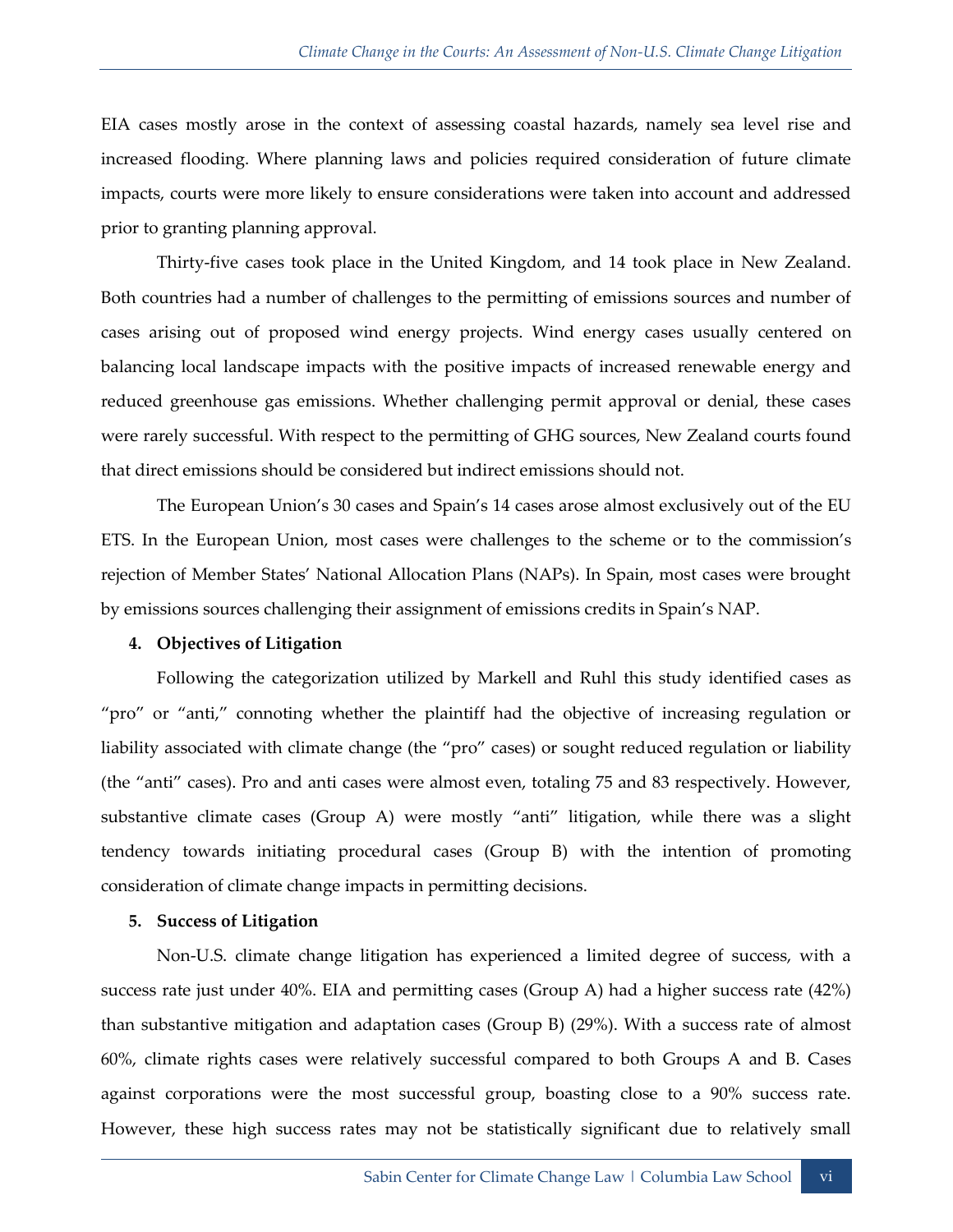sample sizes.

 $\overline{a}$ 

The success of climate change litigation also varied by jurisdiction. Claimants in Australia and Spain experienced the highest success rate, boasting 63% and 62% respectively. Litigation in the United Kingdom fared close to the international average with a 37% success rate. European Union and New Zealand litigation was rarely successful, with 17% and 14% success rates respectively. The variation in success rates in pro and anti litigation was not sufficient to indicate that courts were partial to either objective.

#### **6. Conclusions and Looking Ahead**

Outside of the U.S., climate change litigation has rarely been utilized as a strategic tool to drive climate change policy. In fact, most jurisdictions have little or no climate change litigation at all. Within jurisdictions where climate change issues have been litigated, cases have mostly been tactical suits aimed at specific projects or details regarding implementation of existing climate policies. The nature of these suits varies widely across jurisdictions reflecting each jurisdiction's unique legislative and regulatory frameworks, energy portfolios, and legal systems.

Climate change has been treated in the courts much like any other environmental issue and has not resulted in the development of a distinct climate change jurisprudence. This study reveals that the courts accept the scientific consensus surrounding climate change.<sup>14</sup> In addition, courts are usually willing to ensure that agencies were taking into account climate change in decisionmaking. With respect to EIA and permitting decisions, courts often closely assess how agencies and local councils weigh competing objectives and in many cases have found the government entity got it wrong. However, courts' willingness to engage in balancing does not necessarily favor climate interests. Moreover, courts are also rarely willing to exercise their discretion to go beyond legislative and regulatory requirements.<sup>15</sup> The New South Wales Land and Environment Court was exceptional in this regard, imposing restrictions on climate change sources in two cases despite the nonexistence of explicit emissions limits, and in one of those instances it was overturned on

<sup>&</sup>lt;sup>14</sup> There appears to be only one exception: dictum from a single judge in Australia. Nucifora v. General, [2013] QLC 19 (Austl.).

<sup>15</sup> *E.g.* Environment Defence Society [2002] 11 NZRMA 492 at para. 92 (declining to require a gas fired power station to offset emissions, pointing to the administrative difficulties of monitoring and enforcing such a condition).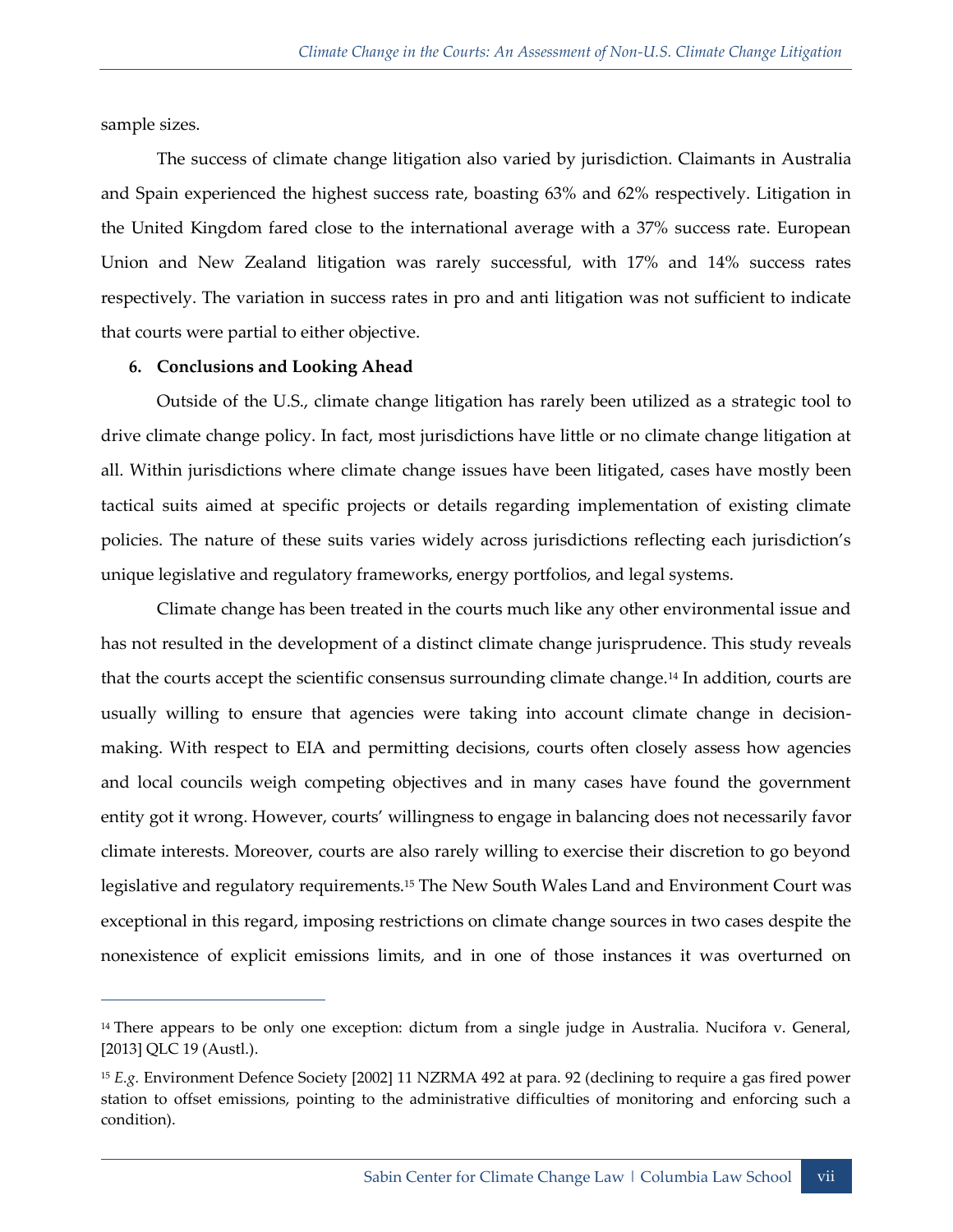appeal.<sup>16</sup>

 $\overline{a}$ 

Because project-specific cases usually require the weighing of competing factors on a caseby-case basis, EIA and permitting cases will likely continue to arise in the future. Moreover, reverse EIA cases will likely increase as climate change impacts become more pronounced over time and renewable energy cases will increase as jurisdictions work toward their renewable energy goals. The future of substantive climate change litigation is less certain and will likely depend on future government attitudes towards implementing and enforcement of climate change legislation.

<sup>&</sup>lt;sup>16</sup> Macquarie Generation v. Hodgson, [2011] NSWCA 424 at para. 18 (Austl.)(finding implied CO<sub>2</sub> limitation on a coal-fired power plant based on common law principles), *rev'd* [2010] NSWLEC 34 2010 (Austl.); Hunter Environment Lobby Inc. v Minister for Planning (No 2) [2012] NSWLEC 40 (Austl.) (imposed offsetting requirements as permitting conditions for a coal mine). These judicial restrictions were short-lived as the CO<sup>2</sup> limit was overturned on appeal and the court suspended the offsetting conditions when the Australian Carbon Tax was enacted.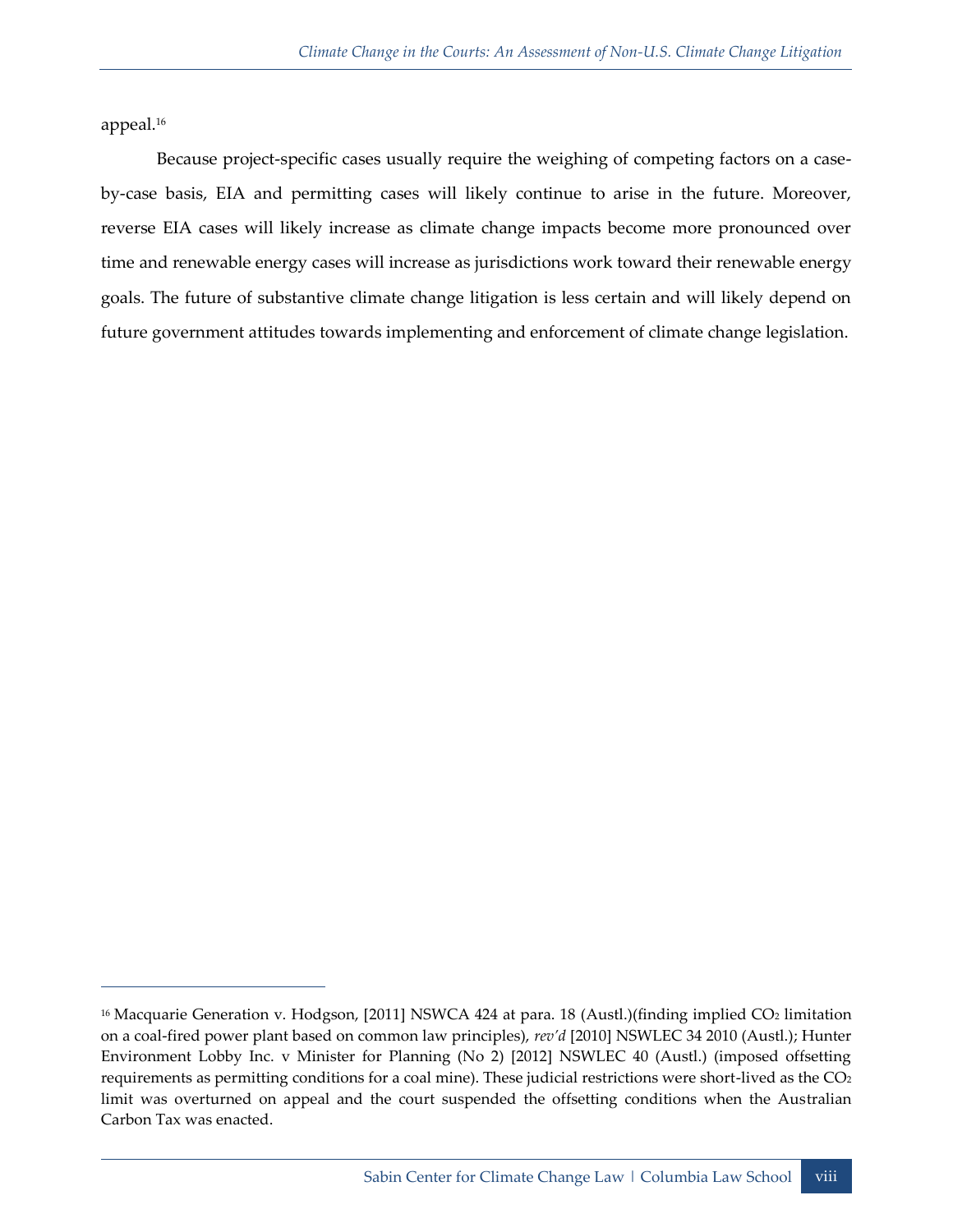## **CONTENTS**

| 1. |       |  |  |  |  |  |
|----|-------|--|--|--|--|--|
| 2. |       |  |  |  |  |  |
|    | 2.1   |  |  |  |  |  |
|    | 2.2   |  |  |  |  |  |
|    | 2.2.1 |  |  |  |  |  |
|    | 2.2.2 |  |  |  |  |  |
|    | 2.3   |  |  |  |  |  |
| 3. |       |  |  |  |  |  |
|    | 3.1   |  |  |  |  |  |
|    | 3.1.1 |  |  |  |  |  |
|    | 3.1.2 |  |  |  |  |  |
|    | 3.1.3 |  |  |  |  |  |
|    | 3.2   |  |  |  |  |  |
|    | 3.3   |  |  |  |  |  |
|    | 3.3.1 |  |  |  |  |  |
|    | 3.3.2 |  |  |  |  |  |
|    | 3.3.3 |  |  |  |  |  |
|    | 3.3.4 |  |  |  |  |  |
|    | 3.3.5 |  |  |  |  |  |
|    | 3.4   |  |  |  |  |  |
|    | 3.5   |  |  |  |  |  |
|    | 3.6   |  |  |  |  |  |
|    |       |  |  |  |  |  |
|    | 4.1   |  |  |  |  |  |
|    | 4.2   |  |  |  |  |  |
|    | 4.3   |  |  |  |  |  |
| 5. |       |  |  |  |  |  |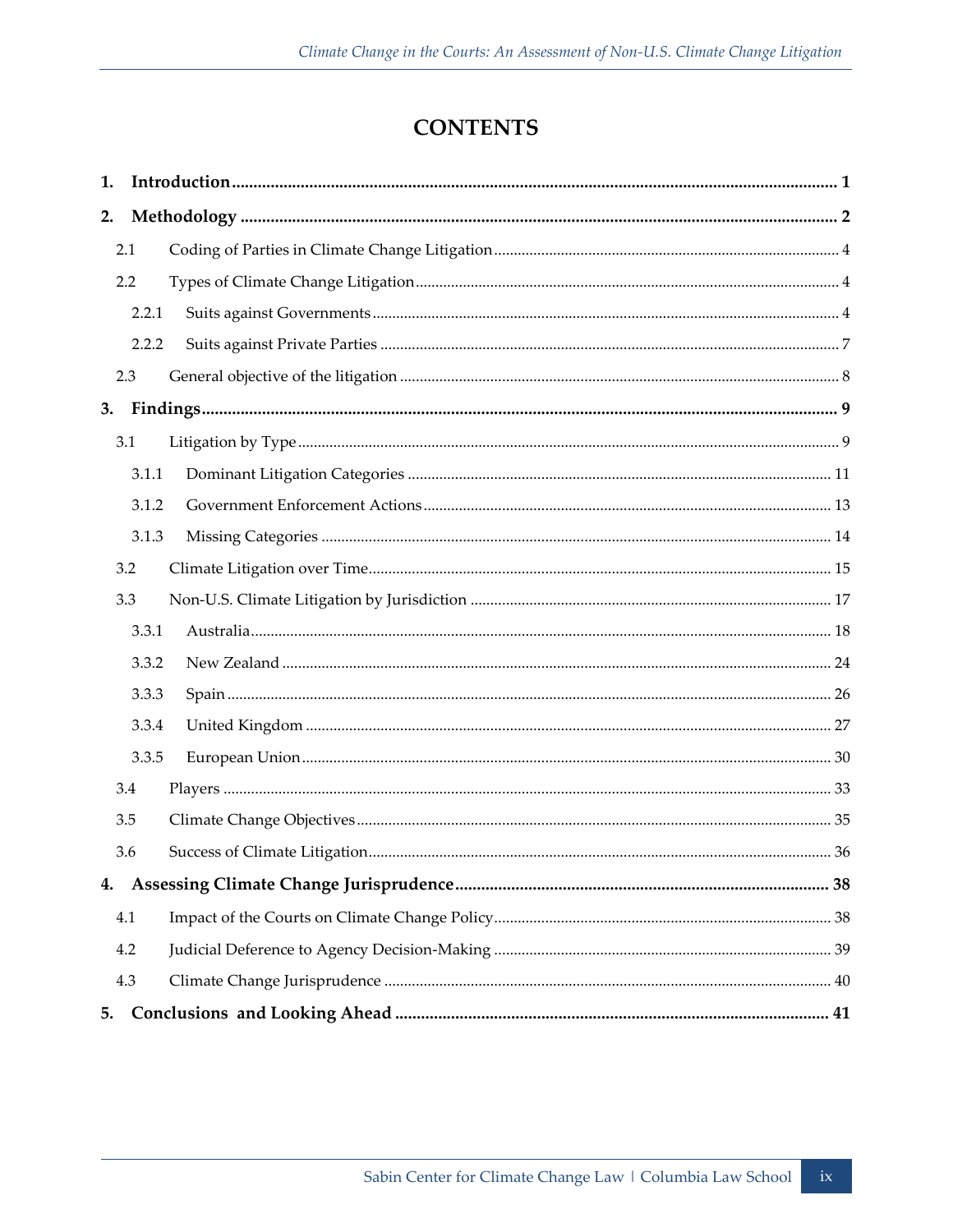## **1. INTRODUCTION**

<span id="page-12-0"></span>A recent study of 66 countries by GLOBE International found that most jurisdictions have taken considerable legislative steps to address climate change. Together the countries in the GLOBE study have enacted almost 500 climate laws.<sup>17</sup> According to GLOBE, the typical Annex I country has passed a new climate change law every 18 months, except for 2008-2010 where there was notable acceleration.<sup>18</sup> All but four countries have passed a flagship climate change law establishing a comprehensive, unifying basis for climate change policy.<sup>19</sup> The United States was one such country. Despite mounting scientific evidence, climate change has proven to be particularly contentious in the United States and thwarted national legislative action. This political environment has created fertile ground for climate change litigation in the United States. By the end of 2010, the U.S. courts resolved 144 climate change claims.<sup>20</sup>

In 2012, Professor David Markell of Florida State University College of Law and J.B. Ruhl of Vanderbilt University Law School published an empirical assessment of climate change litigation in the United States.<sup>21</sup> Markell and Ruhl concluded that while courts have generally acknowledged climate change to be an important issue, they have not developed a distinct climate change jurisprudence.<sup>22</sup> In addition, while evidence shows that courts have tried to prod agencies and Congress to act, there is little to suggest that the litigation has had much of an impact on climate change policy, aside from the seminal case *Massachusetts v. EPA.<sup>23</sup>* Using the Markell and Ruhl study as a model, this paper investigates how the courts have played a role in the development of climate change policy outside of the United States.

This paper examines the state of climate change litigation outside of the U.S. Part I outlines the methodology employed to conduct a comprehensive analysis of non-U.S. climate change

 $\overline{a}$ 

<sup>20</sup> *Id.* at 71.

- <sup>22</sup> *Id.* at 77-78.
- <sup>23</sup> *Id. at* 82.

<sup>&</sup>lt;sup>17</sup> MICHAEL NACHMANY ET AL., THE GLOBE CLIMATE LEGISLATIONS STUDY 24 (4<sup>th</sup> ed. 2014).

<sup>18</sup> *Id.* at 26.

<sup>19</sup> *Id.* at 7.

<sup>21</sup> *See* Markell & Ruhl, *supra* note 2.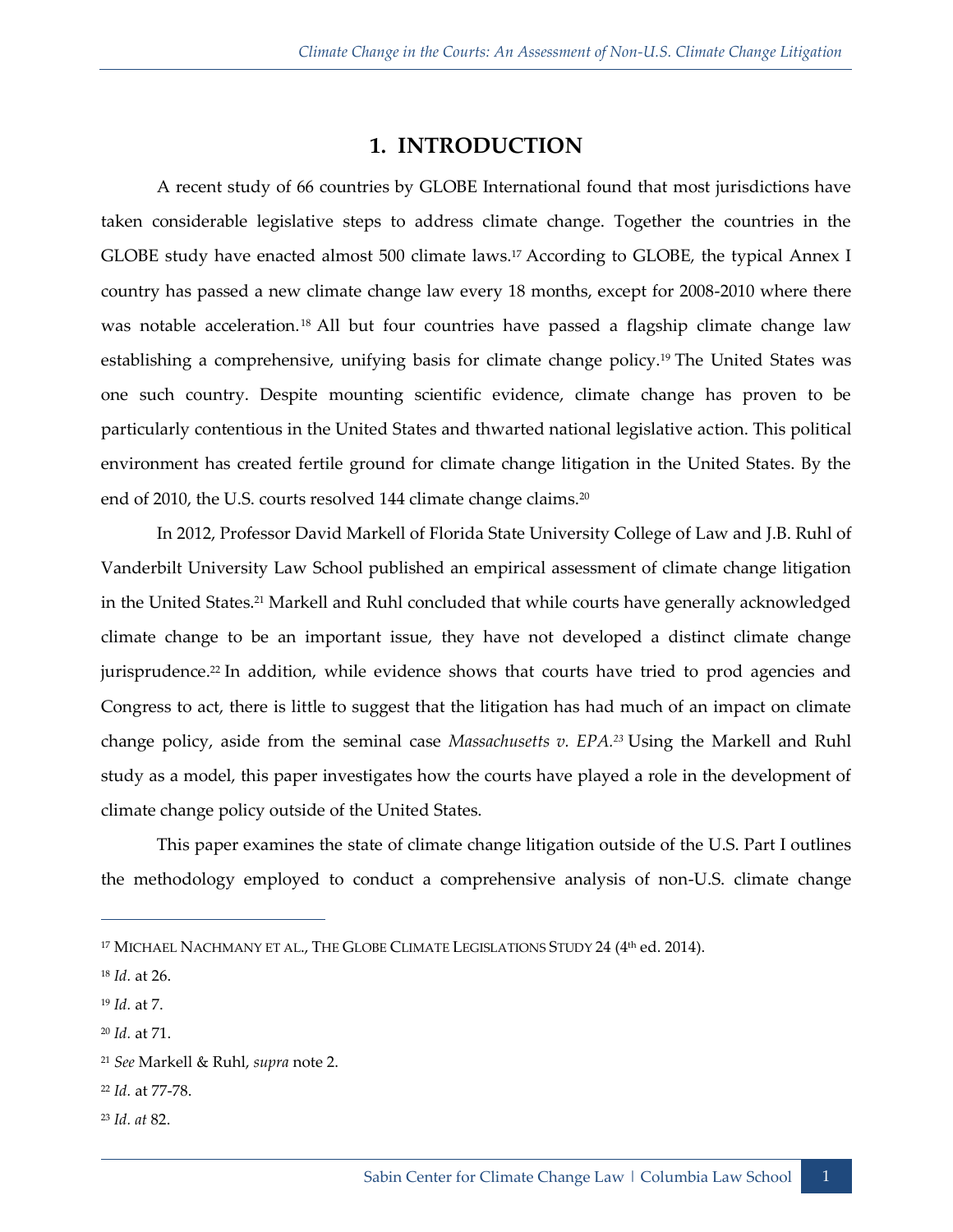litigation. Based on this empirical study, Part II discusses what types of claims have arisen; how climate litigation varies by jurisdiction; who the key players are; and what their primary goals are. Part III draws upon these findings to assess how courts have dealt with the issue of climate change and the role litigation is playing in the formation of climate change policy.

#### **2. METHODOLOGY**

<span id="page-13-0"></span>This study aimed to include all climate change litigation decisions from all jurisdictions outside of the U.S. through 2013. To determine what qualified as climate change litigation, this study adopted the definition crafted by Markell and Ruhl, which includes "[a]ny piece of federal, state, tribal, or local administrative or judicial litigation in which the tribunal decisions directly and expressly raise an issue of fact or law regarding the substance or policy of climate change causes and impacts."<sup>24</sup> Under this definition, a case was only included in the study if climate change played a central role in the issues being considered by the court. It is sufficient that climate change impacts were one factor considered by the court in making a determination. For example, if a court found that an agency must consider climate change impacts in conducting an environmental impact assessment or if a court found that climate change impacts justified the denial of a planning permit, than the case would qualify as climate change litigation. Any claims that arose out of laws and policies pertaining to climate change would also be included.

This methodology does have its limitations.<sup>25</sup> As noted by Markell and Ruhl, the definition of climate change litigation adopted only includes explicit discussion of climate change. This survey excludes cases where climate change concerns motivated litigation but did not serve as the legal basis of the suit. On the other hand, this methodology includes cases argued on the basis of climate change concerns, but potentially motivated primarily by other concerns. For example, the challenge of an airport extension maybe be on the basis of increased GHG emissions, but may really have been motivated by nearby residents concerned about increase noise and traffic. Of course, actions are brought for a various reasons and where a case is brought by a group of

<sup>24</sup> Markell & Ruhl, *supra* note 2, at 27.

<sup>25</sup> *Id*.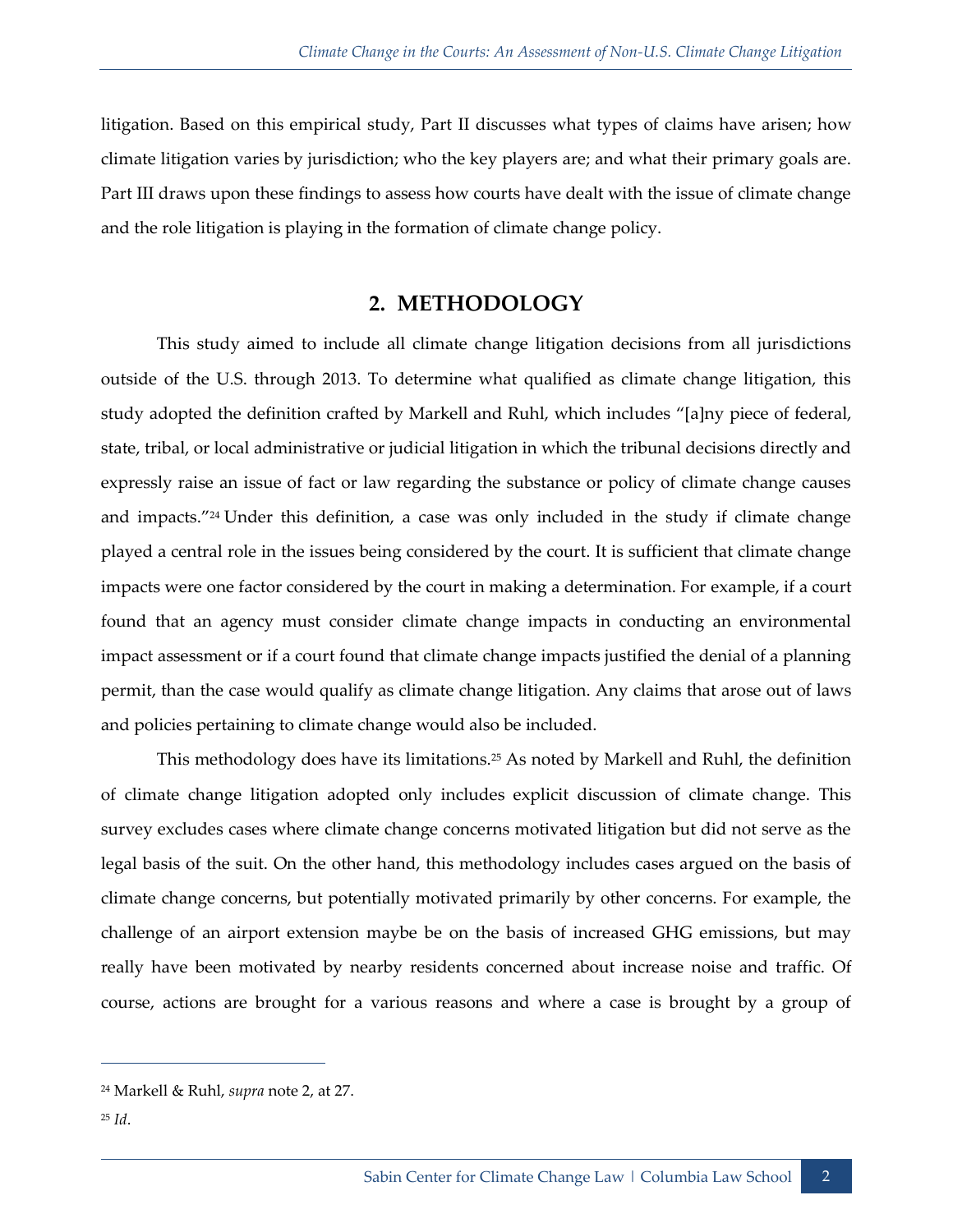citizens, motivations may differ from one individual to the next. This methodology avoids questions of motivation by adhering to an objective standard.

Due to limited resources, this survey was only based on judgments and decisions. Cases where climate change was mentioned in the complaint but not included in the final decision were excluded. This differs from the Markell and Ruhl study, which included claims that had not yet been resolved.

To identify cases, this survey primarily relied on the Sabin Center for Climate Change Non-U.S. Climate Litigation Chart.<sup>26</sup> This resource is consistently updated through standard research methods on legal search engines, suggested additions by subscribers, and other methods.. While all cases in the database are relevant to climate change litigation, some did not meet the definition of climate change litigation adopted for this assessment and were thus excluded. The chart was supplemented through utilizing legal search engines, which covered Australia, European Union, and the United Kingdom. It was not possible to conduct a supplemental search for other jurisdictions, especially those that do not provide English decisions; however, SCCCL makes a substantial effort to work with contacts from multiple jurisdictions to ensure that the chart is accurate and comprehensive.

Identification of cases was conducted through July of 2014 and included all climate change cases decided through 2013. Through this process, 173 cases were identified. Following Markell and Ruhl, these cases were coded by eight factors: (1) year; (2) jurisdiction; (3) type of claim being brought; (4) type of plaintiff; (5) type of defendant; (6) general objective of the litigation; (7) statutes and other legal sources supporting the claims; and (8) the outcome of the cases.

The coding process focused only on the portions of any case relevant to climate change. Where a case has multiple issues of fact or law, the case was categorized only with respect to the issue pertaining to climate change. Thus, a case would be considered successful if the plaintiff succeeded with respect to its climate change arguments, even if the claim failed on account of another issue.

Claims were coded based on the claim as it originated in the court of that jurisdiction. For example, if an environmental group challenged a local council's approval of planning permits for

<sup>26</sup> Sabin Center for Climate Change Law "Non U.S. Climate Litigation Chart," http://web.law.columbia.edu/climate-change/non-us-climate-change-litigation-chart.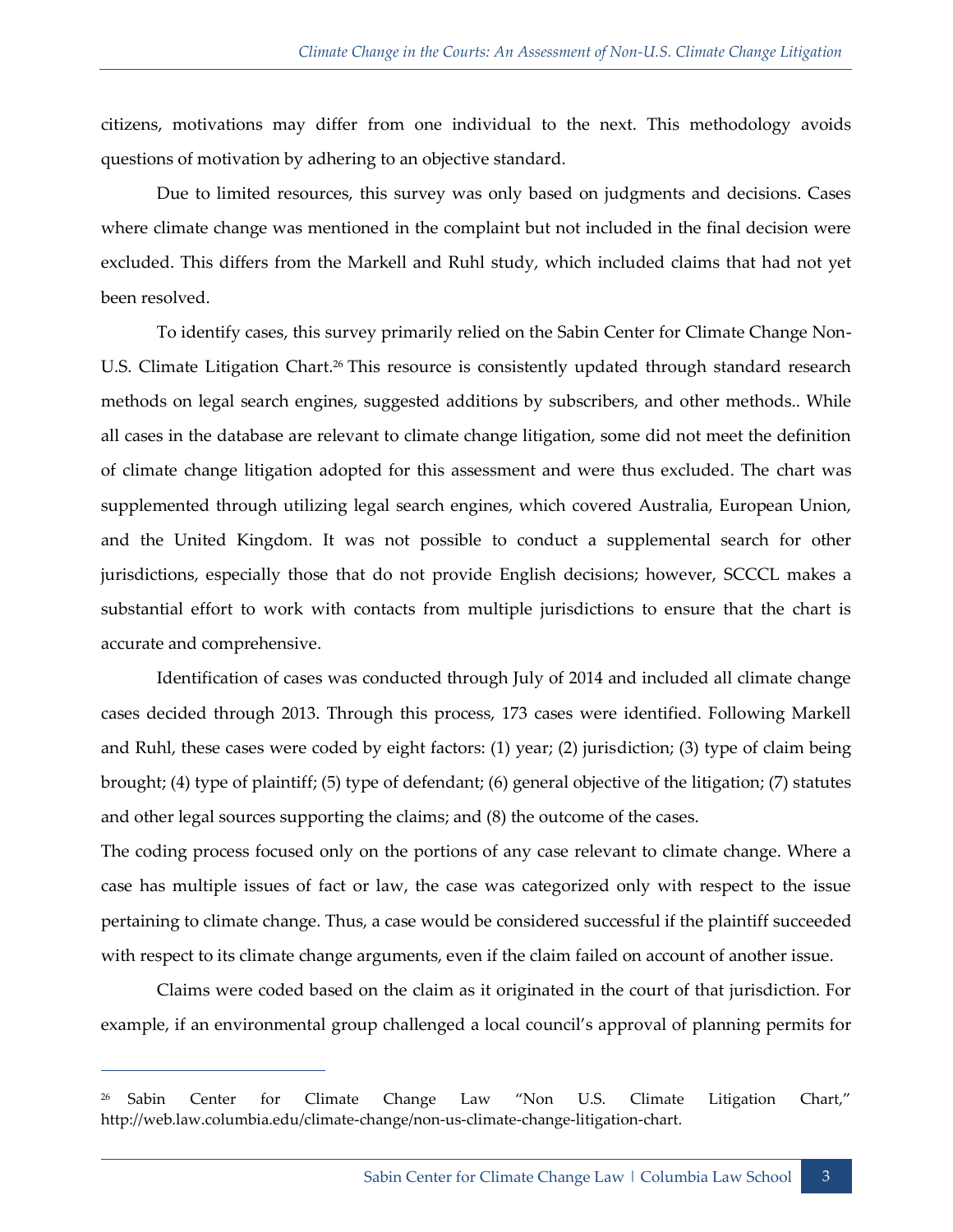coal-fired power plant, the case would be coded as a case to prevent the permitting of an emissions source. If the case were successful and appealed by the corporation proposing the coal-fired power plant, the categorization would not change, though its success would be based on the higher tribunal's decision.

## <span id="page-15-0"></span>**2.1 Coding of Parties in Climate Change Litigation**

To understand who the key players are in climate change litigation, parties were divided into three groups: citizens, industry and government. The citizen group includes suits by individuals, environmental groups, and non-environmental citizen organizations, such as informal community organizations. The industry category refers to for-profit corporations and industry groups. The government category includes local, state, national, or supranational governments.

## <span id="page-15-1"></span>**2.2 Types of Climate Change Litigation**

In categorizing the litigation, claims were primarily divided based on whether the defendant was public of private. Claims against public entities were divided into four groups based on the type of government action being challenged. Claims against private parties were divided into two groups based on the type of defendant. Claims against corporations were included in one group and claims against individuals were included in another. Each group was divided into categories based on the type of claim (See Tables 1 and 2.)

The categorization process of the climate change litigation claims was based on the Markell and Ruhl categorization, but with adjustments to reflect variation in the legal frameworks and types of cases seen outside of the U.S. Categories were only maintained if there were cases that fell within them.

#### <span id="page-15-2"></span>**2.2.1 Suits against Governments**

Claims against governments were divided into four groups (A-D). The first group of cases (Group A) addresses substantive climate change mitigation or adaptation actions by governments. This group includes claims to require a government body or agency to promulgate a statute, rule, or policy to reduce GHG emissions by regulating direct or indirect sources. Also included in Group A are substantive claims that arise in response to the promulgation of climate change laws and regulations. This includes challenges to the promulgation of laws and policies intended to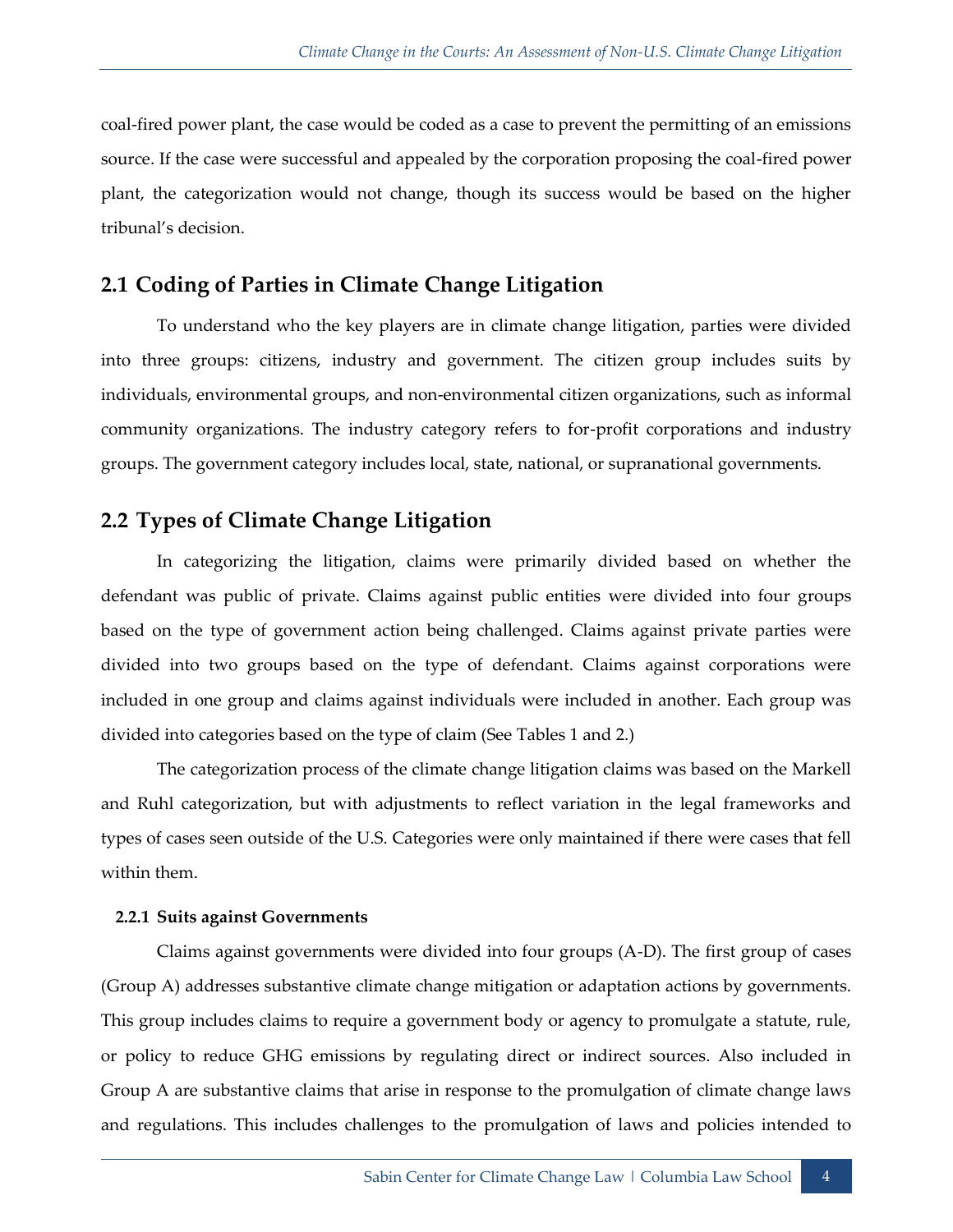control GHG emissions or ensure resilience to climate change. In addition, where the law creates any sort of benefit or incentive system, any suit brought seeking access to such benefit is included in this category. Finally, any enforcement action against a government body failing to comply with its responsibilities under the law or regulation would be included in Group A.

The second category (Group B) is comprised of cases concerning environmental impact assessment (EIA) and permitting requirements. While Group A cases address the development of substantive climate change policies intended to control GHG emissions or ensure climate change resilience, Group B cases focus on procedural requirements in the context of land use and planning. Group B cases usually are brought under environmental impact assessment laws or planning policies and address how climate change should factor into assessment and planning decisions. Climate change arises in planning in a number of ways. A proposed project may contribute to climate change by emitting GHG emissions. Alternatively, a proposed project may be impacted by climate change through sea level rise or increased fires. Lastly, a proposed project may mitigate climate change impacts by creating renewable sources of energy.

The third group (Group C) is comprised of climate change claims arising out of common law and statutory rights. This group includes claims to extend the scope of human, property, or civil rights to provide protection to individuals or the public against the effects of or responses to climate change. This category also includes claims for access to information or asserting the right of public participation.

The fourth group of claims against governments (Group D) includes a few miscellaneous cases that surround government portrayal and dissemination of climate science. Table 1 displays the groups and categories for claims against corporations and provides the number of claims that arose under each category.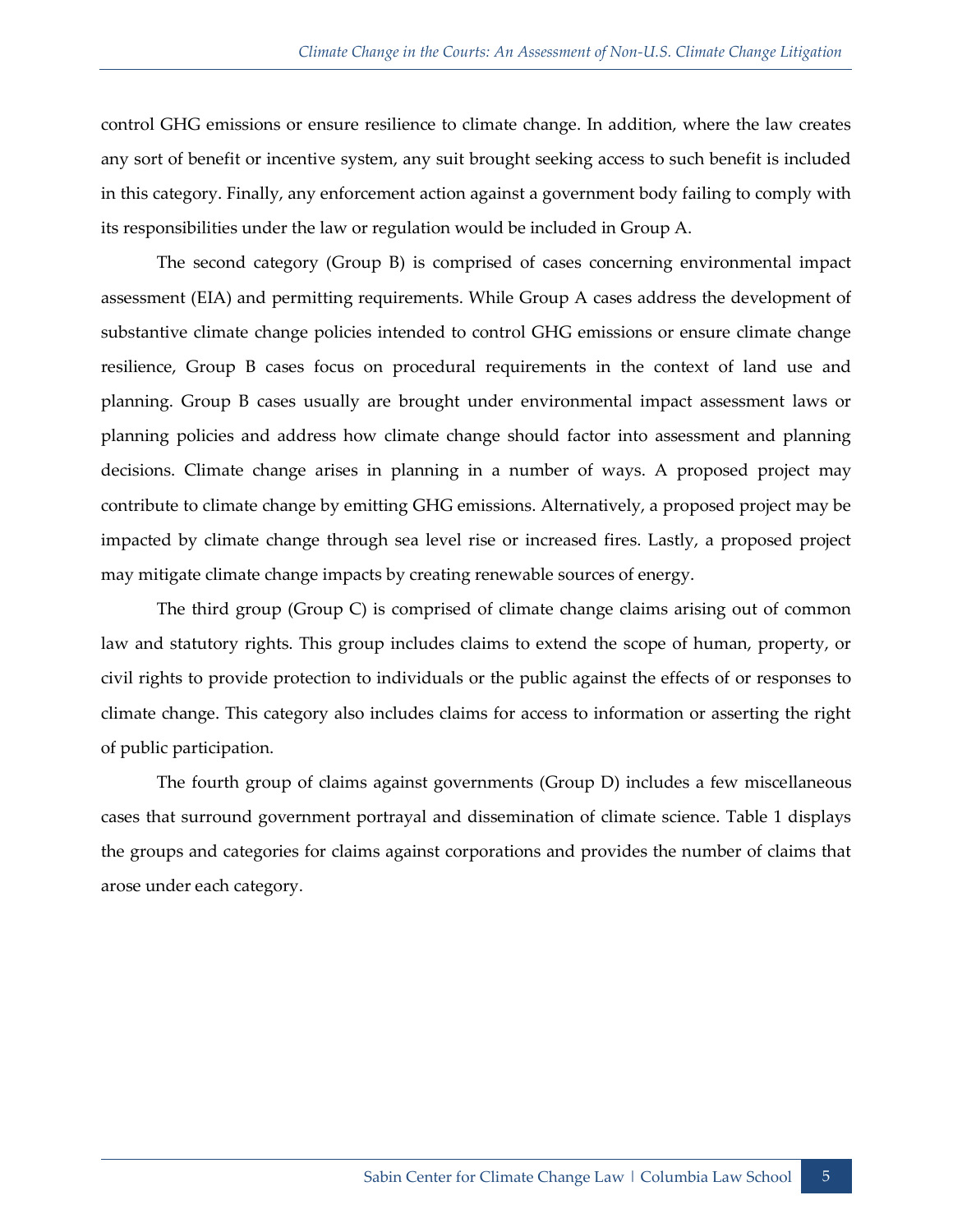| <b>Suits Against Governments</b> |                                                         |                       |                                                                                                                                                                                                                                     |                                     |
|----------------------------------|---------------------------------------------------------|-----------------------|-------------------------------------------------------------------------------------------------------------------------------------------------------------------------------------------------------------------------------------|-------------------------------------|
| Claim Group                      |                                                         | <b>Claim Category</b> |                                                                                                                                                                                                                                     | $\overline{\text{Cases}}$ (% total) |
|                                  | A. Substantive<br>Climate Change<br>Regulation          | 1.                    | Encouraging mitigation measures: Substantive law claim to<br>require a legislature or agency to promulgate a statute, rule, or<br>policy establishing new or more stringent limits on emissions                                     | $3(1.5\%)$                          |
|                                  | <b>Cases</b>                                            | 2.                    | Challenging government emissions reduction measure:<br>Substantive law claim challenging legislative or agency<br>promulgation of statute, rule, or policy establishing new or<br>more stringent limits on emissions                | 31 (18%)                            |
|                                  |                                                         |                       | 3. Access to incentives: Claim to challenge a statute, rule, or<br>policy denying a corporation or other entity from receiving an<br>incentive or benefit for emissions reductions, offsets, etc.                                   | 2(1%)                               |
|                                  |                                                         | 4.                    | Enforcement claim: Government enforcement claim against a<br>government entity alleging violation of a domestic law or<br>international agreement                                                                                   | $3(1.5\%)$                          |
|                                  |                                                         |                       | 5. Preventing adaptation action: Substantive law<br>claim<br>challenging statute, rule, policy, or permit that proposes new or<br>more extensive climate change adaptation actions                                                  | $1(0.5\%)$                          |
|                                  | <b>B.</b> Environmental<br>Assessment and<br>Permitting |                       | 6. Encouraging permitting of an emissions source: Claim<br>challenging an agency decision to reject or place limits on<br>proposals to carry out, fund, or authorize a direct or indirect<br>emissions source                       | 12 (7%)                             |
|                                  |                                                         | 7.                    | Challenging permitting of an emissions source: Claim to<br>prevent or limit a legislative or agency decision to carry out,<br>fund, or authorize an indirect or direct emissions source                                             | 28 (16%)                            |
|                                  |                                                         | 8.                    | Challenging adaptation action: Claim to prevent a government<br>entity from authorizing new or more extensive climate change<br>adaptation actions                                                                                  | 2(1%)                               |
|                                  |                                                         | 9.                    | Encouraging Reverse Environmental Impact Assessment:<br>Claim to impose on public or private entities a new or more<br>extensive impact assessment focused on impacts of climate<br>change on a proposed project                    | 20 (11.5%)                          |
|                                  |                                                         |                       | 10. Challenging Reverse Environmental Impact Assessment:<br>Claim to prevent imposition on public or private entities of a<br>new or more extensive impact assessment focused on impacts<br>of climate change on a proposed project | 19 (11%)                            |

*Table 1. Categorization of Claims against Governments*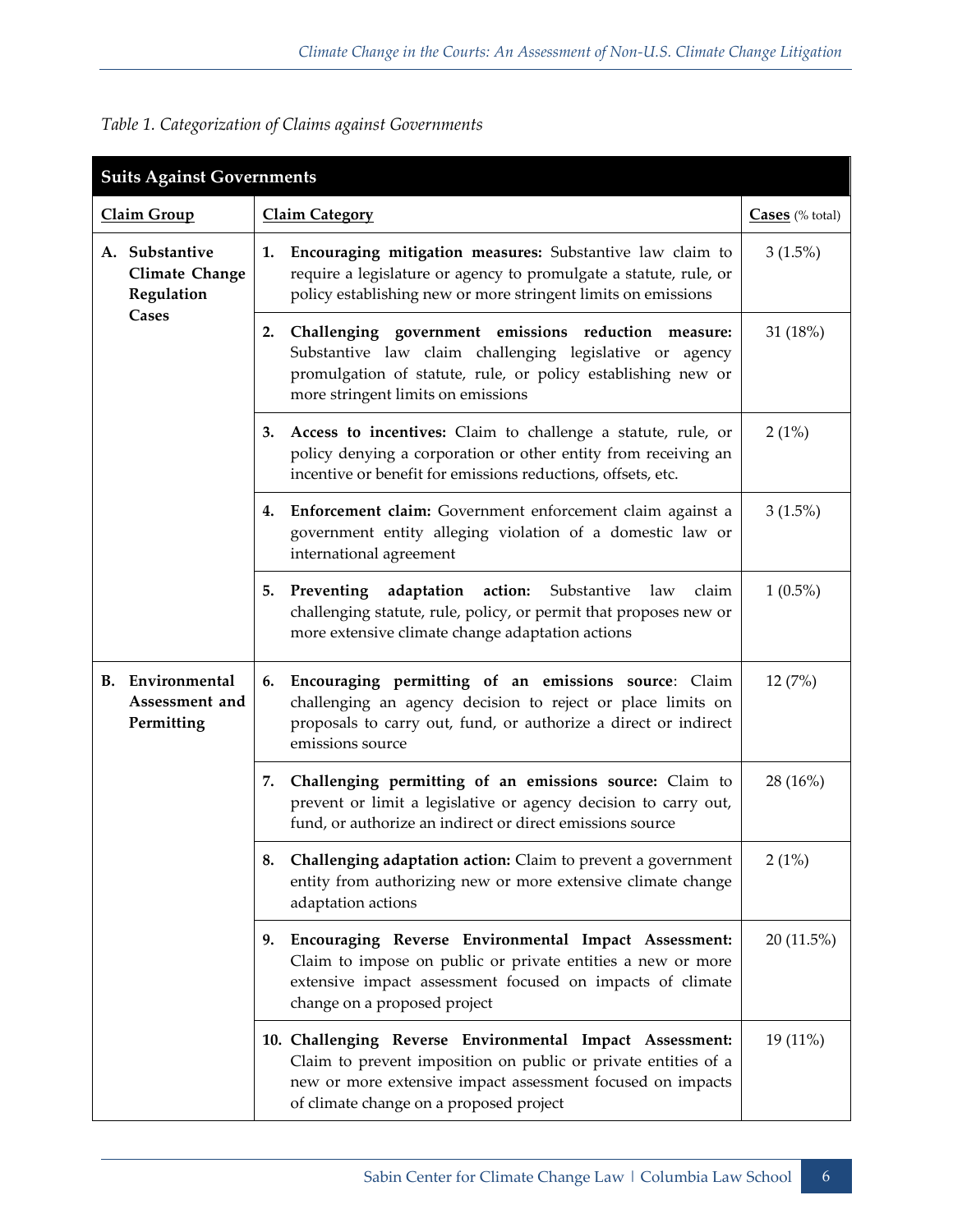|                    | 11. Encouraging Renewable Energy Siting: Claim to require a<br>public entity to climate change mitigation impacts in deciding<br>whether to grant a permit to a proposed renewable energy<br>project                                                   | 11 $(6.5\%)$ |
|--------------------|--------------------------------------------------------------------------------------------------------------------------------------------------------------------------------------------------------------------------------------------------------|--------------|
|                    | 12. Challenging Renewable Energy Siting: Claim to prevent a<br>public entity from weighing climate change mitigation impacts<br>above other impacts that would result from a proposed<br>renewable energy project                                      | 14 (8%)      |
| C. Rights          | 13. Rights to protect from effects of climate change: Claim to<br>extend scope of human rights, property rights, or civil rights to<br>provide protection of individual or public against the effects of,<br>responses to, or belief in climate change | $4(2.5\%)$   |
|                    | 14. Property rights: Claim to prevent enforcement of climate<br>change measure based on private property rights                                                                                                                                        | $1\%$        |
|                    | 15. Access to information: Claim to require a public entity to<br>disclose information pertaining to GHG mitigation or<br>adaptation actions                                                                                                           | 5(3%)        |
| D. Climate Science | 16. Climate science: Claims challenging portrayal of climate<br>science or climate scientists                                                                                                                                                          | 2(1%)        |

#### <span id="page-18-0"></span>**2.2.2 Suits against Private Parties**

The first group of suits against private parties (Group E) is comprised of claims against corporations. Actions against corporations include liability claims alleging that GHG emissions or inadequate adaptation by a corporation resulted in personal injury, property damage or economic loss. Claims against corporations also include enforcement actions for false green advertising and violation of a permit or regulatory emissions limits. Group E also includes a few cases initiated by corporations relating to disputes arising out of the sale of emissions credits. Table 2 (next page) summarizes the categories for claims against corporations and provides the number of claims that arose under each subcategory.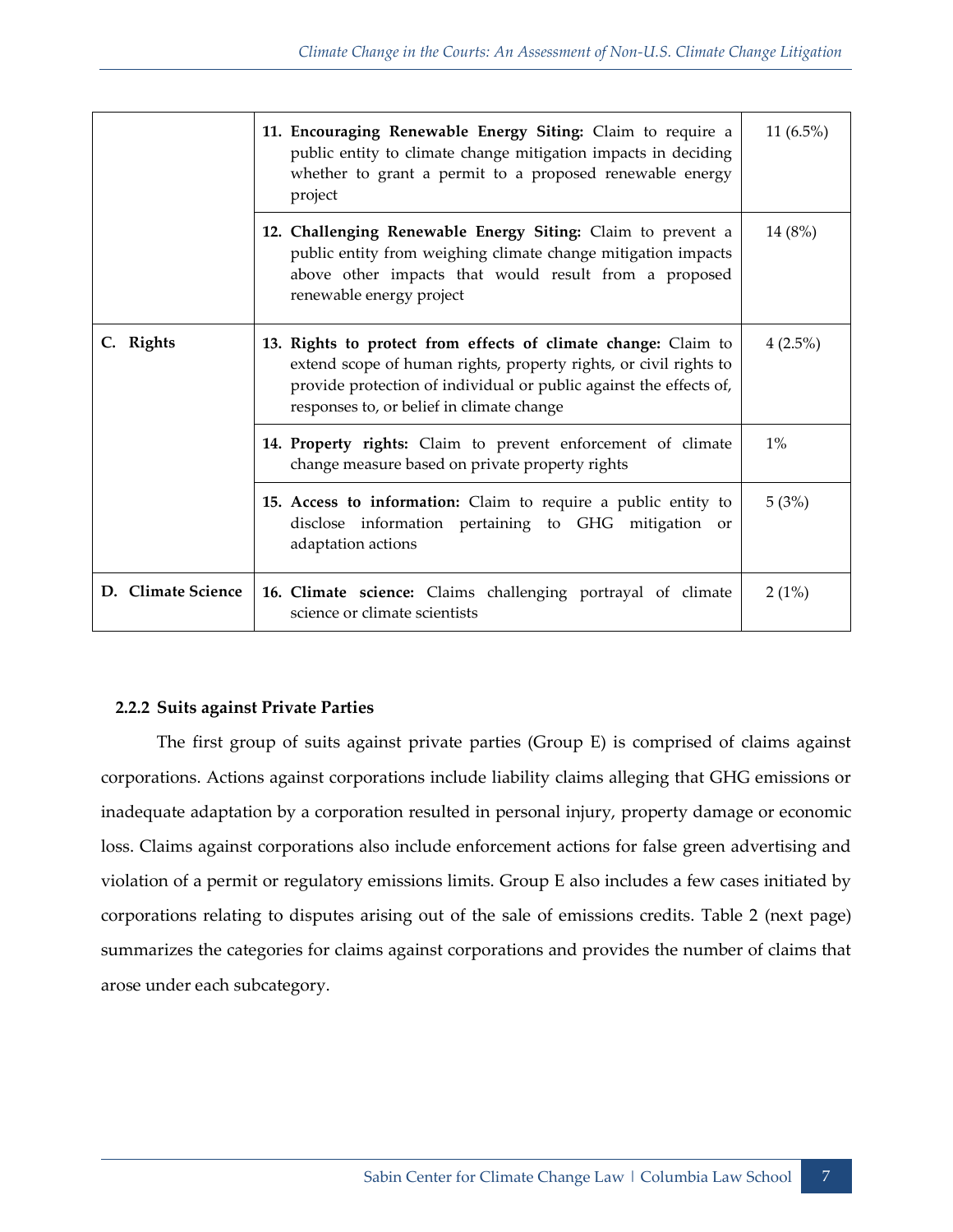|  |  | Table 2. Categorization for Claims against Corporations |
|--|--|---------------------------------------------------------|
|  |  |                                                         |

| <b>Group E. Suits Against Corporations</b>                                                                                                                                                                                                 |            |  |  |  |
|--------------------------------------------------------------------------------------------------------------------------------------------------------------------------------------------------------------------------------------------|------------|--|--|--|
| <b>Claim Category</b>                                                                                                                                                                                                                      |            |  |  |  |
| 17. Liability for personal injury and property damage: Claim to impose statutory, tort,<br>nuisance, or other property damage or personal injury liability on source from emissions<br>or for inadequate adaptation or mitigation measures | $\Omega$   |  |  |  |
| 18. Business liability: Claim to impose contract, fraud, etc., on business for monetary liability<br>for inadequate climate change mitigation or adaptation measures.                                                                      | $\Omega$   |  |  |  |
| 19. Liability for greenwashing: Claim to impose liability on a company for misleading<br>consumers to believe that their products contribute to climate change mitigation or<br>adaptation                                                 | $6(3.5\%)$ |  |  |  |
| 20. Enforcement claim: Government enforcement claim against direct or indirect emissions<br>source alleging violation of permit or regulatory limits                                                                                       | 2(1%)      |  |  |  |
| 21. Emissions credits disputes: Property or contract disputes arising out of the sale of<br>emissions credits                                                                                                                              | 2(1%)      |  |  |  |

The second group of claims against private parties (Group F) is comprised of climate change claims brought against individuals. These claims arise either out of an individual's involvement in climate change protests or alleged noncompliance with climate-related regulations. Table 3 summarizes the categories for claims against individuals and provides the number of claims that arose under each subcategory.

*Table 3. Summary of Case Numbers for Claims against Governments by Claim Type*

| <b>Group F. Suits Against Individuals</b>                                                                                                                                  |            |  |  |  |  |  |
|----------------------------------------------------------------------------------------------------------------------------------------------------------------------------|------------|--|--|--|--|--|
| 22. Climate change protests: Criminal suits against climate change protestors or requests for<br>injunction of activism promoting climate change mitigation or adaptation. |            |  |  |  |  |  |
| 23. Enforcement claim: Government enforcement claim against individual alleging<br>noncompliance with greenhouse gas emissions regulations.                                | $1(0.5\%)$ |  |  |  |  |  |

## <span id="page-19-0"></span>**2.3 General objective of the litigation**

This assessment followed the categorization of the Markell and Ruhl publication and identified cases as "pro" or "anti," connoting whether or not the plaintiff had the objective of increasing regulation or liability associated with climate change. Each category was deemed pro,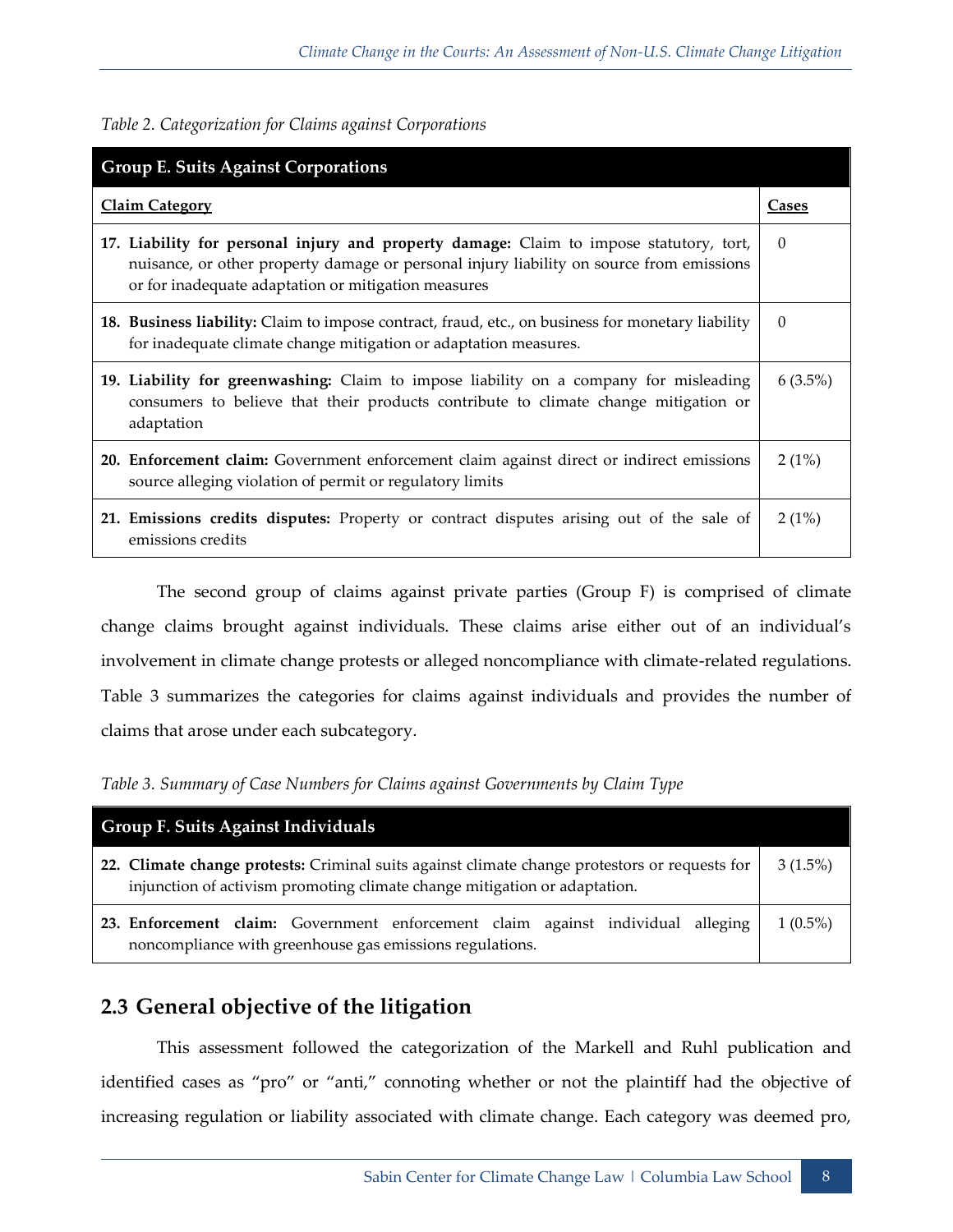anti, or not applicable. For example, within the climate mitigation and adaptation regulation cases (Category A), cases to require the government to act to set GHG emissions standards (Category A1) were considered pro litigation, while actions challenging GHG emissions standards and adaptation regulations (Category A2 and A5) were considered anti litigation. Cases challenging a government decision denying a corporation a benefit for emissions reductions (Category A3) were considered not applicable.

#### **3. FINDINGS**

## <span id="page-20-1"></span><span id="page-20-0"></span>**3.1 Litigation by Type**

Of the 173 climate change cases included in this assessment, 159 cases were claims against government entities. As demonstrated in figure 1, the largest group by far was Group B (environmental assessment and permitting cases). With 107 cases, Group B accounted for 62% of all non-U.S. climate change litigation. These cases focus on procedural requirements for land use and planning including environmental impact assessment and construction and emissions permits. The second largest group was Group A (substantive climate change regulation cases). With 38 cases, this category represents 23% of climate change litigation.

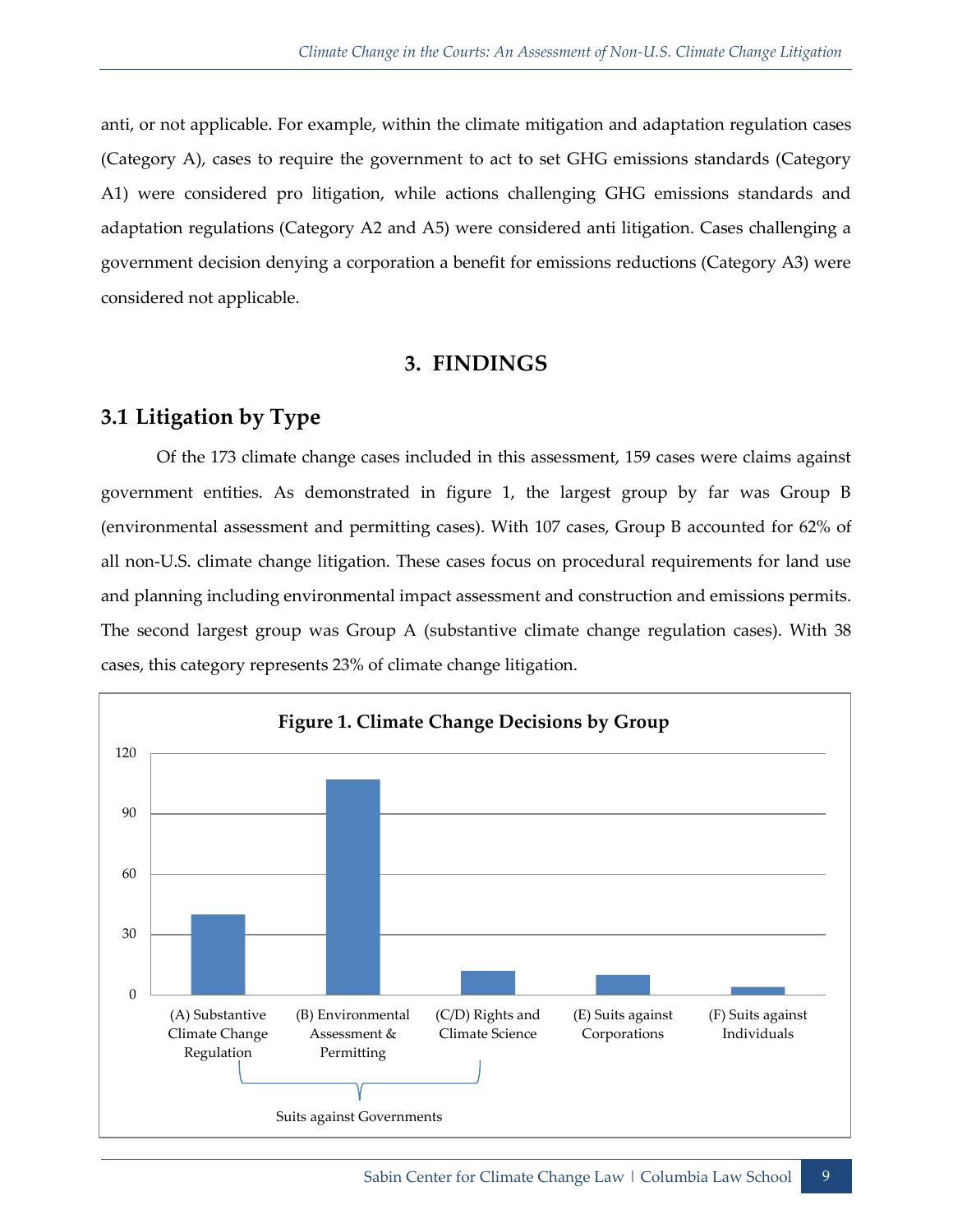The remaining categories make up a much smaller percent of litigation. Groups C accounted for about for 7% of all cases. While the category was relatively small, this group resulted in a few particularly noteworthy cases. For example, in Nigeria's sole climate change case, *Gbemre v. Shell Petroleum, a* Nigerian federal court ruled the practice of gas flaring in the Niger Delta unconstitutional because the practice violates the human right of life and dignity of human persons guaranteed in the Nigerian Constitution and African Charter on Human and Peoples Rights.<sup>27</sup> Unfortunately, this case does not seem to have actually halted the practice of gas flaring in Nigeria.<sup>28</sup> Only one other case has relied on human rights law to challenge GHG emissions. A Dutch NGO has brought suit against the Netherlands government seeking a declaratory judgment that failure to achieve emissions reduction targets would be a violation of human rights.<sup>29</sup> Because this case is still in its early stages, it was not included in this assessment.

Groups E and F together only accounted for 8% of non-U.S. climate change litigation. Ten suits were brought against corporations, eight of which were enforcement actions. Surprisingly, six of the enforcement claims were initiated through citizen suits for false green advertising, unsubstantiated claims that products are climate-friendly. Only four cases were brought against individuals. Three were criminal suits, two arising out of climate change protests and one out of noncompliance with GHG emissions regulations.

The dominance of Group B cases in non-U.S. litigation demonstrates an emphasis on tactical suits aimed at specific projects, whether they are homes, coal-fired power plants, or wind turbines. In fact, strategic litigation intended to drive climate change policy as a whole is almost absent outside of the U.S. Only two non-U.S. decisions, one in Canada and one in Poland, involved plaintiffs attempting to encourage the government to regulate GHG emissions.<sup>30</sup> In both cases,

<sup>27</sup> Gbemre v. Shell Petroleum Development Company Nigeria FHC.B.CS/53/05 (Nigeria).

<sup>28</sup> Daniel Magnowski, *Nigeria Employs Satellite to Chase \$1 Billion Gas Flaring Fines*, BLOOMBERG NEWS (NOV. 27, 2014), *available at* http://www.bloomberg.com/news/articles/2014-11-27/nigeria-employs-satellite-to-chase-1 billion-gas-flaring-fines.

<sup>29</sup> Translation of Urgenda Foundation v. The Netherlands, Summons Regarding the Failure of the Dutch State to Take sufficient Actions to Prevent Dangerous Climate Change (Jun. 25, 2014), *available at*  http://www.wijwillenactie.nl/wp-content/uploads/2014/06/FINAL-DRAFT-Translation-Summons-in-case-Urgenda-v-Dutch-State-v.25.06.10.pdf.

<sup>30</sup> *See* Environment-People-Law v. Ministry of Environmental Protection, Lviv Circuit Admin. Court (2009) (Ukraine); Friends of the Earth Canada v. The Governor in Council [2008] FC 1183 (Can.).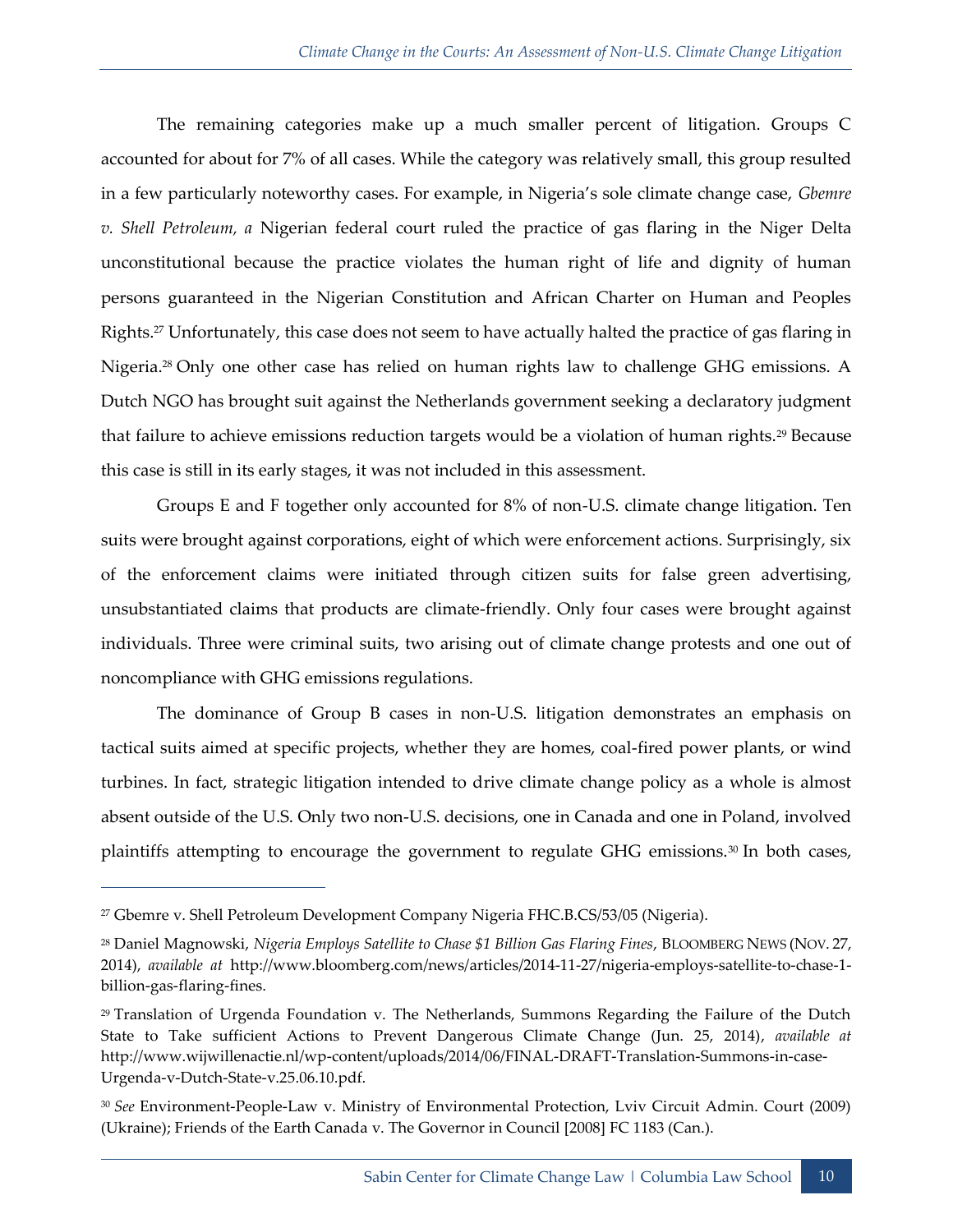plaintiff environmental groups unsuccessfully aimed to require mitigation action based on commitments under the United Nations Framework Convention on Climate Change and the Kyoto Protocol. The Canadian case was unsuccessful, but the Ukrainian court found for the environmental group.<sup>31</sup> The court ordered Ukraine's environment ministry to implement GHG emissions regulations to comply with Ukraine's international obligations.<sup>32</sup> Nor were there many cases where plaintiffs attempted to prevent climate change policies from being enacted. Most of the litigation surrounding the EU ETS took issue with details surrounding National Allocation Plans. There were no challenges to the scheme as a whole and only four challenges to the scheme as it pertained to certain sectors or countries.<sup>33</sup>

The tactical nature of non-U.S. litigation contrasts the U.S. where there has been a significant amount of strategic litigation intended to shape climate change regulation by those pro and anti climate change regulation. The most notable is of these suits is *Massachusetts v. EPA*, which fundamentally changed the course of climate change regulation when the U.S. Supreme Court ruled that GHGs fell within the definition of pollutant under the Clean Air Act.<sup>34</sup> Subsequent rulemakings by the EPA under the Clean Air has resulted in numerous challenges, mostly by industry groups and states, but also by environmental groups seeking stricter regulations.<sup>35</sup>

#### <span id="page-22-0"></span>**3.1.1 Dominant Litigation Categories**

Since environmental assessment and permitting cases comprised such a large percentage of climate change litigation, it is unsurprising that 6 of the 7 dominant litigation categories fell within

<sup>31</sup> *Id.*

<sup>32</sup> Environment People Law v. Ministry of Environmental Protection, *supra* note 30.

<sup>33</sup> *See,* Société Arcelor v. Premier Minister, Case C-127/07, [2008] E.C.R. I-09895 (dismissing challenge of central provisions of Directive 2003/87/EC, as applied to steel makers, under the principle of equality); Arcelor SA v. Parliament, Case T-16/04 [2010] E.C.R. II-00211 (dismissing a challenge of Directive 2003/87/EC on the basis that is violated several principles of common law);. Poland v. Commission, Case T-183/07, [2009] E.C.R. II-03395 (dismissing challenge of Directive 2003/87/EC as it pertained to Poland); Air Transport Association of America v. Secretary of State for Energy and Climate Change, No. C-366/10, [2011] E.C.R. I-13755 (challenging U.S. airlines' inclusion in EU's Emission Trading Scheme).

<sup>34</sup> Massachusetts v. Environmental Protection Agency, 549 US 497 (2007).

<sup>35</sup> *See e.g. Coal. for Responsible Regulation, Inc. v. E.P.A.,* 684 F.3d 102, 115 (D.C. Cir. 2012) aff'd in part, rev'd in part sub nom. Util. Air Regulatory Grp. v. E.P.A., 134 S. Ct. 2427, (2014) (denying the petitions that asked EPA to reconsider its 2009 endangerment finding); Util. Air Regulatory Grp. v. E.P.A., 134 S. Ct. 2427 (2014).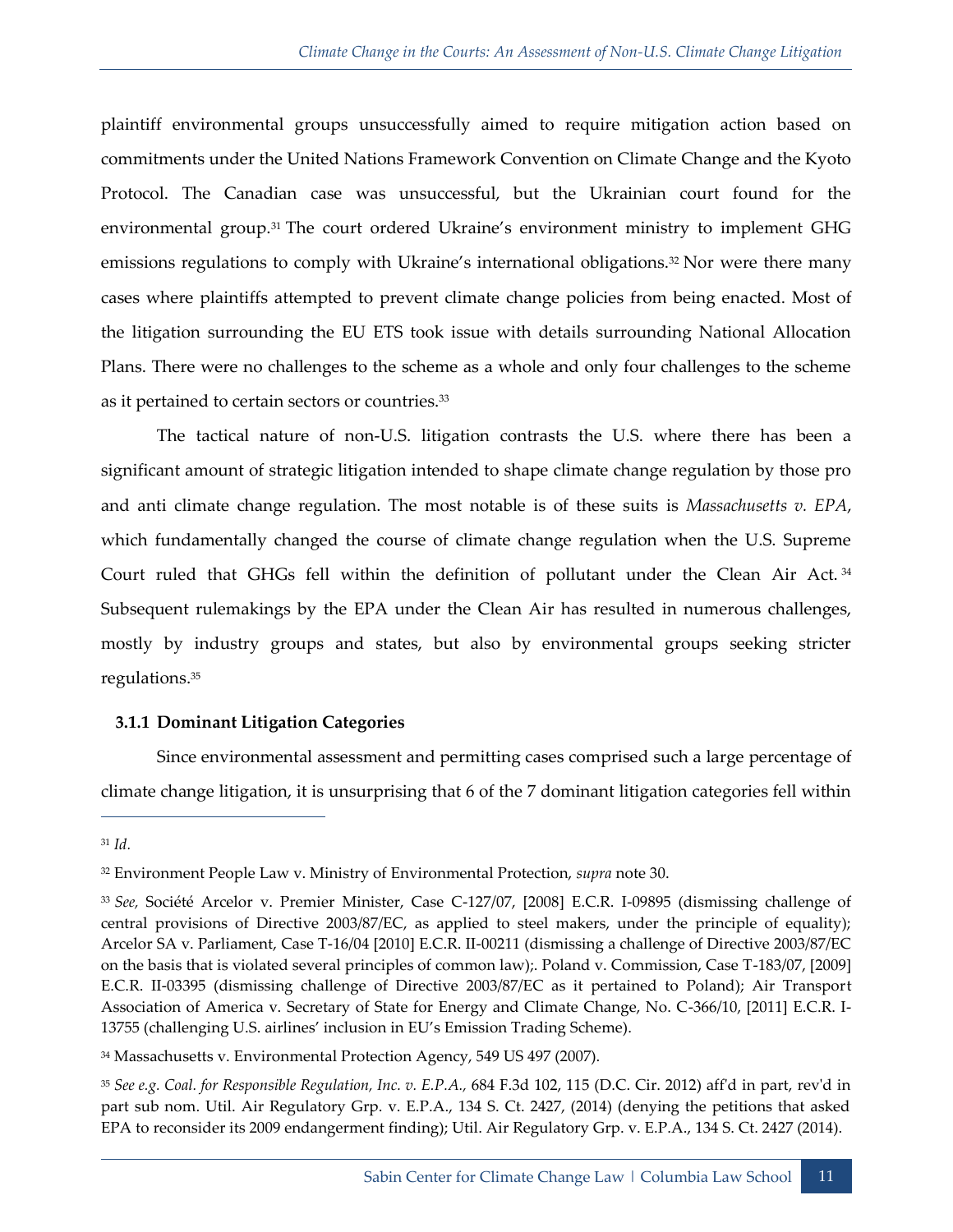this group. Of these cases, 43% addressed adaptation. However, only a few cases pertained to proposed adaptation projects, such as the construction of a sea wall or a levee. Instead, most of these cases, 40 total, addressed "reverse environmental impact assessment," which refers to assessing how climate change will impact a proposed project (*See B9 and B10 in Figure 2*). The bulk of these cases considered whether proposed construction on coastal properties accounted for future sea level rise due to climate change, but a few addressed other climate change impacts such as increased bush fires.



Almost 40% of the procedural cases and 24% of all cases were concerned with the permitting of direct and indirect sources of GHGs (*See B6 and B7 in Figure 2*). Twenty-six of these cases concerned direct sources, mostly power plants and industrial emitters. Fifteen cases concerned indirect sources, primarily challenging the construction or expansion of coal mines. A few of these cases challenged other types of construction, such as the expansion of an airport. In one particularly notable case, the challenge was brought by sovereign state. In 2009, the Federated States of Micronesia (FSM) filed a transboundary EIA request assessing the proposed modernization of a coal-fired power plant in the Czech Republic.<sup>36</sup> This landmark intervention was

<sup>36</sup> Letter from Mr. Andrew Yatilman on behalf of The Federated States of Micronesia to the Ministry of the Environment of the Czech Republic, Subj: Request for a Transboundary Environmental Impact Assessment (EIA) proceeding from the plan for the modernization of the Prunerov II power plant (Dec. 3, 2009).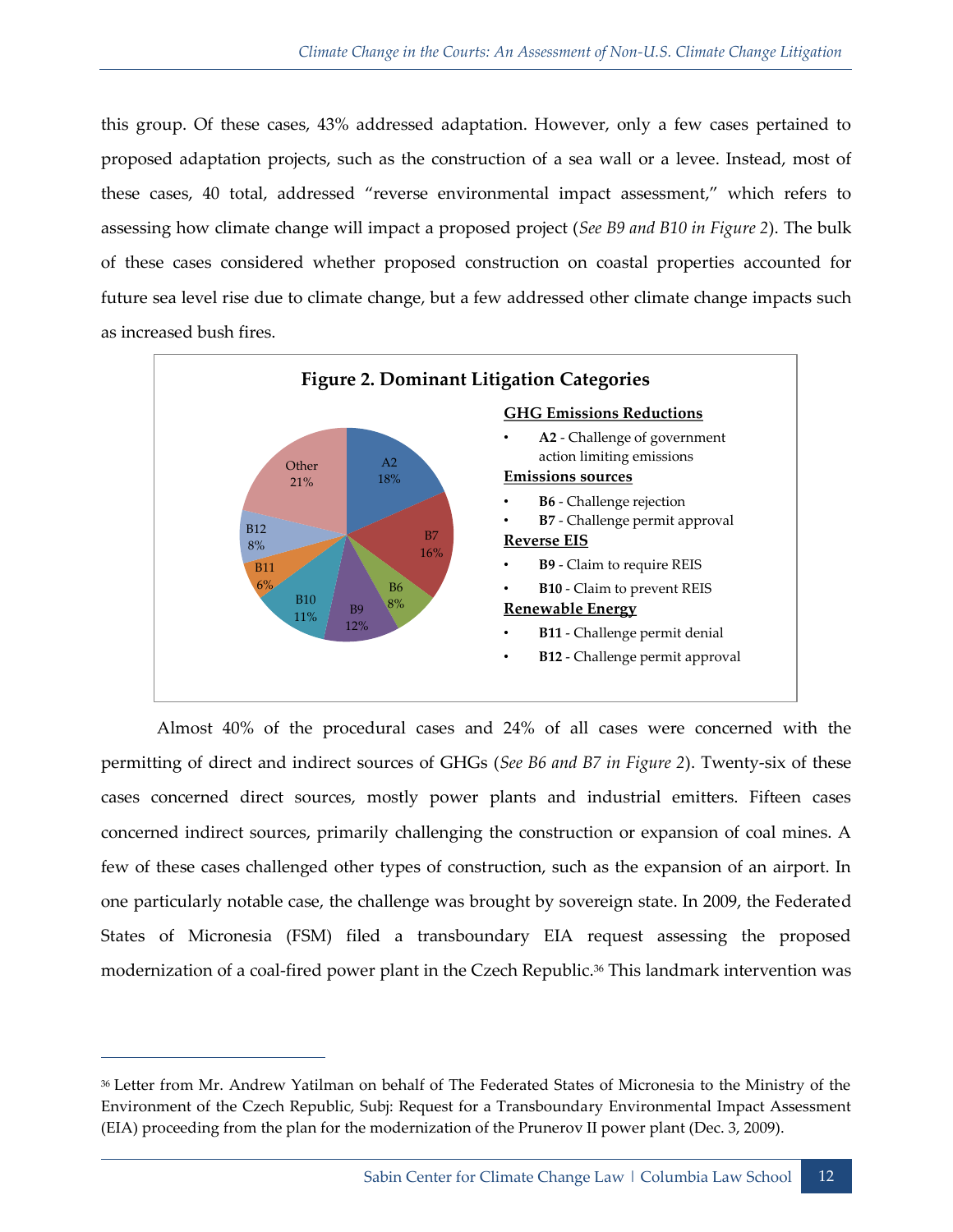the first ever transregional use of Transboundary Environment Impact Assessment.<sup>37</sup> Although the request was officially rejected, an assessment of climate impacts was conducted and resulted in an obligation for the developer to save over 5 million tons of  $CO<sub>2</sub>$  emissions over 25 years.<sup>38</sup>

Almost 25% of the procedural cases and 14% of all cases pertained to renewable energy projects, either challenging the permitting of renewable energy projects or challenging their denial (*See B11 and B12 in Figure 2*). While this category was intended to include cases surrounding the siting or permitting of any type of renewable energy, in practice, these cases dealt exclusively with the construction of wind turbines. The size of installations varied from just one or two turbines to wind farms comprised of hundreds of turbines.

The single largest category, however, is not a procedural category. Challenges to regulations limiting emissions sources accounted for 18% of all climate change cases and over 75% of substantive climate change cases (*See A2 in Figure* 2). Of the 31 cases falling in category A2, 22 arose of out Directive 2003/87/EC establishing the European Union Emissions Trading Scheme (EU ETS), which is discussed in more detail in the European Union litigation section.

#### <span id="page-24-0"></span>**3.1.2 Government Enforcement Actions**

Despite the relatively large number of climate change laws and regulations that have been enacted across jurisdictions, enforcement actions have been relatively rare. This assessment found only six enforcement cases filed by a governmental agency for alleged noncompliance with a climate change regulation or statute. Three enforcement actions were brought against national governments for failure to fulfill international obligations, two under the EU ETS and the third under the Kyoto Protocol.<sup>39</sup> Two enforcement actions were brought against corporations, one for providing false information to obtain renewable energy credits and a second for failure to

<sup>37</sup> *Climate EIA Precedent*, ENV'L L. SERVICE (Mar. 29, 2012); For further discussion, see Maketo Robert et al., *Transboundary Climate Change to Coal: One Small Step against Dirty Energy, One Giant Leap for Climate Justice,* in THREATENED ISLAND NATIONS: LEGAL IMPLICATIONS OF RISING SEAS AND A CHANGING CLIMATE (Eds. Michael Gerrard & Greg Wannier, 2013).

<sup>38</sup> *Id.*

<sup>39</sup> Commission v. Finland, C-107/05, [2006] E.C.R. I-00010; Commission v. Italy, C-122/05, [2006] E.C.R.I-00065; Non-Compliance Procedure of Greece under The Kyoto Protocol, CC-2007-1/Greece/EB [2008].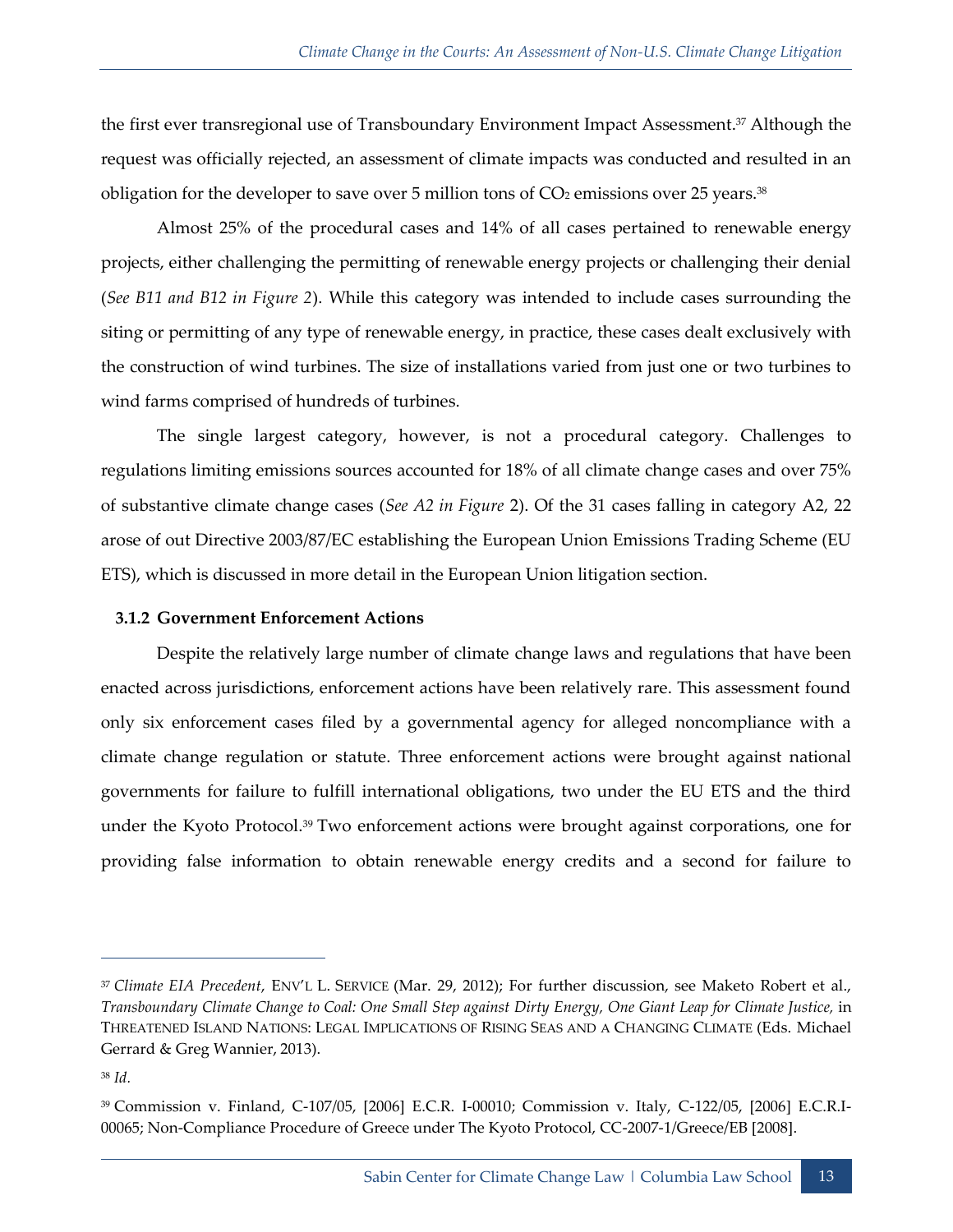surrender emissions allowances under the EU ETS.<sup>40</sup> Only one enforcement action was brought against an individual and also arose out of obligations under the EU ETS.<sup>41</sup>

The lack of enforcement cases is consistent with Markell and Ruhl's findings in U.S. litigation. In fact, the U.S. had only one enforcement claim. According to Markell and Ruhl, "It is unsurprising that litigation at the beginning of a regulatory regime would focus primarily on the legitimacy of the regime itself, rather than on its implementation."<sup>42</sup> However, where other nations have not experienced the same obstacles to enacting climate change legislation and thus have more advanced regulatory schemes, one would expect to find more litigation focused on enforcement. While the non-U.S. enforcement cases clearly outnumber the lone U.S. enforcement case, it by no means represents a significant portion of non-U.S. climate litigation.

#### <span id="page-25-0"></span>**3.1.3 Missing Categories**

In surveying the breadth of climate change litigation, it is worth noting the types of claims that have yet to arise. First, there have been no law claims to require legislative or agency action to require new or more extensive adaptation actions**.** This type of case was also absent in U.S. litigation.<sup>43</sup> There was one case in which plaintiffs challenged legislation aimed at improving resilience to climate change, but this was the sole piece of substantive litigation aimed at adaptation.<sup>44</sup> This may be because most adaption efforts to date have been incorporated into planning requirements, and thus litigation is more likely to arise in this context with respect to the permitting of specific proposals. This is consistent with the large number of reverse EIA cases. Second, non-U.S. climate litigation did not include litigation to impose liability on emissions

sources for inadequate climate change mitigation or adaptation measures. This absence is

<sup>40</sup> Clean Energy Regulator v MT Solar Pty [2013] FCA 205 (Austl.)(imposing penalties for providing false information regarding the installation of solar panels and Renewable Energy Certificates); Billerud Karlsborg AB v. Naturvardsverket C-203/12 (denying challenge to penalties imposed for failure to surrendered emissions allowances under the EU ETS).

<sup>41</sup> Regina v. Dosanjh, [2013] EWCA 2366 (Eng.).

<sup>42</sup> Markell & Ruhl, *supra* note 2, at 41.

<sup>43</sup> *Id.* at 31.

<sup>44</sup> Bard Campaign v. Secretary of State for Communities and Local Government [2009] EWHC 308 (Eng.)(challenging the designation of "Ecotowns," exemplar green developments to serve as models of best practices in urban sustainability and climate change resilience).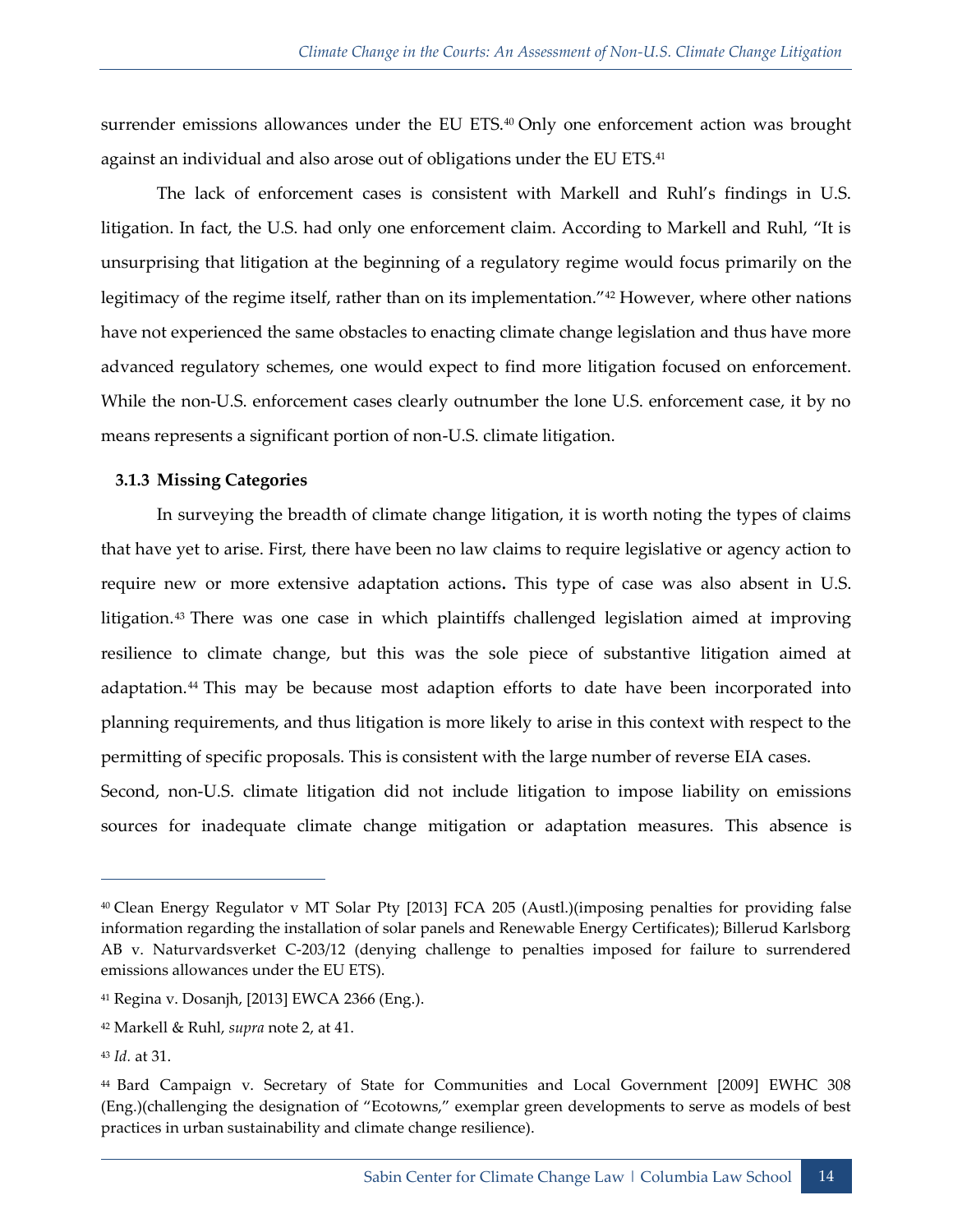particularly interesting because the United States has experienced four prominent cases using common law doctrines to impose monetary penalties or injunctive relief on greenhouse gas emitters.<sup>45</sup> All four lawsuits ultimately failed.

## <span id="page-26-0"></span>**3.2 Climate Litigation over Time**

 $\overline{a}$ 

Climate change litigation has been concentrated in the recent years. As demonstrated by figure 3, the vast majority of decisions were issued between 2007 and 2013. Decisions addressing climate change were almost non-existent before 2000, only starting to rise slowly in the early 2000's. Litigation peaked in 2008 with 36 decisions and has since experienced a drop with a small peak again in 2013.



When climate change litigation is separated by group, it appears that different types of litigation are following unique trajectories. Figure 3 compares Group A and Group B cases to all non-U.S. litigation. While decisions in both groups slowly increased in early years of 2000's, their paths have diverged in the past 5 years. Substantive mitigation and adaptation cases have completely tapered off since 2008. Since five Group A cases were decided in 2010, there have been no decisions in this category. On the other hand, decisions pertaining to EIA and permitting have only dipped slightly and appear to once again be on the rise.

<sup>45</sup> Comer v. Murphy Oil USA, *585 F.3d 855, 859–60 (5th Cir. 2009);* California v. Gen. Motors Corp, *No. C06- 05755 MJJ, 2007 WL 2726871, (N.D. Cal. Sept. 17, 2007);* Native Village of Kivalina v. ExxonMobil Corp 663 F. Supp. 2d 863, 868 (N.D. Cal. 2009); Connecticut v. Am. Elec. Power Co., 582 F.3d 309, 314–15 (2d. Cir. 2009).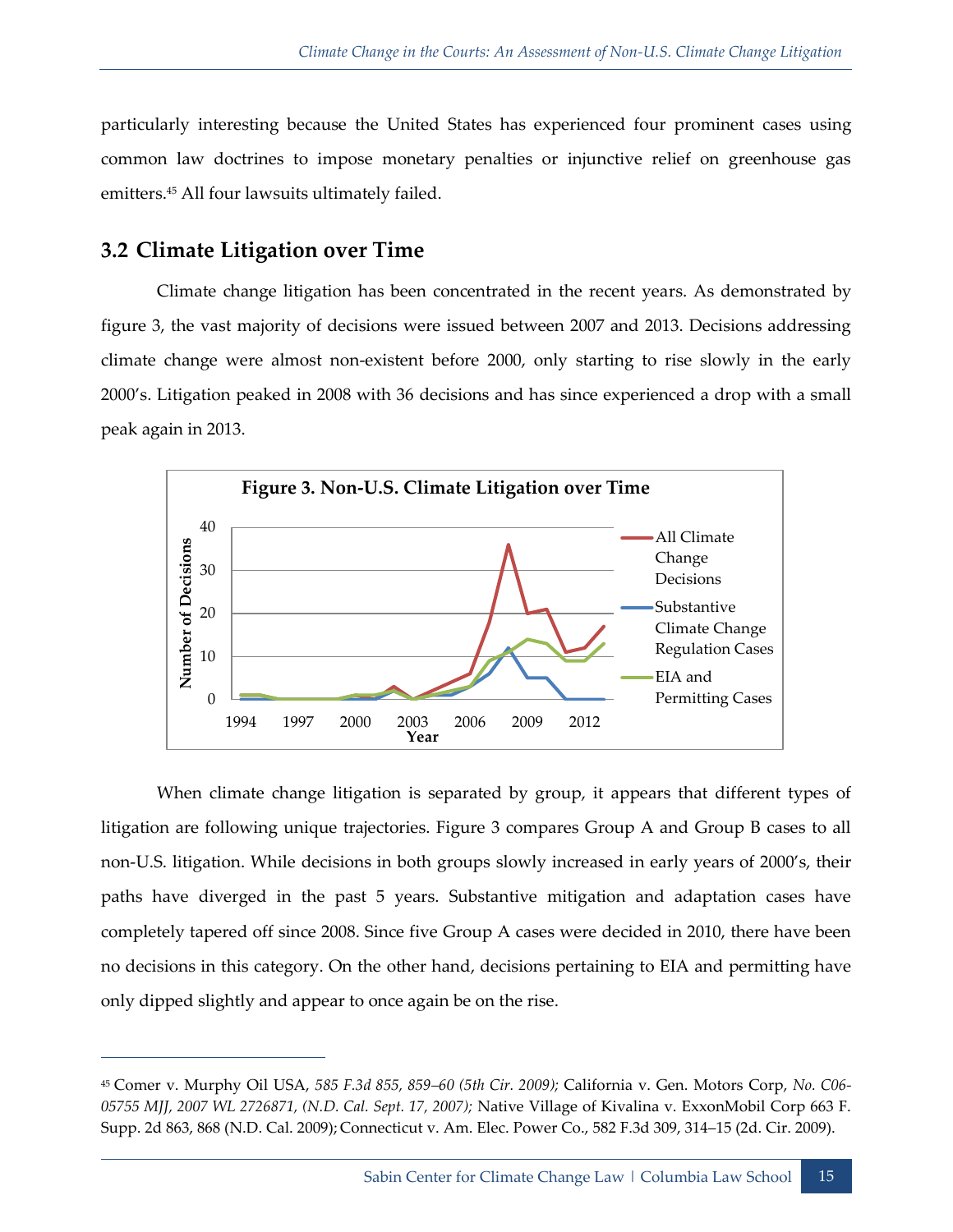The short-lived spike in GHG emissions reductions cases likely reflects the development of new climate change laws, especially the EU ETS. The EU ETS's first implementation period was 2005-2007.<sup>46</sup> This new and administratively complex scheme resulted in just over 20% of all non-U.S. litigation. These cases mostly comprised of challenges to the scheme itself and the allocation of credits. Now that the scheme is well into its third trading period, the dust has settled and there is less to be litigated. In contrast, climate change issues in EIA and permitting continue arise as new projects are proposed. These cases are less likely to be sorted out in the same way as the EU ETS scheme, because each new proposal must be assessed on a case-by-case basis. New legislation or policy documents explicitly requiring the consideration of climate change in assessing proposed projects likely have also contributed to the number of cases.

Comparing the trajectory of non-U.S. climate change litigation over time to that of U.S. litigation reveals interesting points both with respect to their similarities and differences. Cases resolved in the U.S. and non-U.S. litigation decisions increased steadily at almost the same rate from 2006 to 2008 (*See Figure 4*47). During this period, U.S. litigation was about equal to all non-U.S. climate change litigation combined (though it is worth noting that the U.S. figure includes both settlements and the non-U.S. figure does not). Where non-U.S. litigation began to taper off after 2008, the U.S. cases continued to increase, totalling 39 in 2009 and 44 cases resolved in 2010.<sup>48</sup>



<sup>46</sup> European Commission, "The EU Emissions Trading System (EU ETS)," http://ec.europa.eu/clima/policies/ets/index\_en.htm.

<sup>48</sup> *Id.*

<sup>47</sup> U.S. numbers are based on Markell and Ruhl, *supra* note 2, at 72, fig. 4.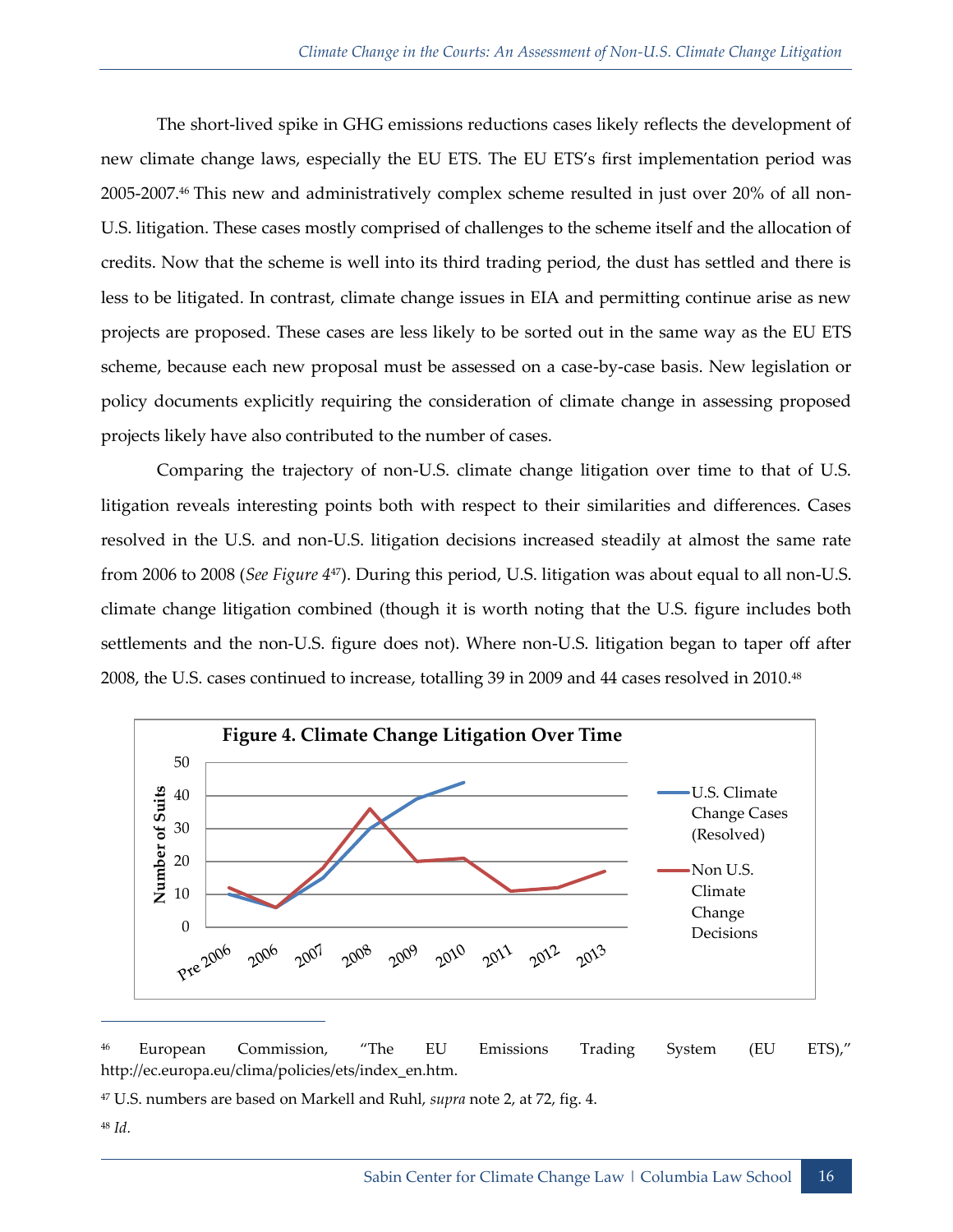It is worth reiterating that these figures portray judicial decisions. Given that litigation is a process that takes years (and in land use case only arises after the relevant local council and other governmental bodies have made their determination), figures 3 and 4 do not accurately portray when climate change began to appear as a key issue in litigation or consideration of local councils in land use decisions.

## <span id="page-28-0"></span>**3.3 Non-U.S. Climate Litigation by Jurisdiction**

Over 90 percent of non-U.S. cases took place in only five jurisdictions: Australia, the United Kingdom (UK), the European Union (EU), New Zealand, and Spain. Australia is the clear leader with 70 cases, representing about 40% of total litigation. The UK and EU each represent approximately 20% of cases, with 35 and 30 cases respectively. New Zealand and Spain follow with 14 and 13 cases respectively. One or two cases also arose in Canada, France, Czech Republic, Germany, Nigeria, and Ukraine. With the exception of EU ETS, in most jurisdictions, the majority of cases are not brought under substantive climate change laws, although some planning and resource management laws do explicitly require consideration of climate change.



U.S. climate litigation far outnumbers climate change litigation from any jurisdiction. Australia, which had the most litigation of any non-U.S. jurisdiction, only had 70 cases by the end of 2013. This is only a fraction of the 400+ cases resolved in the U.S. in that period.<sup>49</sup> This imbalance

<sup>49</sup> *See* Michael Gerrard et al., *supra* note 1.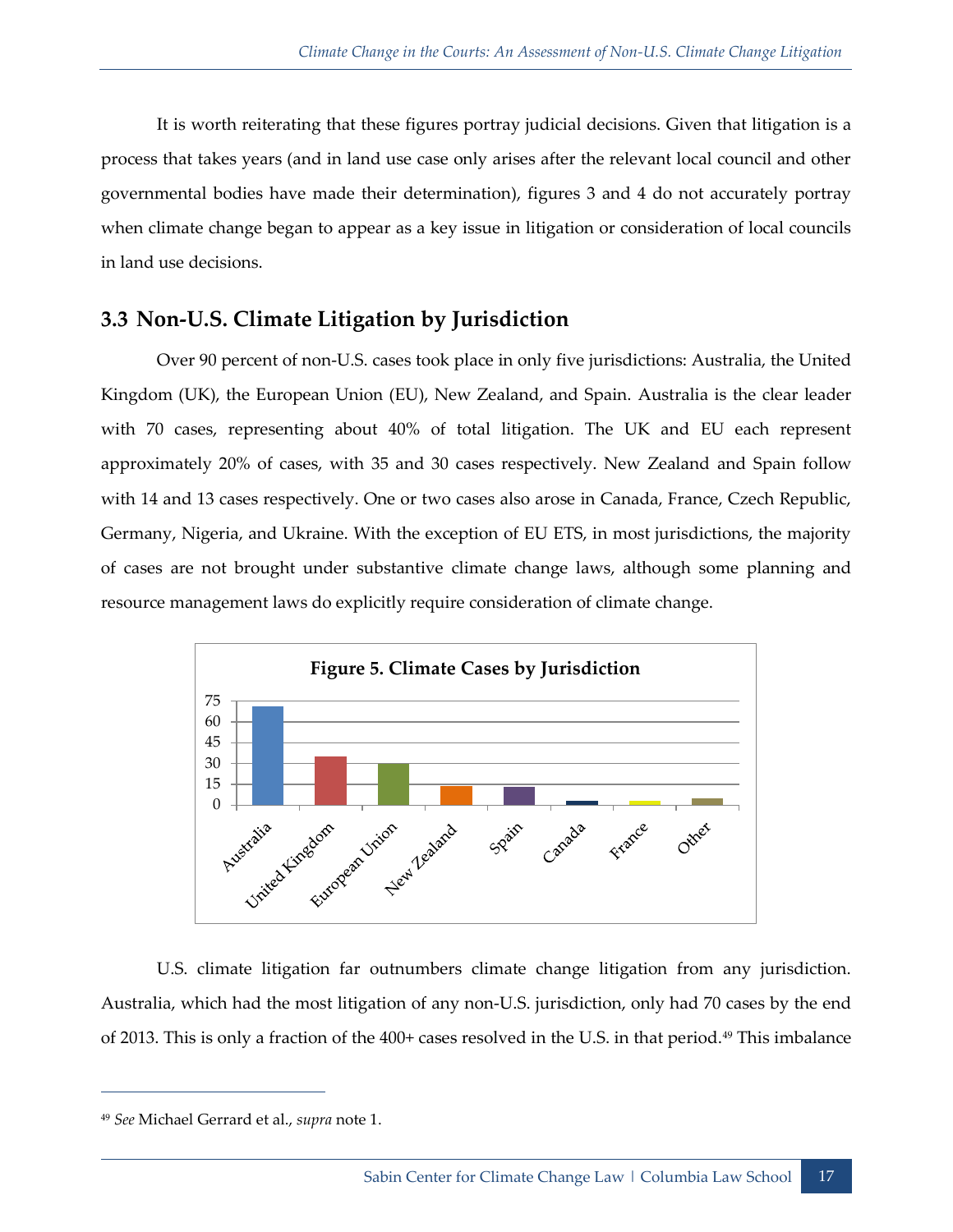is not unique to climate litigation, but is seen throughout environmental law.<sup>50</sup> Some scholars have argued that this discrepancy is due to the differing provisions for judicial review under relevant laws, such as environmental assessment statutes.<sup>51</sup> Legal fees likely also play a role in limiting climate change litigation outside of the U.S. Most countries followed the "English Rule," which shifts some or all of the winner's costs of legal representation to the loser.<sup>52</sup> The U.S., however, follows the "American Rule," under which each side typically bears its own legal fees,<sup>53</sup> except that the major federal environmental statutes allow courts to award attorneys' fees for plaintiffs who bring successful citizen suits.<sup>54</sup>

#### <span id="page-29-0"></span>**3.3.1 Australia**

Australian climate change litigation is dominated by EIA and permitting cases, which represent about 80% of cases within the jurisdiction. EIA and permitting cases comprise three of Australia's four dominant litigation categories. These cases generally arise out of Australia's federal and state EIA and planning laws and state planning policies, particularly the New South Wales Environmental Planning and Assessment Act of 1979 and the Victoria Planning and Environmental Act of 1987.

A quarter of Australia's cases arose out of challenges to the permitting of an emissions source, direct or indirect (*See B7 in figure 6*). About half of cases addressed how reverse EIA should factor into permitting for proposed construction projects (*See B9 and B10 in figure 6)*. These cases were split among cases to require consideration of climate change impacts on a proposed project and cases challenging permit denials based on such considerations. The fourth notable category did not fall under EIA and permitting, but instead were suits against corporations initiated by a consumer advocacy organization for false green advertising (*See E19 in figure 6)*.

<sup>50</sup> Virginia Tice, *From Vermont's Maples to Wybong's Olives: Cross-Cultural Lessons from Climate Change Litigation in the United States and Australia*, 10 Asian-Pac. L. & Pol'y J. 292, 316 (2008). <sup>51</sup> *Id.* 

<sup>52</sup> Herbert M. Kritzer, *Lawyer Fees and Lawyer Behavior in Litigation: What Does the Empirical Literature Really Say?*, 80 Tex. L. Rev. 1943, 1946 (2002).

<sup>53</sup> *Id.*

<sup>54</sup> *See* e.g. Clean Air Act 42 U.S.C.A. § 7604(f).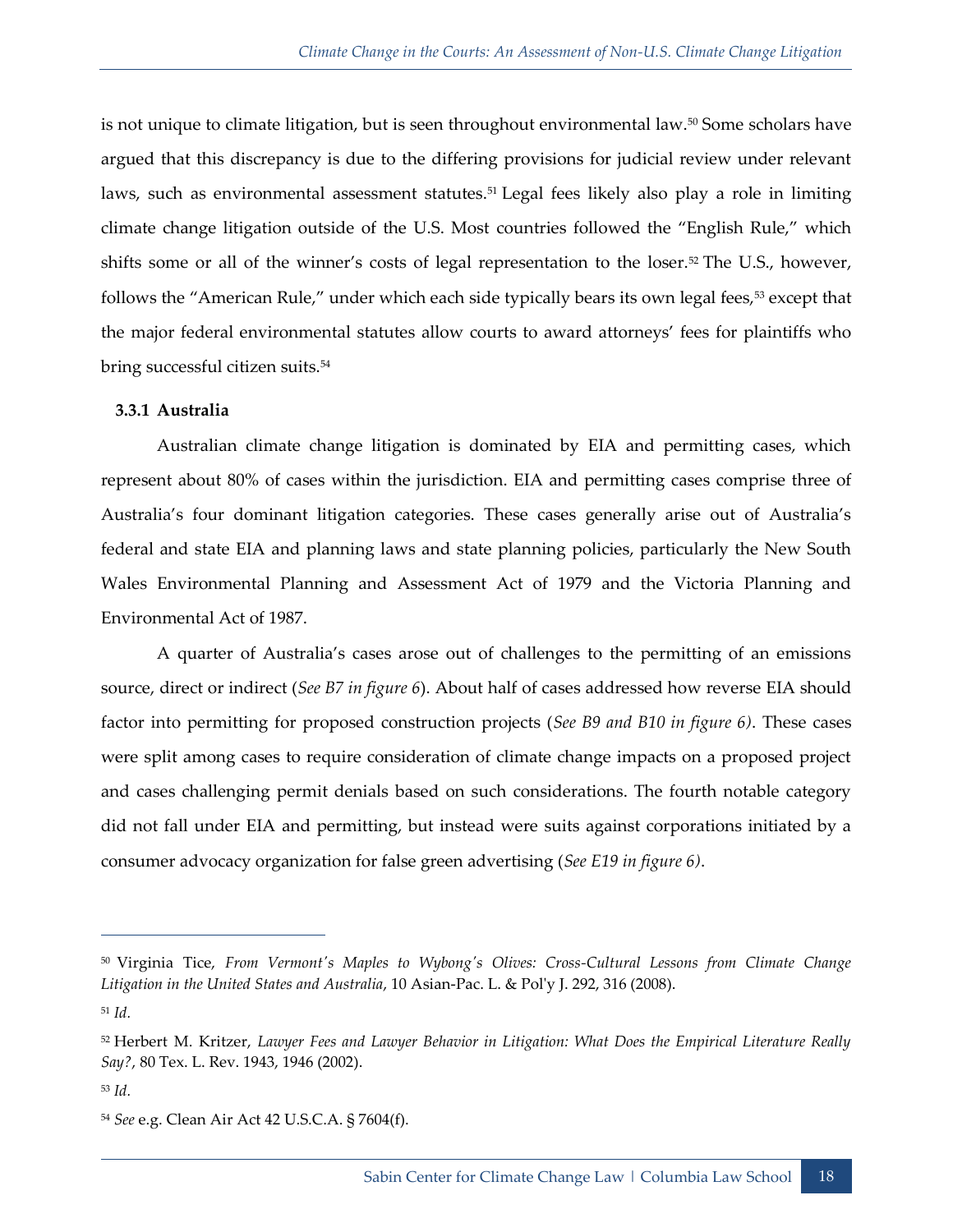

#### *3.3.1.1 Challenges to Emissions Sources (B7)*

 $\overline{a}$ 

Seventeen of Australia's 70 cases were challenges to the permitting of direct and indirect emissions sources. These claims were almost exclusively aimed at preventing coal-fired energy production through targeting proposed coal mines and power generation facilities.<sup>55</sup>

Plaintiffs trying to prevent direct emissions sources only experienced a few successes among many failures. While Australian state courts generally agree that direct GHG emissions should be considered in the permitting process,<sup>56</sup> they did not usually find emissions sufficient to justify rejection of the proposed project.<sup>57</sup> Most sympathetic to plaintiffs challenging emissions sources was the New South Wales (NSW) Land and Environment Court. The NSW Land and Environment Court found legal justification to set a limit on GHG emissions in two instances, but the decisions were short-lived. In *Macquarie Generation v. Hodgson*, the New South Wale Land and Environment Court found that a power station's license to emit CO<sup>2</sup> included an implied limitation

<sup>55</sup> In Terminals Pty Ltd v Greater Geelong City Council, [2005] VCAT 1988 (Austl.), local residents challenged the permitting of a chemical storage facility. All other cases within the category were challenges to proposed coal mines or coal-fired power plants.

<sup>56</sup> *E.g.,* Re Australian Conservation Foundation, [2004] 140 LGERA 100(Austl.)(holding that the assessment panel must consider the impacts of GHG emissions on the environment).

<sup>57</sup> *E.g.,* Greenpeace v Redbank Power, [1994] 86 LGERA 143, 153-55 (Austl.)(finding that the project should be approved despite climate change impacts).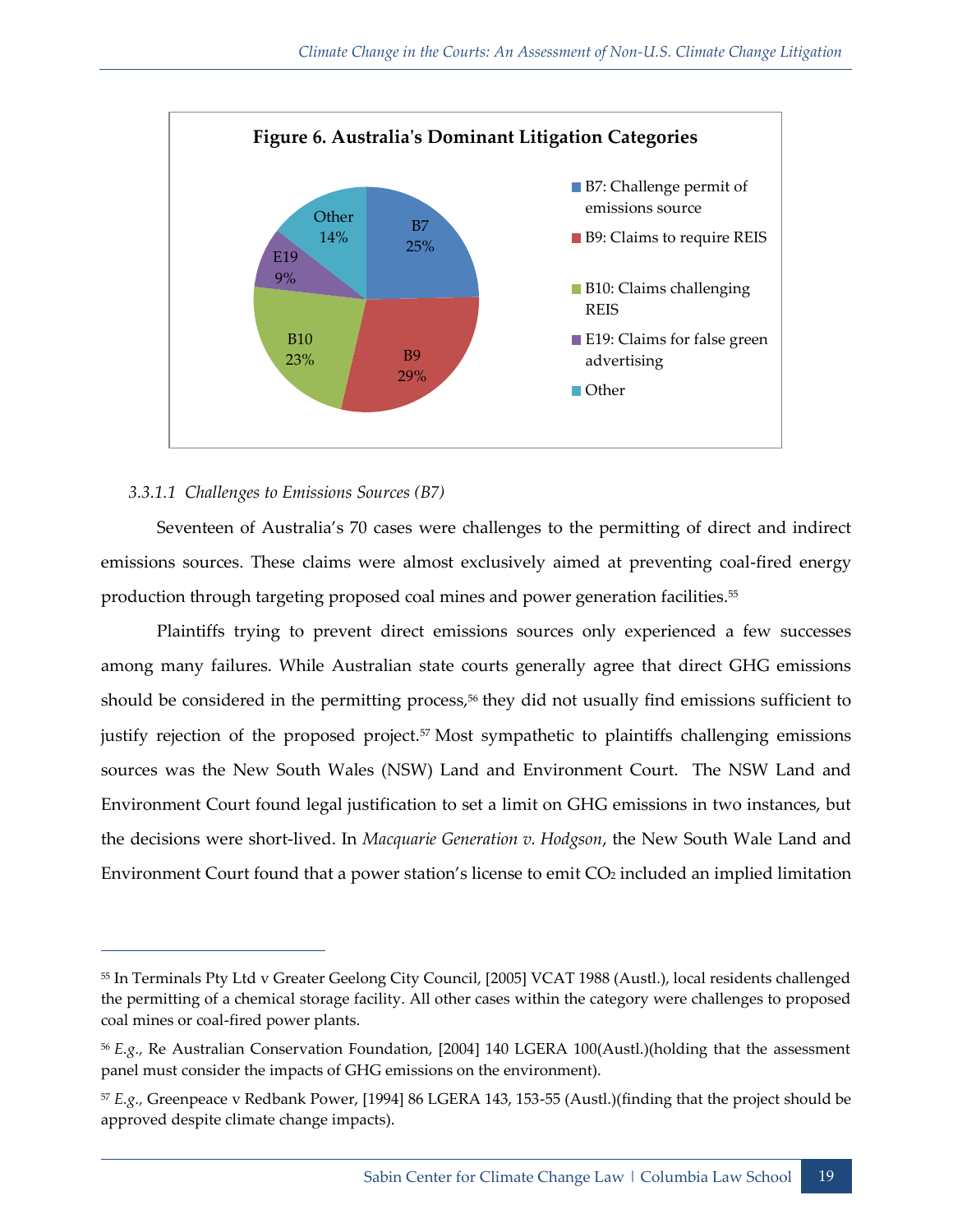of "reasonable regard and care for people and the environment."<sup>58</sup> However, the NSW Court of Appeal reversed the decision, reasoning that interpreting the permit not to allow  $CO<sub>2</sub>$  emissions would "deprive the license of sensible operation."<sup>59</sup>

In *Hunter Environmental Lobby v. Minister for Planning* (2011)*,* an environmental advocacy organization challenged the Minister for Planning's approval of the expansion of a coal mine.<sup>60</sup> The NSW Land and Environment Court affirmed the project approval, but subject to conditions, including requiring offsets for any direct GHG emissions from the mine that exceed projected levels.<sup>61</sup> The court found that these conditions were permissible under the state's primary EIA law, the Environmental Planning and Assessment Act of 1979, which grants the power to impose conditions on planning permits as long as they are reasonable and have a planning purpose consistent with the goals of the  $Act.^{62}$  The court noted that the condition could be suspended if relevant legislation was subsequently enacted and did so when the Australian Government established a carbon tax in 2012.<sup>63</sup>

While Australian courts have agreed that direct GHG emissions must be considered in EIA, they have diverged in how indirect emissions should factor into environmental permitting. With respect to proposed coal mines Australian courts were asked to determine whether EIAs should take into account GHG emissions that result from third parties burning coal mined on the site, sometimes referred to as Scope 3 emissions. The Land and Environment Court of NSW found that the Environmental Planning and Assessment Act 1979, does require consideration of Scope 3 emissions. In *Gray v. Minister for Planning* (2006), the court rejected an EIA for a large coal mine on the grounds that it failed to consider Scope 3 emissions.<sup>64</sup> In contrast, the Queensland Land Court found that indirect emissions need not be considered in EIA. In *Xstrata Coal Queensland v. Friends of* 

<sup>58</sup> Hodgson v. Macquarie Generation, [2010] NSWLEC 34 2010 (Austl.).

<sup>59</sup> Macquarie Generation v. Hodgson, [2011] NSWCA 424 at para. 18 (Austl.).

<sup>60</sup> Hunter Environment Lobby v Minister for Planning [2011] NSWLEC 221 (Austl.).

<sup>61</sup> *Id.* These conditions were developed in prior discussions between the mining company and the Department of Planning. *Id.* at para. 28.

<sup>62</sup> *Id.* at para. 65.

 $63$  Hunter Environment Lobby Inc v Minister for Planning (No 2) [2012] NSWLEC 40 (Austl.).

<sup>64</sup> Gray v. Minister for Planning [2006] 152 LGERA 258 (Austl.).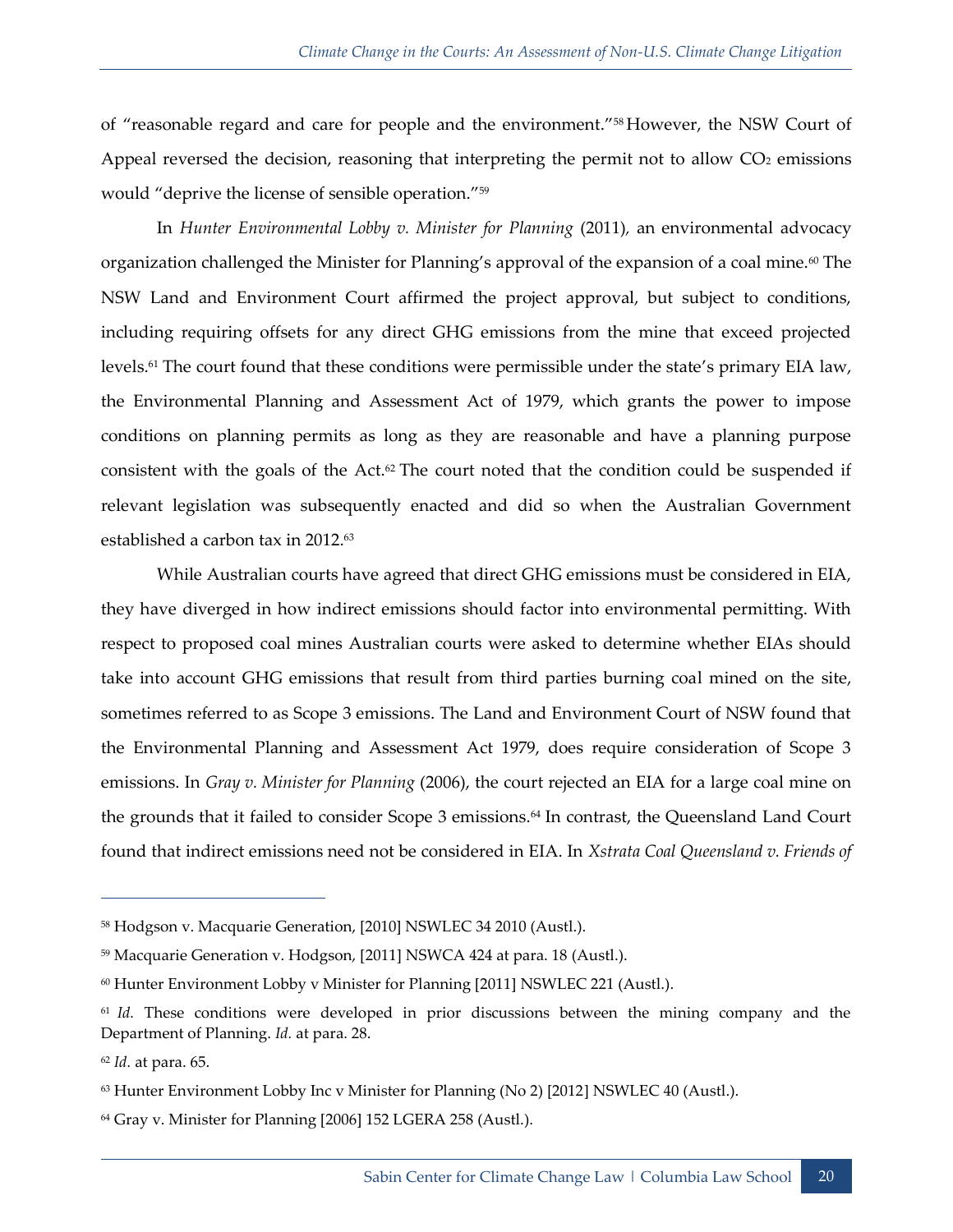*the Earth*, the court held the transport of coal or its end-use fell outside of the state's requirements under the Mineral Resources Act of 1989.<sup>65</sup>

Instead of relying on environmental impact assessment statutes, a few cases challenging the approval of coal mines in Australia invoked Australia's biodiversity statute, the Environment Protection and Biodiversity Conservation Act of 1999. Citizen groups challenged a number of proposed coal mines arguing that the emissions from the burning of coal would contribute to climate change and further threaten sensitive species.<sup>66</sup> This strategy was unsuccessful in 2006 and again in 2011; however, in 2013 a citizen group finally prevailed when the NSW Land and Environment Court upheld a challenge to a proposed coal mine citing vulnerability to climate change as contributing to biodiversity concerns.<sup>67</sup>

#### *3.3.1.2 Reverse Environmental Impact Assessment (B9 and B10)*

About half of climate change cases in Australia focused on whether proposed construction projects took into account future climate change impacts. This category was likely bolstered by the fact that a number of state and local governments around Australia have begun to introduce planning measures and development conditions designed to ensure adaptation to climate change impacts, especially sea level rise, increased storms and bushfires.<sup>68</sup> For example, in Queensland, the Redland Shire Strategic Plan of 1998 requires urban developments "to take into consideration sea level changes which may result from changes in climatic conditions." On this basis, a Queensland court upheld a planning permit that limited construction to only those parts of the property above the 1-in-100-year flood level.<sup>69</sup> Similarly, citing climate change provisions in the state development

<sup>65</sup> Xstrata Coal Queensland v Friends of the Earth [2012] QLC 013 (Austl.).

<sup>66</sup> Wildlife Preservation Society of Queensland Proserpine v Minister for the Environment & Heritage, [2006] FCA 736 (Austl.); Ironstone Community Action Group v NSW Minister for Planning [2011] NSWLEC 195 (Austl.).

<sup>67</sup> Bulga Milbrodale Progress Association v Minister for Planning and Infrastructure, [2013] NSWLEC 48 (Austl.).

<sup>68</sup> Jacqueline Peel, *Climate Change Law: The Emergence of a New Legal Discipline,* 32 Melb. U. L. Rev. 922, 952 (2008).

<sup>69</sup> Charles & Howard v Redland Shire Council, [2007] 159 LGERA 349, 359 (Austl.).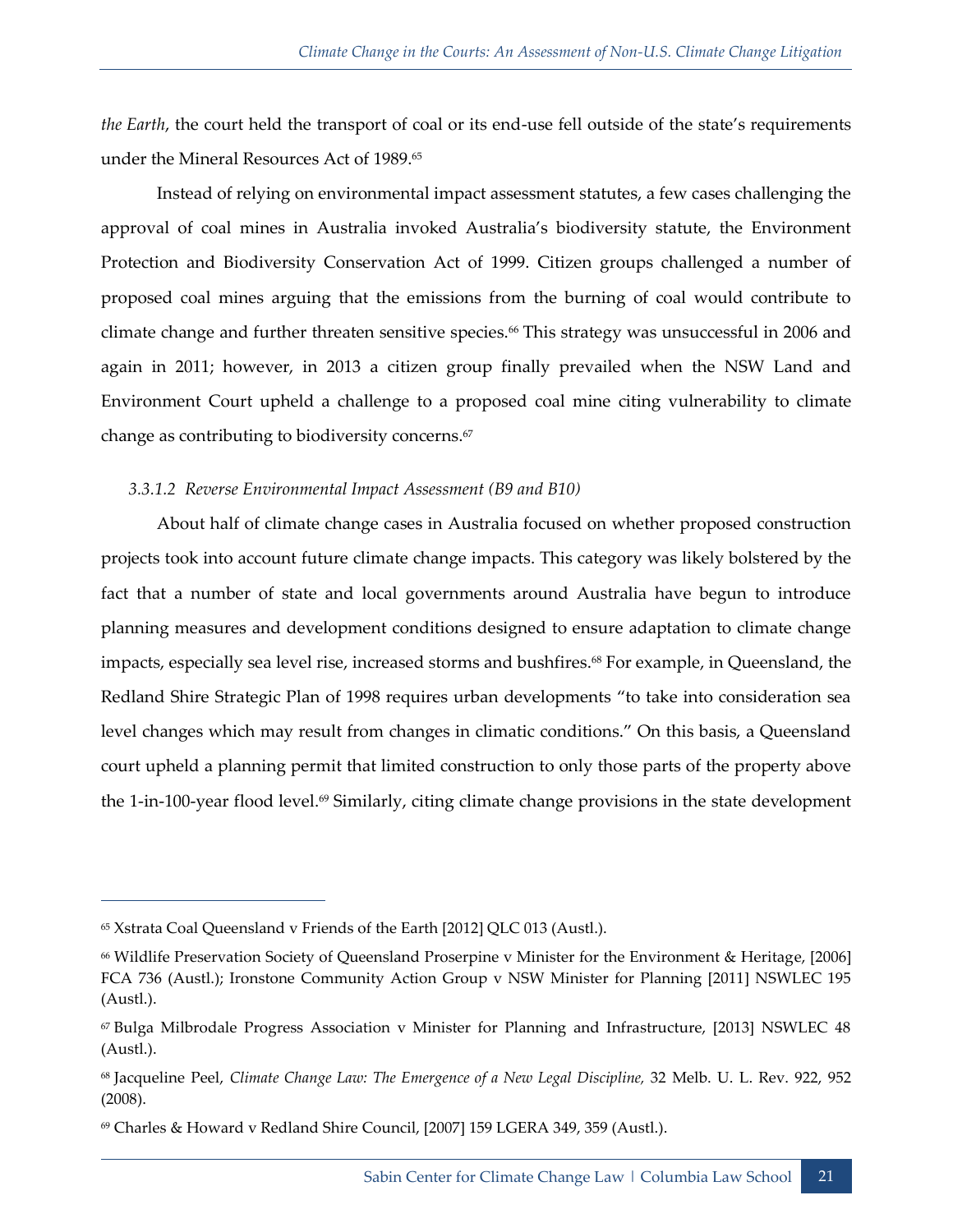plan, a South Australia court upheld a local council decision to refuse development consent to a proposed coastal development due to risk of sea level rise.<sup>70</sup>

The state of Victoria also adopted planning policies that require consideration of climate change impacts on proposed projects.<sup>71</sup> A key issue facing the Victoria Civil and Administrative Court was whether to require Coastal Hazard Vulnerability Assessments (CHVA) taking into account sea level rise from climate change prior to approval of a planning permit. The court consistently found that a CHVA was required where there was any evidence of vulnerability due to sea level rise.<sup>72</sup> Even more, the court ensured that project plans applied necessary adaptation measures based on the findings of CHVAs. In two cases where the CHVA revealed insufficient adaptation to future sea level rise, the court denied planning permits.<sup>73</sup>

In NSW, the Land and Environment Court once again found for the plaintiff only to be overturned by the Court of appeals. In *Minister for Planning v. Walker*, applicant challenged the Minister's approval of a residential development project, despite the lack of consideration of increased flooding due to climate change.<sup>74</sup> The NSW Land and Environment Court held that the Minister erred in failing to apply Ecologically Sustainable Development (ESD) principles when approving the project. <sup>75</sup> The NSW Court of Appeals overturned the decision, holding that while the Environmental Planning and Assessment Act 1979 required the Minister to take into account

<sup>70</sup> Northcape Properties v District Council of Yorke Peninsula, [2008] SASC 57 (Austl.).

<sup>71</sup> For construction on coastal properties, the State Planning Policy Framework requires planning for an increase of 0.2 meters over current 1 in 100 year flood levels by 2040. DEPARTMENT OF PLANNING AND COMMUNITY DEVELOPMENT OF VICTORIA, GENERAL PRACTICE NOTE MANAGING COASTAL HAZARDS AND THE COASTAL IMPACTS OF CLIMATE CHANGE, Practice Note 193 (Jul. 2012).

<sup>72</sup> Wade v Warrnambool [2009] VCAT 2177 at para. 15 (Austl.) (citing Owen v Casey CC [2009] VCAT 1946, Myers v South Gippsland SC [2009] VCAT 1022, Ronchi & Anor v Wellington SC [2009] VCAT 1206 to demonstrate case law supporting CHVA prior to planning permit approval). The only B9 Victoria case regarding coastal vulnerability where the Victoria court did not require a CHVA was because the proposal did not present any unreasonable coastal vulnerability issues (Campbell v Mornington Peninsula SC, [2010] VCAT 1457 (Austl.).

<sup>73</sup> West Gippsland Catchment Management Authority v East Gippsland SC [2010] VCAT 1334; Myers v. South Gippsland SC, [2009] VCAT 2414 (Austl.)

<sup>74</sup> Minister for Planning v Walker [2008] 161 LGERA 423, *rev'd* [2008] NSWCA 224 (Austl.).

<sup>75</sup> *Id.*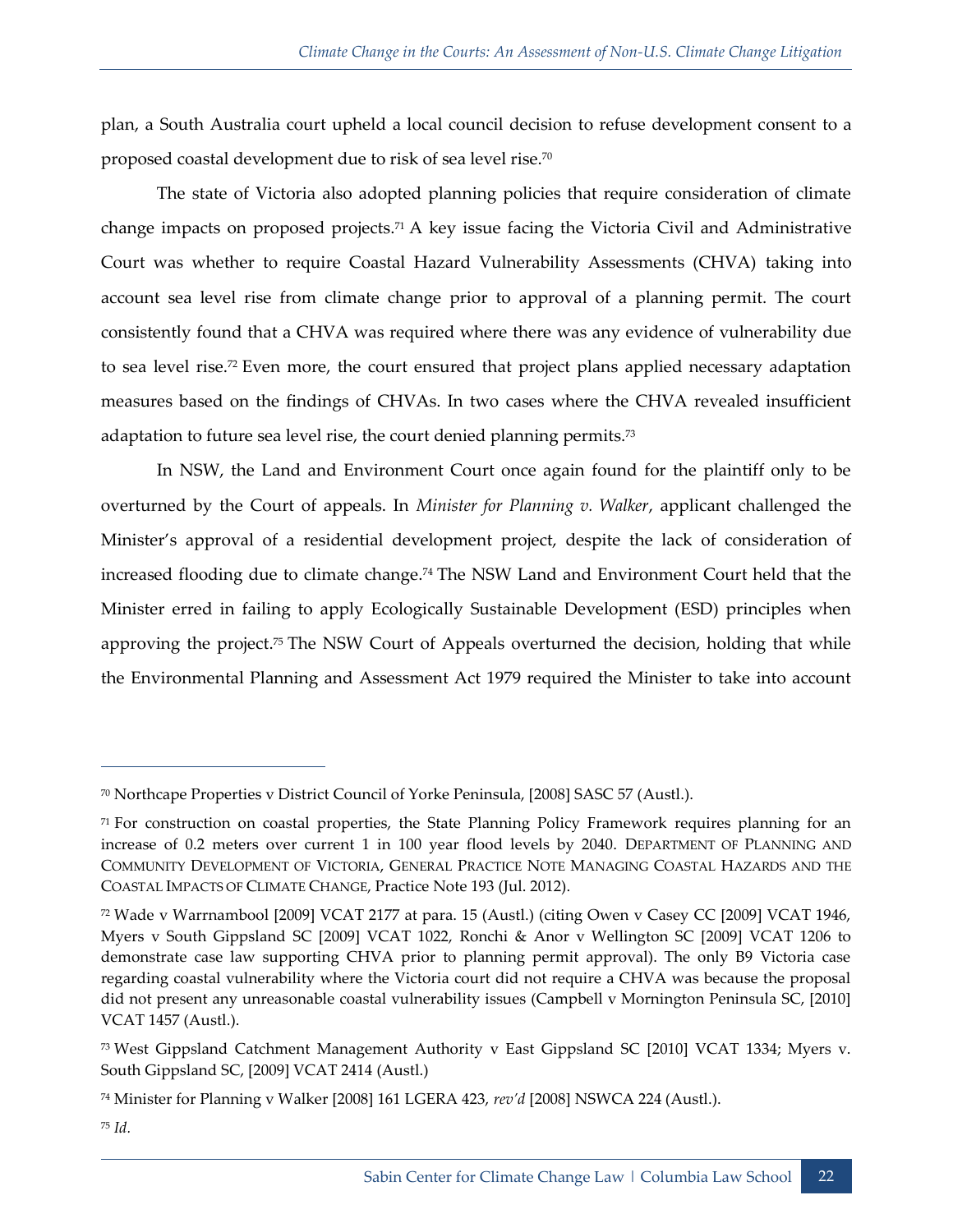the "public interest," the Minister was under no obligation to consider ESD principles.<sup>76</sup> Without mandatory policies requiring consideration of climate change, citizens challenging proposed development in NSW due to coastal hazards associated with climate change had little success.

#### *3.3.1.3 False Green Advertising (E 19)*

Nine percent of Australia litigation was against corporations for false green advertising. The Australian Competition and Consumer Commission (ACCC) brought six cases between 2008 and 2010 under the Trade Practices Act of 1974. Most of these cases targeted unsubstantiated promises surrounding carbon offsetting, the process of reducing carbon emissions in order to compensate for emissions made elsewhere. For example, ACCC brought suit against General Motors for wrongly advertising the Saab vehicles were "carbon neutral" when they were only planting enough trees to offset emissions for one year of driving.<sup>77</sup> In all six lawsuits, the company agreed or was ordered by the court to change their practices.<sup>78</sup>

#### *3.3.1.4 Substantive Litigation*

Australia experienced very little substantive climate change litigation. Of the 70 cases in Australia, only 2 were in Group A. One claim challenged electricity fees and another challenged a law that restricted clearing of native vegetation on private property.<sup>79</sup>

Australia implemented a carbon tax in 2012 that required Australia's top emitters, about 75,000 businesses, to pay a flat fee per ton of GHG emissions.<sup>80</sup> The carbon tax was in effect for two annual terms and raised an estimated \$15.4 billion before it was abolished in 2014.<sup>81</sup> Efforts to repeal the tax were led by Prime Minister Tony Abbott, who had made its repeal a centerpiece of

<sup>76</sup> Minister for Planning v Walker [2008] NSWCA 224 (Austl.).

<sup>77</sup> Australian Competition and Consumer Commission v. GM Holden [2008] FCA 1428 (Austl.).

<sup>78</sup> *E.g. Id.* General motors also agreed to plant 12,500 native trees to offset all the carbon emissions that would occur by Saab vehicles sold during the marketing campaign. *Id.*

<sup>79</sup> Spencer v Commonwealth [2008] FCA 1256 (Austl.); Phosphate Resources v Commonwealth [2004] FCA 211 (Austl.)(upholding a determination by the Administrator of Christmas Island setting the fees chargeable for use of electricity on the Island).

<sup>80</sup> AUSTRALIA GOVERNMENT, DEPARTMENT OF THE ENVIRONMENT, REPEAL OF THE CARBON TAX—HOW THE CARBON TAX WORKS 1, *available at* http://www.environment.gov.au/system/files/pages/59388d77-a9b5-4e4c-87b7-d732baf7c45b/files/factsheet-how-carbon-tax-works\_1.pdf.

<sup>81</sup> *Id.* at 2.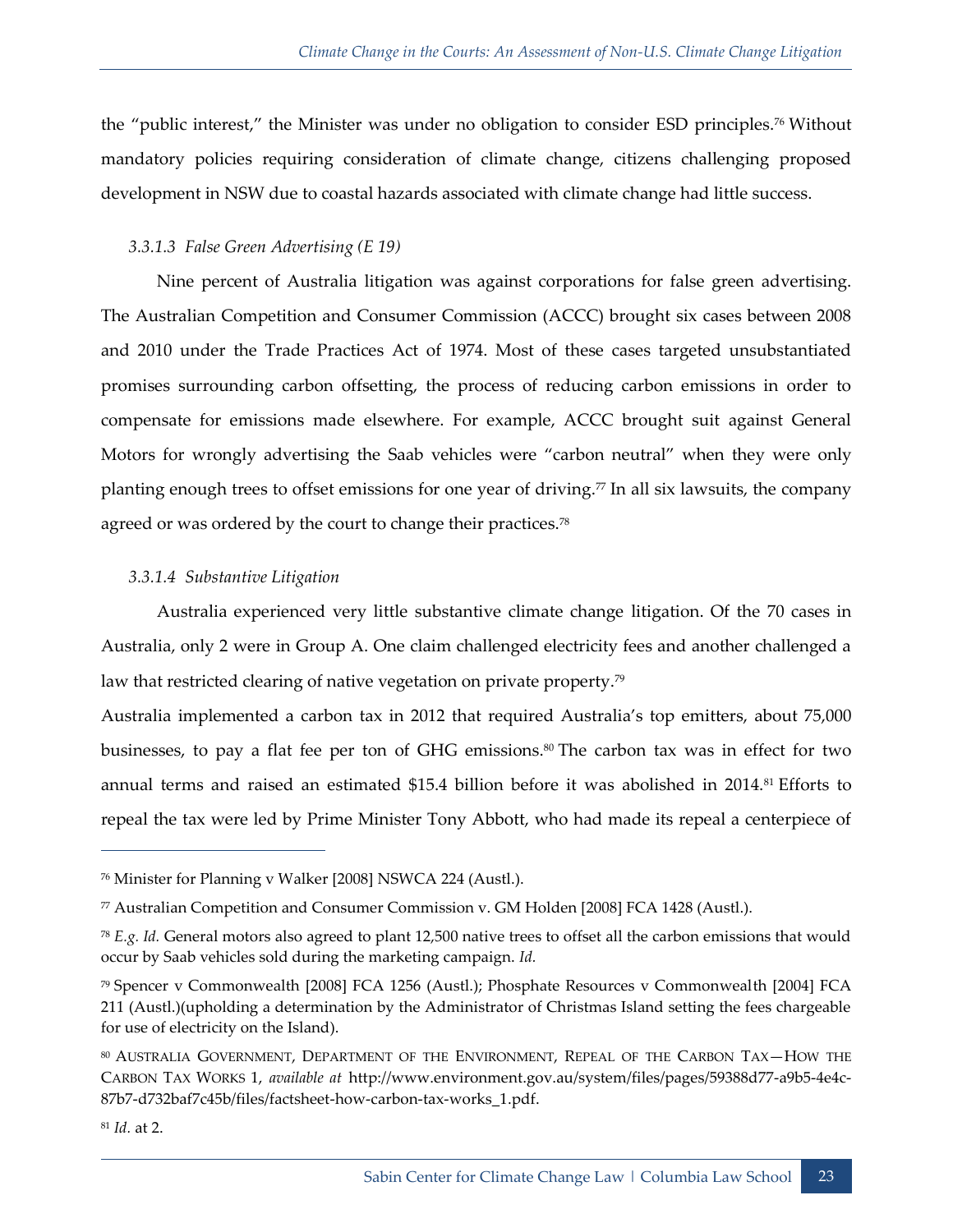his political platform for the 2013 election.<sup>82</sup> Surprisingly, there was no litigation surrounding the tax while it was in effect.

#### <span id="page-35-0"></span>**3.3.2 New Zealand**

Like Australia, New Zealand's climate change cases mostly pertain to EIA and permitting, although it experienced many cases arising out of proposed renewable energy projects as opposed to reverse EIA. Within category B, six cases arose out of proposed wind farms (*See B11 and B12 in figure 7)* and four cases were challenges to the permitting of GHG sources (*See B7in figure 7)*. The three remaining cases varied, one challenging emissions standards, the second asserting climate rights, and third questioning climate science.



#### *3.3.2.1 Renewable Energy Cases (B11 and B12)*

 $\overline{a}$ 

Almost one-half of New Zealand climate litigation pertained to renewable energy projects. The primary consideration surrounding the permitting of proposed wind farms was balancing local landscape and aesthetic impacts with the positive impacts of increased renewable energy and reduced greenhouse gas emissions.<sup>83</sup> The permitting of wind turbines is governed by the Resource Management Act of 1991, which was amended in 2004 to require all persons exercising functions

<sup>82</sup> *Australia votes to repeal carbon tax,* BBC NEWS (July 17, 2014)*,* http://www.bbc.com/news/world-asia-28339663

<sup>83</sup> E.g. Outstanding Landscape Protection Society v Hastings DC, [2007] NSWEC 87 (Austl.).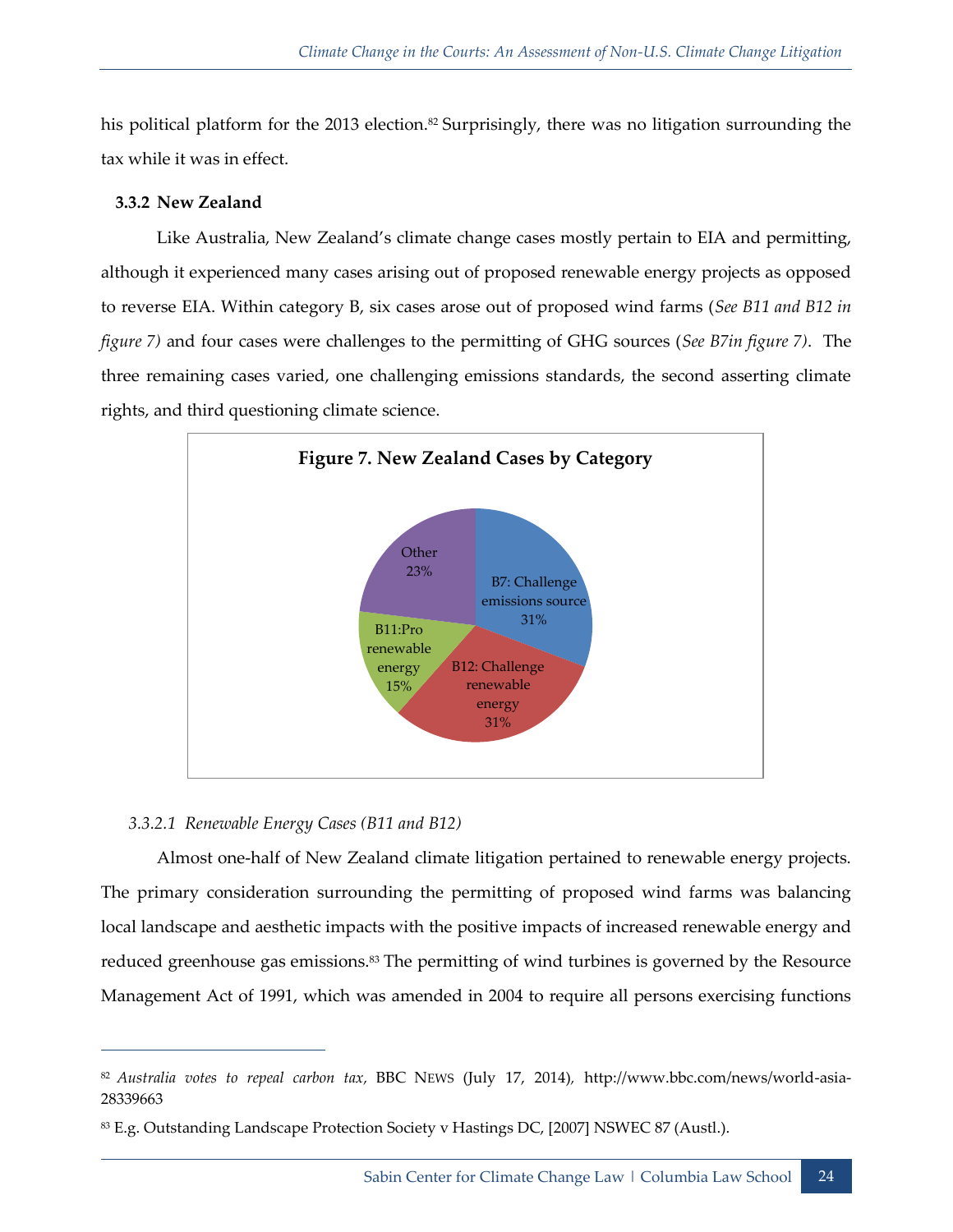and powers under the Act to have particular regard to "the effects of climate change" and "the benefits to be derived from the use and development of renewable energy." <sup>84</sup> Despite this mandate, only two of the six cases resulted in approval of resource consents for the construction of wind turbines. In both of these cases, the Environment Court reasoned that climate change benefits were relevant despite the small size of the proposed installations.<sup>85</sup> In the remaining cases, however, local and aesthetic impacts were deemed to be too severe to warrant approval.<sup>86</sup>

#### *3.3.2.2 Challenges to Emissions Sources (B7)*

In the challenges to the permitting of GHG sources, plaintiffs argued that GHG emissions should be considered when granting resources consents for coal mines and power plants. The High Court of New Zealand found that direct GHG emissions should be considered when granting resource consents for direct sources;<sup>87</sup> however, the Supreme Court later clarified that indirect emissions should not.<sup>88</sup>

#### *3.3.2.3 Rights Associated with Climate Change (C 13)*

Although only one New Zealand case pertained to climate change rights, the case was particularly notable because it addressed the issue of climate change induced migration. In *Ioane Teitiota v Ministry of Business, Innovation and Employment*, a Kiribati citizen sought refugee status, arguing that rising ocean levels and environmental degradation made returning to Kiribati economically unviable.<sup>89</sup> The New Zealand High Court found that the circumstances did not qualify the applicant for refugee status because the applicant was not subjected to persecution required under the 1951 United Nations Convention relating to the Status of Refugees.<sup>90</sup> The court also expressed concern about expanding the scope of the Refugee Convention and opening the

<sup>84</sup> The Resource Management (Energy and Climate Change) Amendment Bill § 5 (2004).

<sup>85</sup> Genesis Power v. Franklin DC [2005] NRRMA 541(N.Z.); Meridian Energy Ltd. v. Wellington City Council [2007] W031/07 NZEnvC 128 (N.Z.).

<sup>86</sup> *Id.*

<sup>87</sup> Greenpeace New Zealand v. Northland Regional Council, [2007] NZRMA 87 (N.Z.).

<sup>88</sup> West Coast v Buller Coal [2013] NZSC 87 (N.Z.).

<sup>89</sup> Ioane Teitiota v Ministry of Business, Innovation and Employment [2014] NZCA 173 (N.Z.).

<sup>90</sup> *Id.*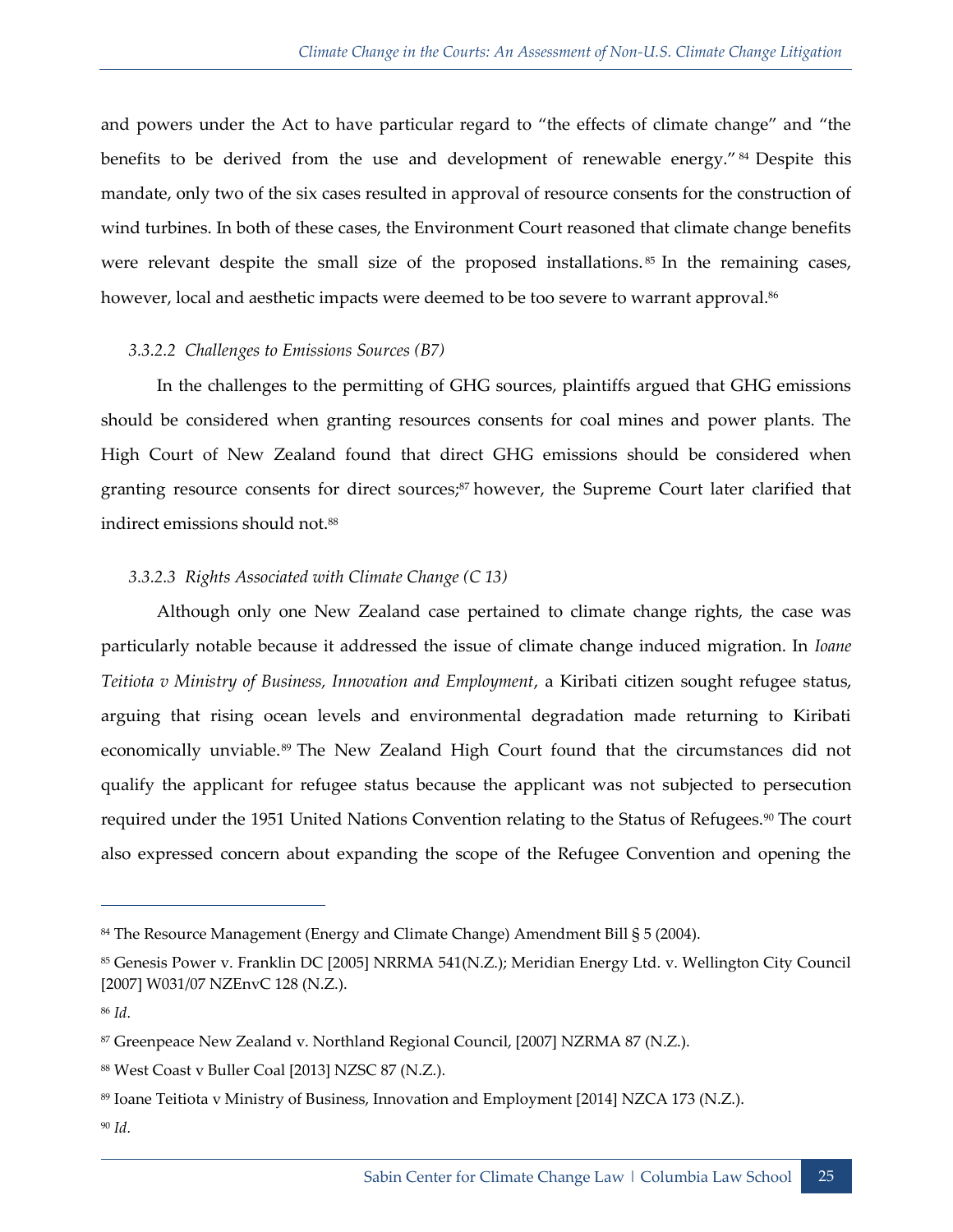door to millions of people who face hardship due to climate change. <sup>91</sup> In dismissing the application, the Court of Appeals noted the gravity of climate change but stated that the Refugee Convention did not appropriately address the issue.<sup>92</sup>

#### <span id="page-37-0"></span>**3.3.3 Spain**

Climate change litigation in Spain is consistent with other countries in its focus on EIA and permitting cases. Spain's portfolio is unique, however, because its cases are overwhelmingly comprised of challenges to government action limiting emissions from a specific source (*see category B6 in figure 8*). Eleven of the fourteen cases arose out of Spain's implementation of the EU ETS. In 2004, Spain passed Royal Decree 1866/2004, approving its National Allocation Plan (NAP) for the 2005-2007 period of the EU ETS. A number of sources challenged their assignment of emissions credits in the NAP and requested an increase in emissions allowances.<sup>93</sup> These cases saw a relatively high success rate. In seven cases of the eleven cases, the Administrative Litigation Division of Spain's Supreme Court found that the Council of Ministers had not sufficiently supported their reasoning for emissions limits and thus the outcome was potentially arbitrary. The cases were sent back to the Council for further assessment.



<sup>91</sup> *Id.* 

<sup>92</sup> *Id.*

<sup>93</sup> E.g. Judgment No. 5347/2008 of October 6, 2008, Supreme Court of Spain, Administrative Litigation Division (Section 5) Appeal No. 100/2005.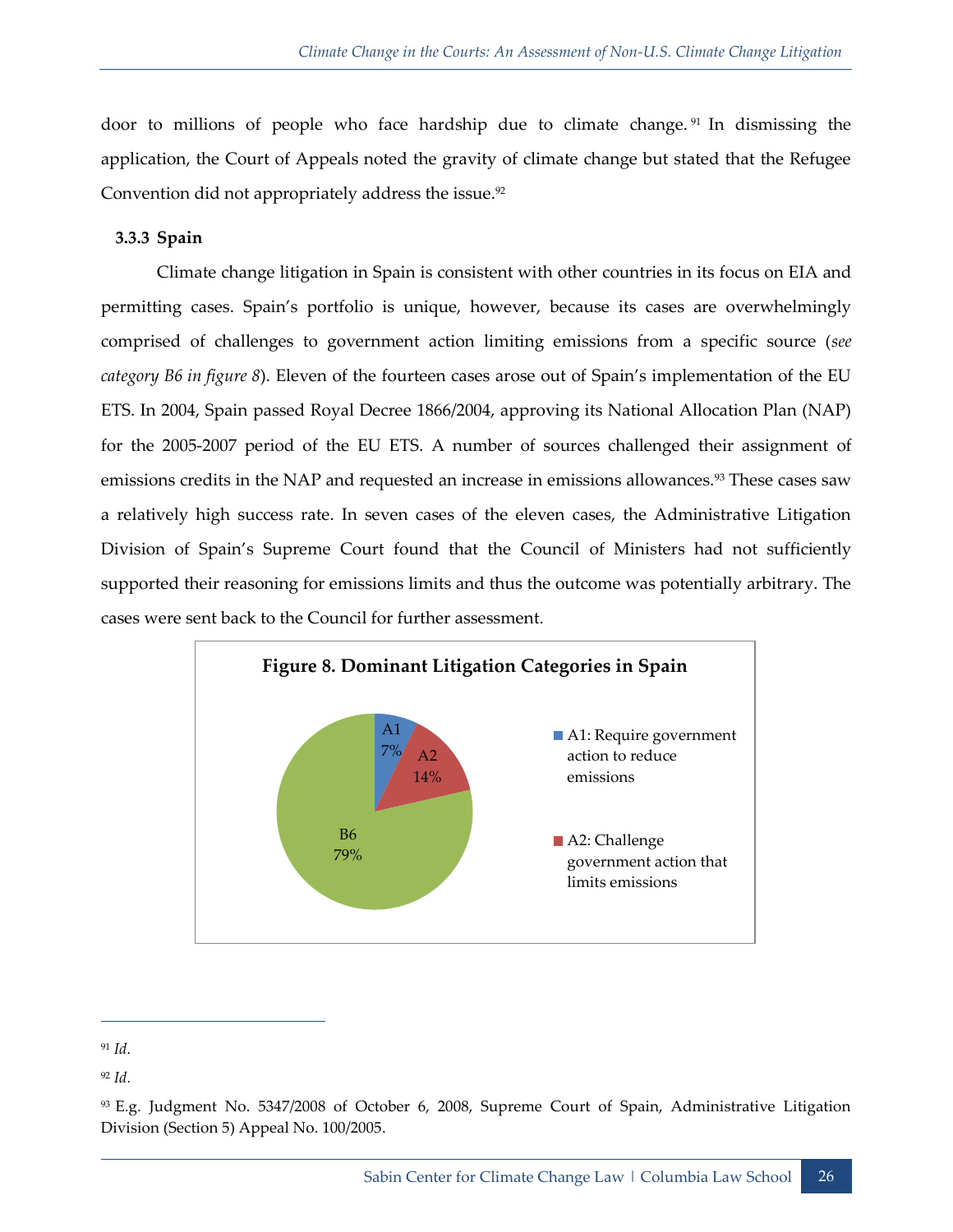#### <span id="page-38-0"></span>**3.3.4 United Kingdom**

 $\overline{a}$ 

Compared to other countries, the United Kingdom's climate change litigation portfolio was relatively varied (See Figure 9). About two-thirds of UK cases are EIA and permitting cases. The remaining third shows little consistency. Cases are spread out among the remaining categories, with only 1 or 2 cases in each category. Two suits arose against corporations, both pertaining to the sales of emissions credits.<sup>94</sup> Three suits were brought against individuals, two against climate change protesters and another for a violation of the EU ETS.<sup>95</sup>



The UK's EIA and permitting cases were similar to New Zealand in that most cases were challenges to the permitting of emissions sources and cases surrounding proposed renewable energy projects. About 11% of UK cases were challenges to the permitting of emissions sources (*See B7 in figure 10)* and 40% of cases arose out of proposed wind energy installations (*See B11 and B12 in figure 10)*.

<sup>94</sup> Armstrong v. Winnington, [2012] EWHC 10 (Eng.)(finding that European Union Allowances (EUAs) are intangible property under English law); Deutsche Bank v. Total Global Steel, [2012] EWHC 1201 (Eng.)(breach of contract case for the sale of previously surrendered Certified Emissions Reductions).

<sup>95</sup> Heathrow Airport v. Joss Garman [2007] EWHC 1957 (Eng.) (granting injunctive relief to control a probable protest in the vicinity of a UK airport); The Kingsnorth Six Trial, Maidstone Crown Court [2008] (Eng.); Regina v. Dosanjh, [2013] EWCA 2366 (Eng).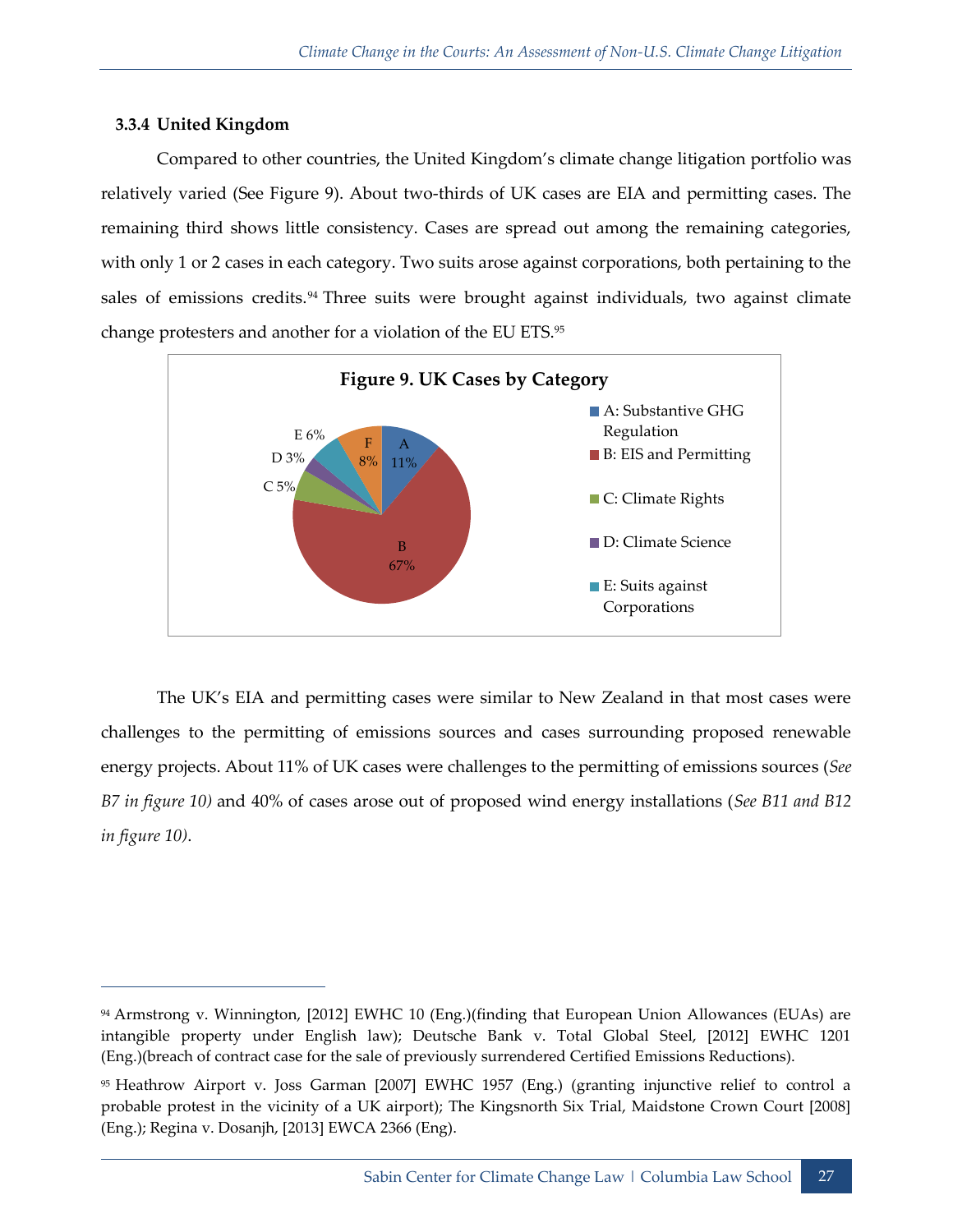

#### *3.3.4.1 Challenges to Emissions Sources (B7)*

Four of the United Kingdom's 35 cases were challenges to the permitting of an emissions source on the basis that the government had failed to consider the impacts of the proposals on climate change. Unlike Australia, these claims were not focused on energy production. Three of the four challenges were against indirect emissions sources; two cases challenged airport expansion projects and a third challenged an urban expansion project.<sup>96</sup> The direct emissions source challenged was a concrete manufacturing facility.<sup>97</sup>

#### *3.3.4.2 Renewable Energy Cases (B11 and B12)*

 $\overline{a}$ 

Fifteen cases in the UK addressed proposed renewable energy projects. The cases were split between those encouraging permitting and those challenging permitting. All but one case dealt with the Siting of wind turbines. In the lone renewable energy case not addressing wind power,

<sup>96</sup> *See* Barbone and Ross v. Secretary of State for Transport [2009] EWHC 463 (Eng) (dismissing a citizen challenge to proposed airport expansion finding the government's consideration of the proposal's impact on climate change to be sufficient); *R.* on the application of the London Borough of Hillingdon [2010] EWHC 626 (holding that the government had failed to adequately consider implications of climate change in deciding to expand Heathrow Airport); Hertfordshire CC v. Secretary of State for Communities and Local Government, [2011] EWHC 1572 (Eng.) (Upholding challenge planning permissions for urban expansion project).

<sup>97</sup> *Re* Application of Littlewood [2008] EWHC 1812 (Eng.)(upholding the planning permission, finding that the omission of the effect of concrete production on climate change had not been raised in time, and in any case, did not render the Environmental Statement deficient).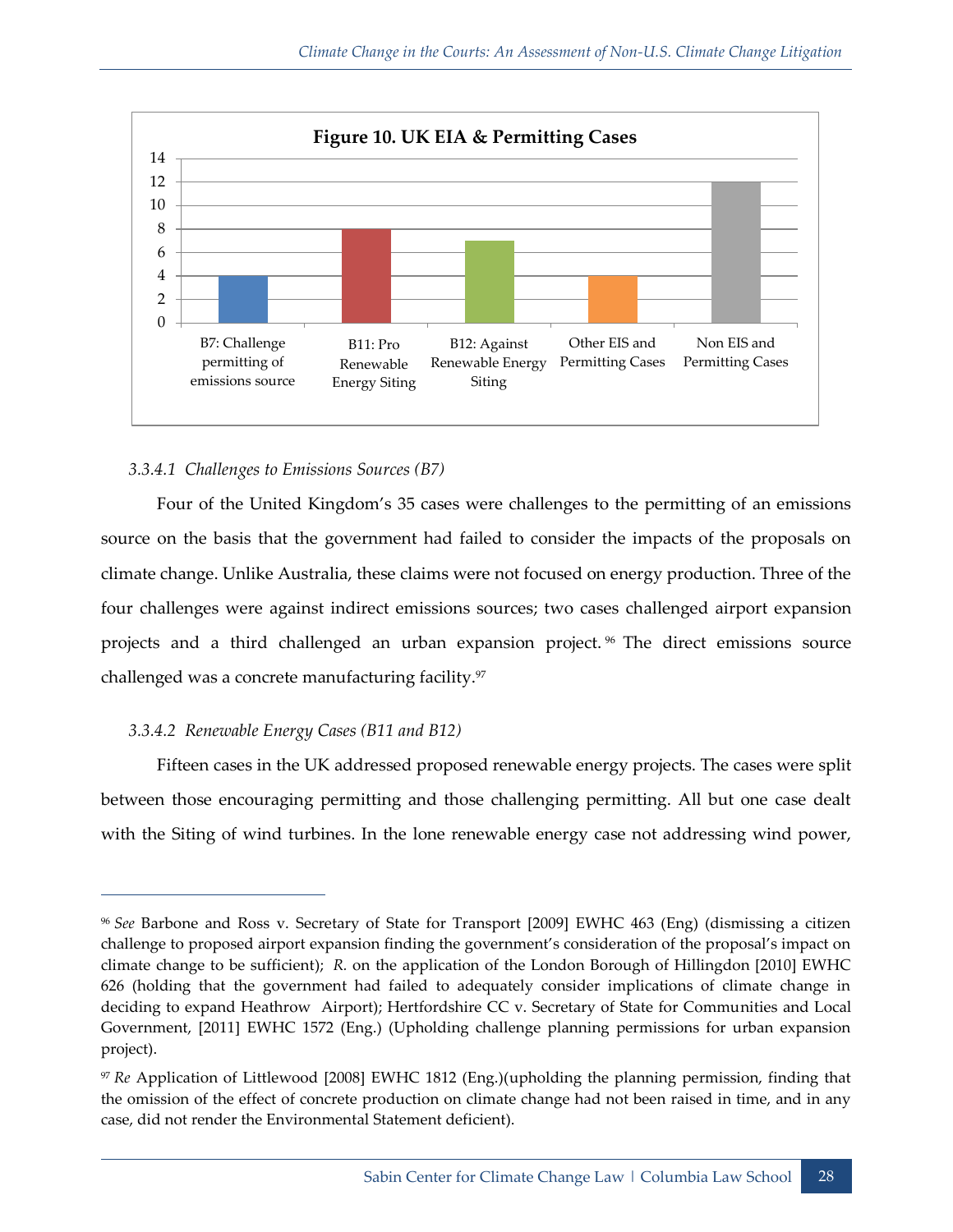applicants sought planning permission for an energy-from-waste facility at an existing recycling center.<sup>98</sup>

As seen in New Zealand, the primary consideration in permitting wind turbines was balancing the landscape impacts with the positive impacts of increased renewable energy and reduced greenhouse gas emissions.<sup>99</sup> To support giving weight to climate change benefits, a number of pro-renewable cases invoked the UK's renewable energy planning policies. The UK courts were unlikely to question local council's balancing of harms and benefits. Of the 14 wind energy cases, the court only found that a local council had improperly weighed harms and benefits in two cases. In one such case the High Court of Justice of Northern Ireland found that the commissioner had failed to give significant weight to the environmental benefits, and in a second, the High Court of Justice of England and Wales found a local council had failed to give significant weight to the harm to quality and character of landscape.<sup>100</sup>

#### *3.3.4.3 Rights Associated with Climate Change (C13)*

The only UK case addressing climate change rights was an employment law case in which the court found that belief in climate change is a legally protected right. In *Grainger v. Nicholson*, Mr. Nicholson filed an employment discrimination claim alleging that he was terminated from Grainger PLC, a British-based residential property business, due to his belief in catastrophic climate change.<sup>101</sup> The plaintiff argued that his belief in climate change was covered under the Employment Equality (Religion or Belief) Regulations of 2003 because his belief affected most aspects of his life, including how he traveled, what he bought and ate, and how he disposed of his waste.<sup>102</sup> The Employment Tribunal agreed and found the company had violated the Employment Equality Regulations.<sup>103</sup> The company appealed, but Employment Appeal Tribunal dismissed the

<sup>98</sup> Veolia v Shropshire Council, Appeal Ref APP/L3245/A/11/2146219 (Jan. 10, 2012)(Eng.).

<sup>99</sup> *E.g.* Allerdale BC v. Cumbria Wind Farms, [2000] 15 P.A.D. 833 (United Kingdom); Bradford v. West Devon BC [2007] P.A.D. 45 (United Kingdom).

<sup>100</sup> In the Matter of An Application by Brian Quinn and Michael Quinn [2013] NIQB 24 (Ir.); Jarrett v. Secretary of State for Communities and Local Government [2012] EWHC 3642 (Eng.).

<sup>101</sup> Grainger v. Nicholson, [2010] ICR 360 (Eng.).

 $102 \, Id$ 

 $103$  *Id.*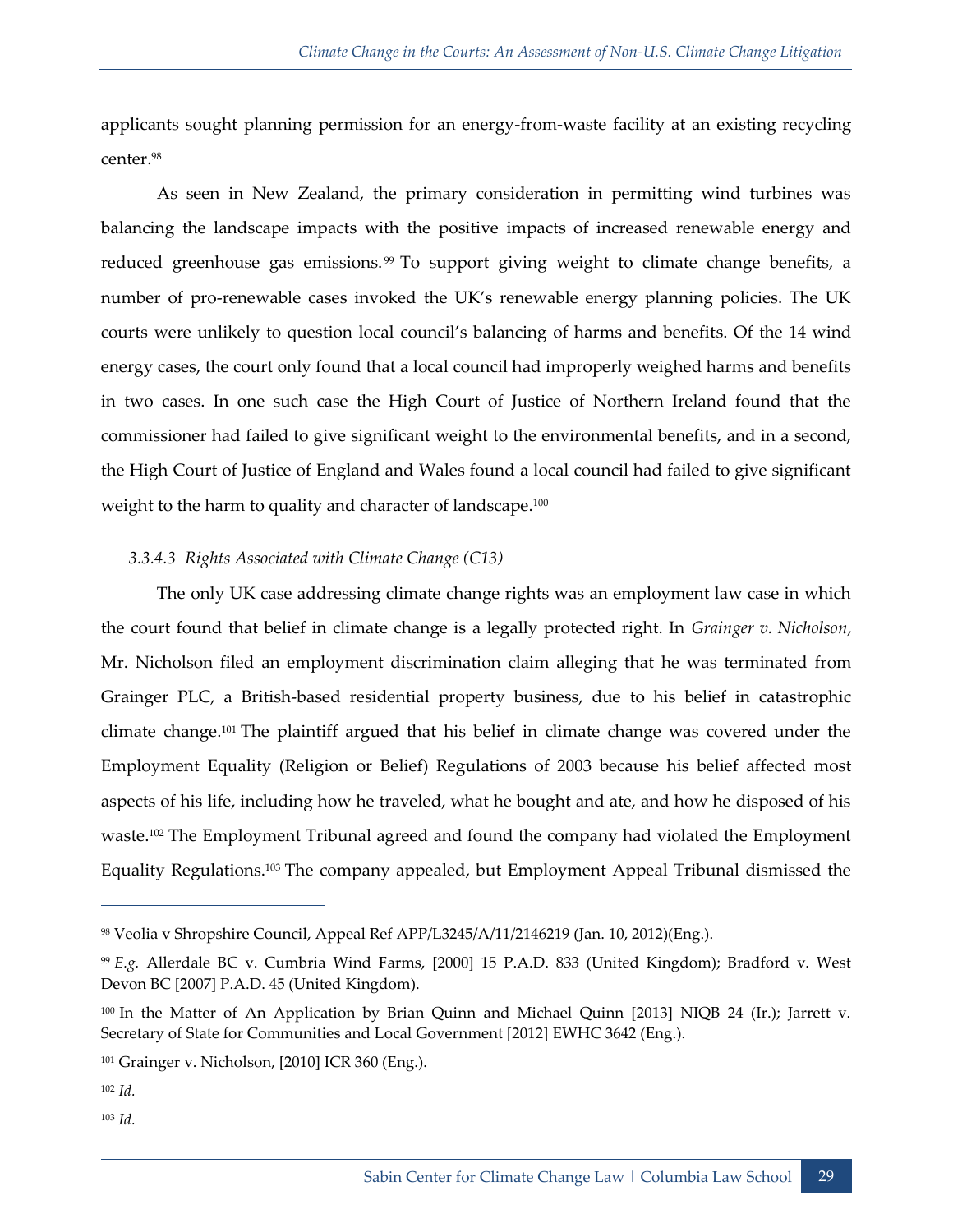appeal reasoning that a belief is not excluded from coverage just because it is political or based on science rather than religion.<sup>104</sup>

#### <span id="page-41-0"></span>**3.3.5 European Union**

Unlike other jurisdictions, EU litigation included very little EIA and permitting litigation. Instead, over 80% of EU litigation involved challenges substantive challenges to climate change legislation (Group A). Emphasis on substantive legislation is to be expected because the EU is a supranational government. Since land-use is traditionally a local government issue, land-use issues are more likely to be dealt with by national governments.



#### *3.3.5.1 EU ETS Litigation*

EU litigation almost exclusively arose out of the EU ETS. Twenty-seven of the thirty cases arose out of the scheme. The EU ETS established by Directive 2003/87/EC is the world's largest trading scheme, covering almost half of GHG emissions from 31 countries.<sup>105</sup> The majority of EU ETS cases were challenges to the scheme and subsequent regulations (*See category A2 in figure 7*). The Directive establishing the scheme was challenged unsuccessfully in three suits, two initiated

<sup>104</sup> *Id.* 

<sup>105</sup> European Commission, "The EU Emissions Trading System (EU ETS)," http://ec.europa.eu/clima/policies/ets/index\_en.htm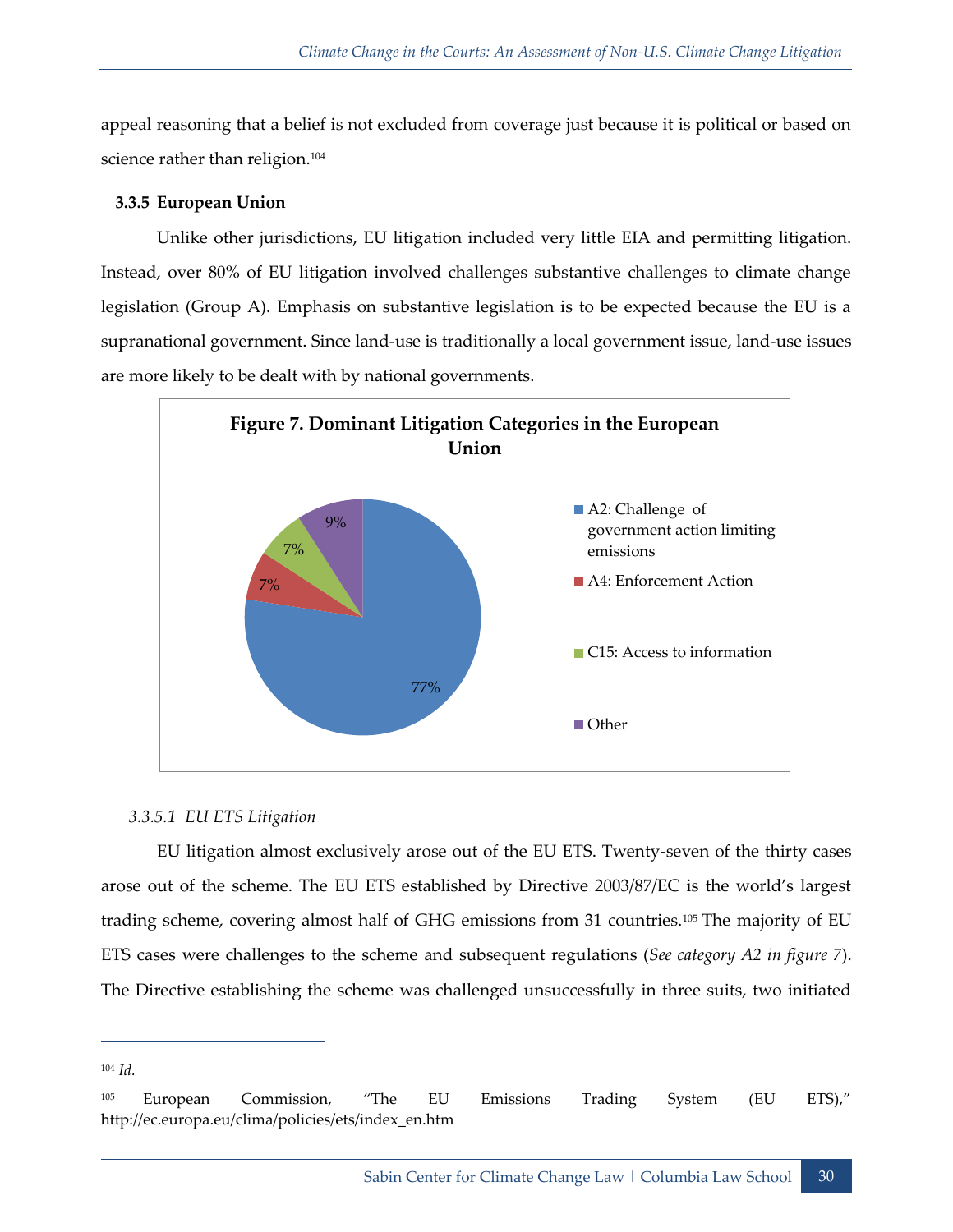by industry groups and a third by Poland.<sup>106</sup> These challenges only pertained to certain sectors or countries and did not question the validity of the scheme as a whole. When legislation was passed in 2008 to incorporate aviation emissions in the EU into the Scheme, another suit was initiated by the aviation industry.<sup>107</sup> While the suit was unsuccessful, international pressure did result in EU suspending application of the scheme for 2012 and limiting the application to flights within the EU for 2013-2016.<sup>108</sup>

Before the first two trading periods, Member States were required to develop National Allocation Plans (NAPs) determining the cap on allowances and how allowances would be allocated.<sup>109</sup> The European Commission had to approve each NAP and could require changes to NAPS where they were not in compliance with the Directive.<sup>110</sup> The process of developing and approving NAPs resulted in a substantial portion of EU ETS litigation. Emissions sources, such as cement producers, brought twelve suits challenging the European Commission's rejection of a NAP fearing that a revision of the NAP would result in more stringent emissions limits. None of these challenges were successful, usually because the European Court of Justice (CJEU) found that the plaintiff corporations were not individually affected as required by EU law.<sup>111</sup> Member States initiated five additional cases after the Commission rejected their NAPs. <sup>112</sup> In each case, the

<sup>106</sup> Société Arcelor v. Premier Minister, Case C-127/07, [2008] E.C.R. I-09895 (dismissing challenge of Directive 2003/87/EC under the principle of equality); Arcelor SA v. Parliament, Case T-16/04 [2010] E.C.R. II-00211, (dismissing a challenge of Directive 2003/87/EC on the basis that is violated several principles of common law); Poland v. Commission, Case T-183/07, [2009] E.C.R. II-03395 (dismissing challenge of Directive 2003/87/EC).

<sup>&</sup>lt;sup>107</sup> Air Transport Association of America v. Secretary of State for Energy and Climate Change, No. C-366/10, [2011] E.C.R. I-13755 (challenging U.S. airlines' inclusion in EU's Emission Trading Scheme).

<sup>108</sup> European Commission, "Reducing emissions from aviation" http://ec.europa.eu/clima/policies/transport/aviation/index\_en.htm.

<sup>109</sup> European Commission, "National Allocation Plans," http://ec.europa.eu/clima/policies/ets/pre2013/nap/index\_en.htm.

<sup>110</sup> *Id.*

<sup>111</sup> E.g. ENBW Energie, Buzzi Unicem SpA v. Commission of the European Communities, Case T-387/04, [2007] E.C.R. II-01195 at para. 127-128; Drax Power v. Commission, Case T-130/06, [2007] E.C.R. II-00067.

<sup>112</sup> Commission v. Latvia, Case C-267/11 [2013]; Germany v. Commission, Case T-374/04, [2007] E.C.R. II-04431; Re Greenhouse Gas Emission Allowance, Case T-178/05, [2005] E.C.R. II-04807; Estonia v. Commission Case T-263/07 [2009] E.C.R. II-03463; Poland v. Commission Case T-183/07, [2009] E.C.R. II-03395.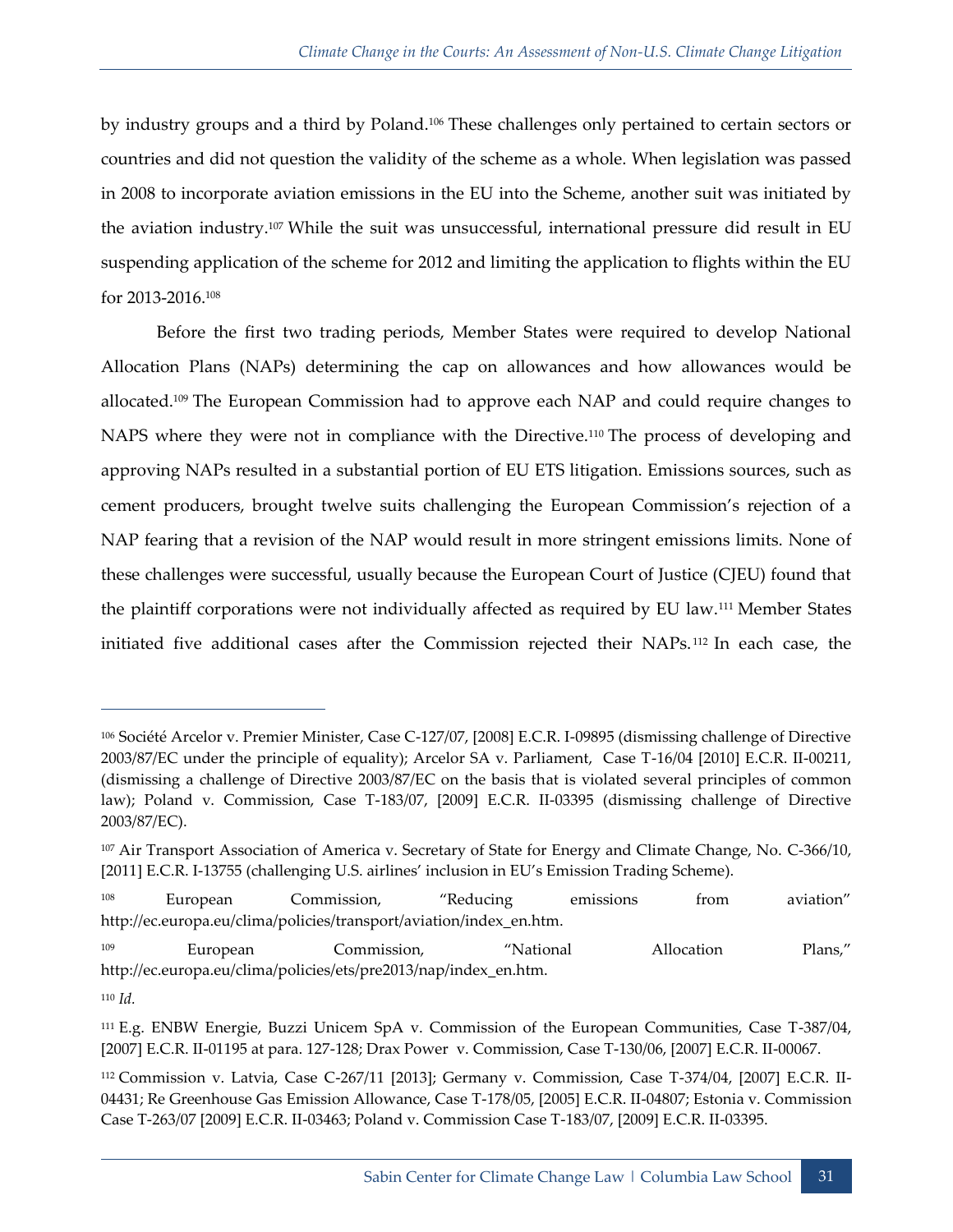Member State sought annulment of the Commission's decision. Unlike the challenges brought by industry, all four challenges by Member States were successful.<sup>113</sup>

Administration of the EU ETS resulted in two cases in which applicants sought access to information about emissions credits and trading (*See category C15 in figure 7*). In one case originating in Germany, the applicant corporation sought information about the conditions under which Germany's environment agency adopted allocation decisions during the first phase of the EU ETS.<sup>114</sup> The second case arose in France when the city of Lyon requested information on the sales of emissions allowances by the operators of the urban heating sites.<sup>115</sup> In both cases, the Court upheld the agencies' right to withhold the information.<sup>116</sup>

The last three suits pertaining to the EU ETS were enforcement actions (*See category A4 in figure 7*). Enforcement actions were brought by the Commission of European Communities against Finland and Italy for failure to failure to adopt all laws, regulations, and administrative provisions necessary to comply with Directive 2003/87/EC. <sup>117</sup> In both cases, the Court found for the Commission.<sup>118</sup> The third suit arose when the Swedish environmental protection agency imposed penalties on the Billerud companies for failing to surrender credits under the scheme. The Billerud companies challenged the penalties arguing that the failure was due to an internal error and the companies had a sufficient number of allowances at the time.<sup>119</sup> The CJEU found that failure to surrender credits still applies regardless of whether the company had sufficient allowances.<sup>120</sup>

#### *3.3.5.2 Challenges to Other Climate-Related Legislation*

The CJEU considered a few challenges to EU climate change policies other than the EU ETS. In one case, applicants unsuccessfully challenged an amendment to an economic support scheme

<sup>113</sup> *See id.*

<sup>114</sup> *See* Flachglas Torgau GmbH v Federal Republic of Germany [2012] 2 CMLR 17.

<sup>115</sup> Ville de Lyon v Caisse des dépôts et consignations Case C-524/09, [2010] E.C.R. I-14115.

<sup>116</sup> *Id.;* Flachglas Torgau GmbH v Federal Republic of Germany [2012] 2 CMLR 17.

<sup>117</sup> Commission v. Finland, C-107/05, [2006] E.C.R. I-00010 ; Commission v. Italy, C-122/05, 2006] E.C.R.I-00065.

<sup>118</sup> *See id.*

<sup>119</sup> Billerud Karlsborg AB v. Naturvardsverket, [2013] Case C-203/12 at para 19.

<sup>120</sup> *Id.* at para. 32.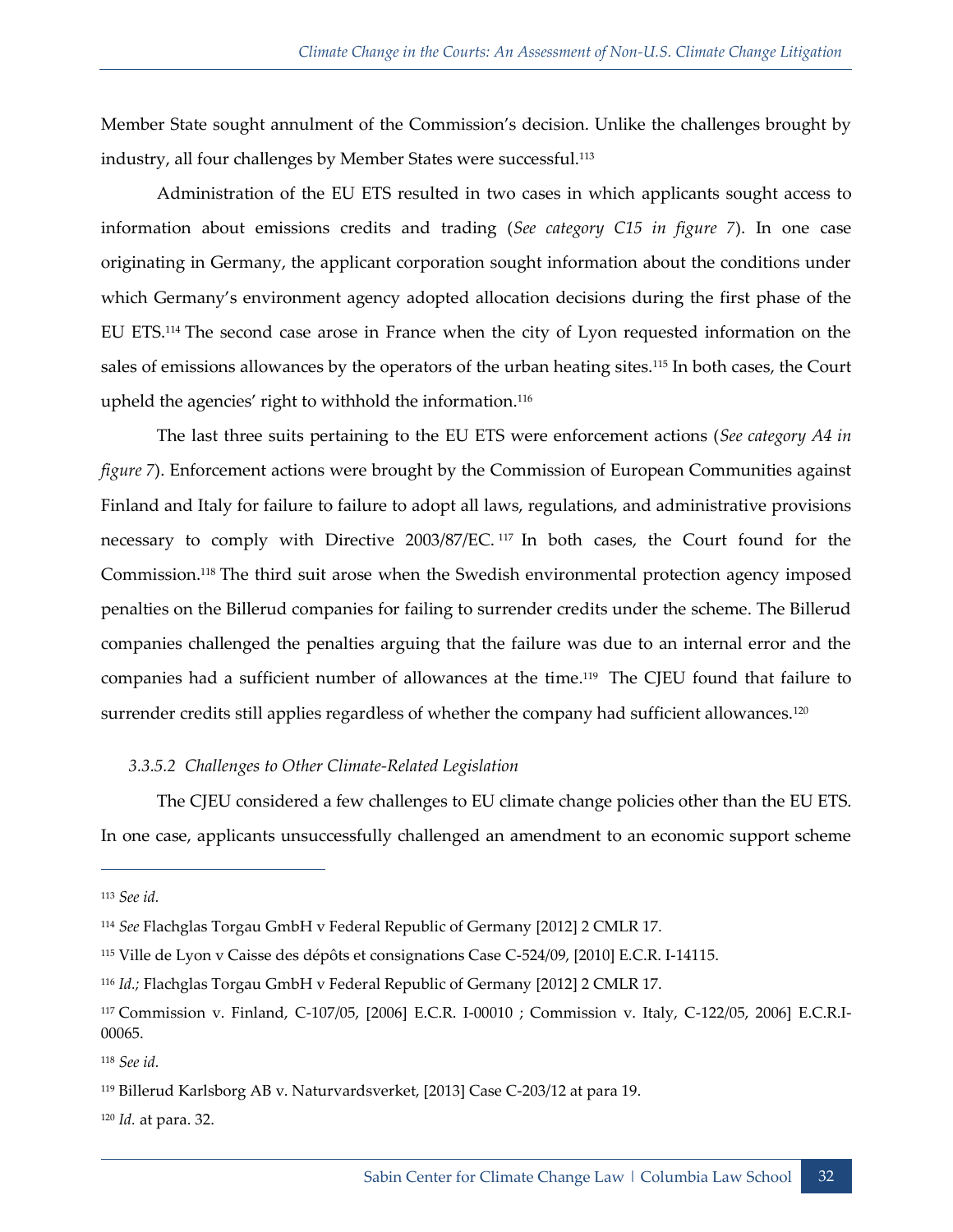for farmers that set aside a portion of funds previously used for direct payments to address climate change and other challenges faced by the agriculture sector.<sup>121</sup> In a second case, a producer of the metallic fuel additive MMT challenged EU limits and labeling requirements.<sup>122</sup> The CJEU upheld the law, reasoning that reducing the health and environmental risks associated with MMT use outweighs the economic interests of the MMT producer.<sup>123</sup>

A challenge to legislation allegedly inhibiting efforts to combat climate change fared no better in the CJEU. Applicants challenged Italian national legislation prohibiting the construction of wind turbines in a national park. The court dismissed the application, holding that the legislation would not obstruct EU's energy policies promoting renewable energy.<sup>124</sup>

## <span id="page-44-0"></span>**3.4 Players**

Climate change litigation is largely comprised of private plaintiffs suing government defendants. Ninety-six percent of cases were brought against governments.

|              |                  | Suit By  |                |                |        |
|--------------|------------------|----------|----------------|----------------|--------|
|              |                  | Citizens | Industry       | Governments    | Totals |
|              | Citizens         | X        | $\overline{2}$ | 3              | 5      |
|              | Industry         | 7        | 8              | $\overline{2}$ | 17     |
| Suit Against | Government       | 70       | 64             | 17             | 151    |
|              | Local            | 34       | 18             | $\overline{2}$ | 54     |
|              | National/Federal | 19       | 27             | 8              | 54     |
|              | <b>State</b>     | 16       | 3              | $\theta$       | 19     |
|              | Supranational    | 1        | 16             | 7              | 24     |
|              | <b>TOTAL</b>     | 77       | 74             | 22             |        |

*Table 4. Non-U.S. Litigation Categorized by Plaintiff and Defendant*

<sup>121</sup> Agrargenossenschaft Neuzelle v. Landrat des Landkreises Oder-Spree [2013] EUECJ C-545/11.

<sup>122</sup> Afton Chemical Limited v. Secretary of State for Transport European Court of Justice Case C-343/09 [2010] E.C.R. I-07027.

123 *Id.* at 68-69.

 $\overline{a}$ 

<sup>124</sup> Azienda Agro-Zootecnica Franchini sarl v Regione Puglia, European Court of Justice, Case C-2/10, [2011] E.C.R. I-06561.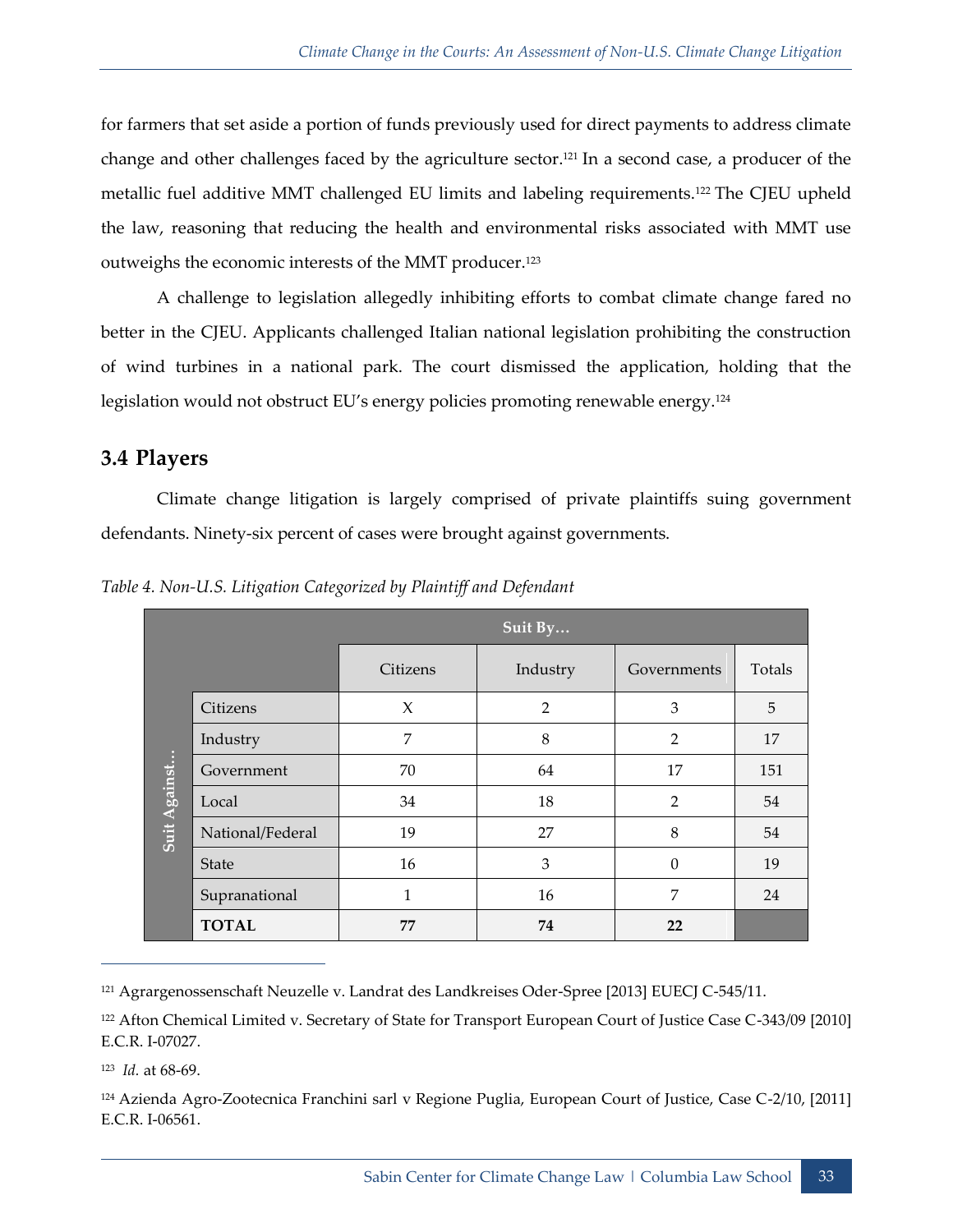Suits by citizens and industry were almost equal, representing 45% and 43% of total litigation respectively. Most citizen cases are not specifically environmental groups, but instead community groups and individuals, often property owners. Only 19% of suits by individuals were brought by environmental organizations. Environmental organizations primarily brought lawsuits challenging specific sources (Category B7) or encouraging new government actions to reduce GHG emissions (Category A1). The parity between suits brought by citizen and industry groups contrasts with the U.S., where Markell and Ruhl found that citizen groups far outnumbered other types of plaintiffs.<sup>125</sup> This portrayal of U.S. litigation may be outdated. The recent implementation of a number of climate change-related regulations has spurred an abundance of legal challenges.<sup>126</sup> Consequently, the U.S. litigation portfolio may now be more consistent with climate change litigation abroad.

Suits brought by governments constitute only approximately 13% of non-U.S. litigation. Most suits with a government plaintiff were brought against a government defendant. Of the 22 cases with government plaintiffs, 17 were against other governments. The five remaining cases were civil enforcement and criminal actions against corporations and individuals. Intergovernmental litigation has been predominant in the U.S.,<sup>127</sup> although there is a marked difference in the nature of intergovernmental litigation in the U.S. and abroad. Markell and Ruhl found that U.S. climate change litigation was primarily used "as means of resolving government scale disputes that are not being managed effectively through legislative institutions."<sup>128</sup> In this context, intergovernmental litigation was used as a tool to solve federalism issues, determining what level of government was responsible for climate action.<sup>129</sup> In non-U.S. climate litigation, however, intergovernmental litigation was largely administrative in nature. Half of the intergovernmental litigation was brought in the EU where the EU ETS was already enacted. These

<sup>129</sup> *Id.*

<sup>125</sup> Markell and Ruhl, *supra* note 2, at 74.

<sup>126</sup>*See* Arnold & Porter, Climate Change Litigation in the U.S., "Statutory Claims: Industry Law Suits: Challenges to Federal Action" 15, *available at*  http://www.arnoldporter.com/resources/documents/ClimateChangeLitigationChart.pdf.

<sup>127</sup> See David Markell & J.B. Ruhl, *supra* note 2, at 74.

<sup>128</sup> *Id.* at 75.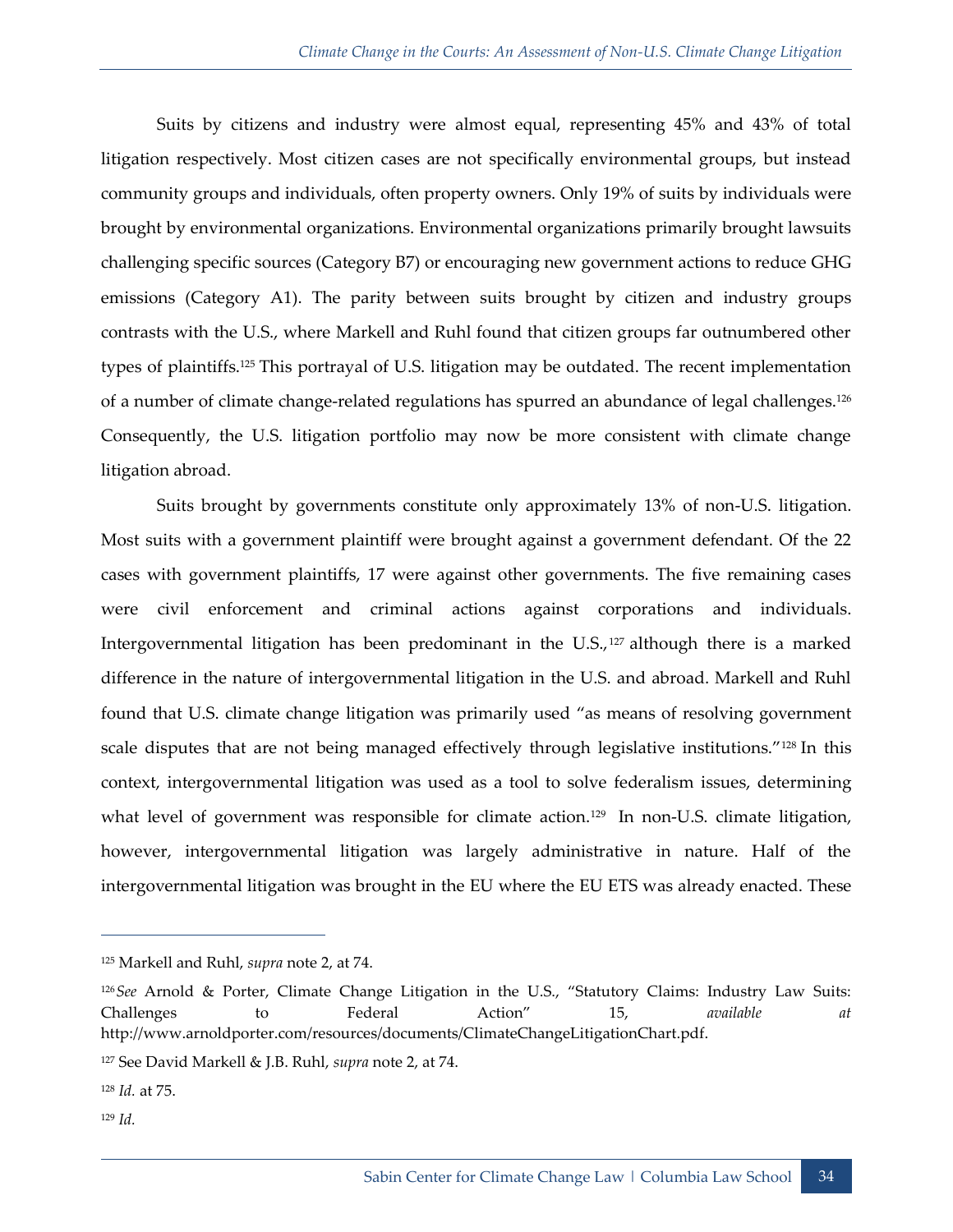cases addressed how the scheme should be implemented. For example, many of the EU ETS cases surrounded the rejection of Member States' NAPs.<sup>130</sup> Most of the remaining intergovernmental litigation was comprised of land-use cases where one government, usually local, challenged another government's approval of an action without adequate consideration of climate change.<sup>131</sup>

## <span id="page-46-0"></span>**3.5 Climate Change Objectives**

Litigation is being utilized both to encourage and challenge consideration of climate change. Pro and anti cases were almost even, totaling 75 and 83 respectively.<sup>132</sup> While the overall numbers are close, there is a sharp disparity in the type of actions brought by those aiming to encourage consideration of climate change and those working to prevent it (*See figure 8)*. The substantive GHG mitigation and adaptation cases (Category A) mostly experienced anti litigation. Within the category, there were 32 anti cases accounting for 84% of litigation (See figure 8). This aligns with the U.S. where most anti litigation has consisted of challenges to agency rulemakings.<sup>133</sup> Of the EIA and permitting cases (Category B), there were 61 pro cases, accounting for 57% of the category. The dominance of pro litigation is less dramatic but demonstrates a slight tendency towards initiating land use cases with the intention of promoting consideration of climate change impacts in permitting decisions. Pro litigation was also dominant for EIA and Permitting cases in the U.S., but there was very little anti litigation in these cases.<sup>134</sup>

<sup>130</sup> See e.g. BOT Elektrownia Bełchatów v. Commission, Case T-208/07, [2008] E.C.R. II-00225 (seeking annulment of Commission decision rejecting part of the Polish Phase II NAP).

<sup>131</sup> E.g. Hertfordshire CC v. Secretary of State for Communities and Local Government, [2011] EWHC 1572 (Eng.)(quashing planning permission for urban expansion project due to failure to consider climate change planning policy).

<sup>&</sup>lt;sup>132</sup> The remaining cases were excluded from categorization because they did not fall into either category.

<sup>133</sup> *See* David Markell & J.B. Ruhl, *supra* note 19, at 67.

<sup>134</sup> *Id.*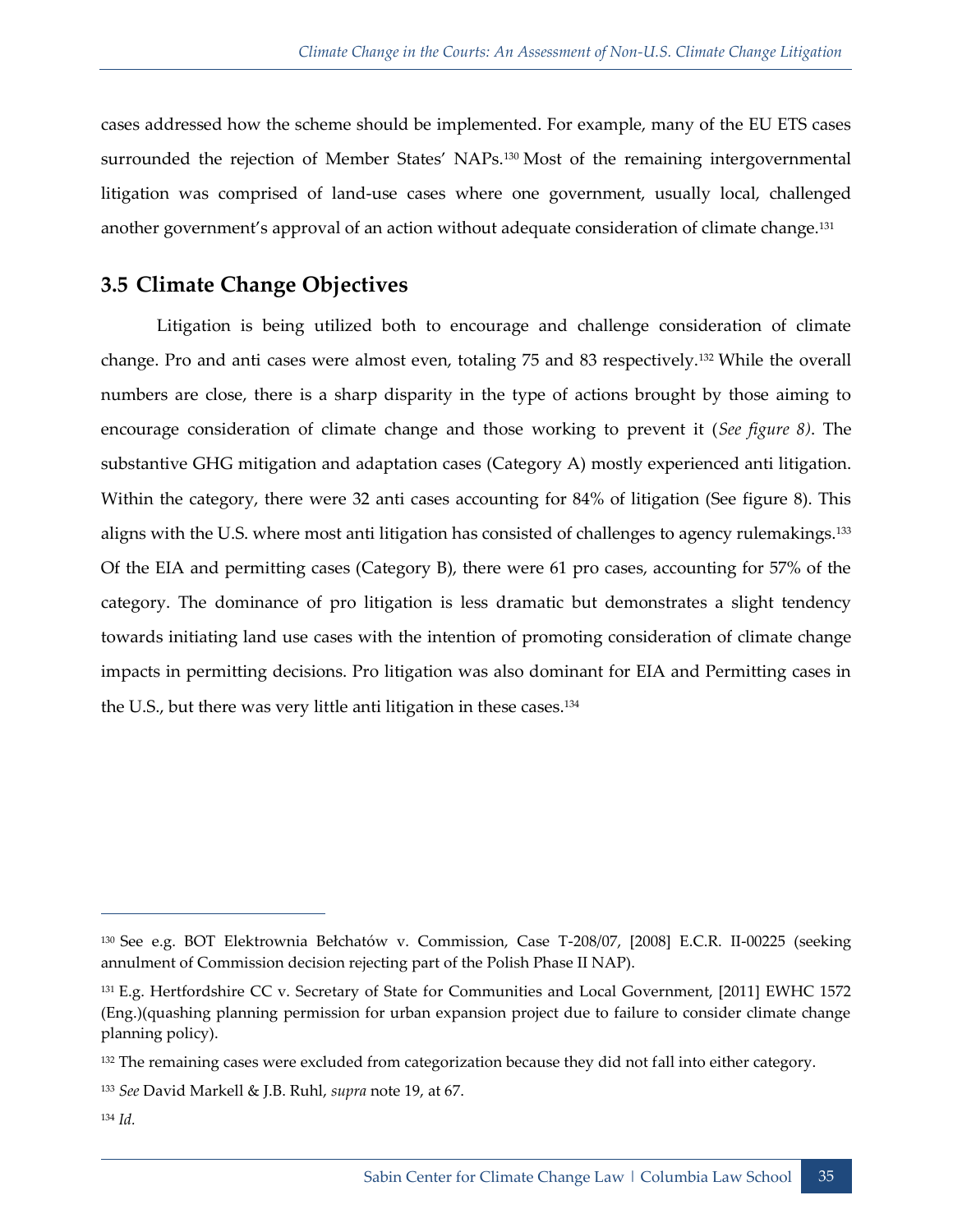

*Figure 8. Pro and Anti Cases By Litigation Category*

The breakdown of pro and anti litigation also varied by country. Pro cases comprised approximately 2/3 of cases in Australia and the UK. In New Zealand pro and anti litigation is almost equal. Spain experienced mostly anti litigation, but these cases were more concerned with challenging the process of setting limits in Spain's NAP than challenging the implementation of the NAP as a whole.

## <span id="page-47-0"></span>**3.6 Success of Climate Litigation**

Non-U.S. climate change litigation has experienced some degree of success, with a success rate just under 40%. EIA and permitting cases (Category B) had a higher success rate than substantive mitigation and adaptation cases (Category A)(*See figure 9*). Climate rights cases were also relatively successful, with almost 60% success rate. Cases against corporations were the most successful group, boasting close to 90% success rate; however, the high percentages correlate with small sample sizes and may not be statistically significant. This high success rate may be indicative of the fact that where very few enforcement actions are initiated, those that are brought are particularly strong suits; however, the high percentages correlate with small sample sizes and may not be statistically significant. Cases against individuals, however, did not experience the same level of success. The two criminal cases against protesters were unsuccessful, although the request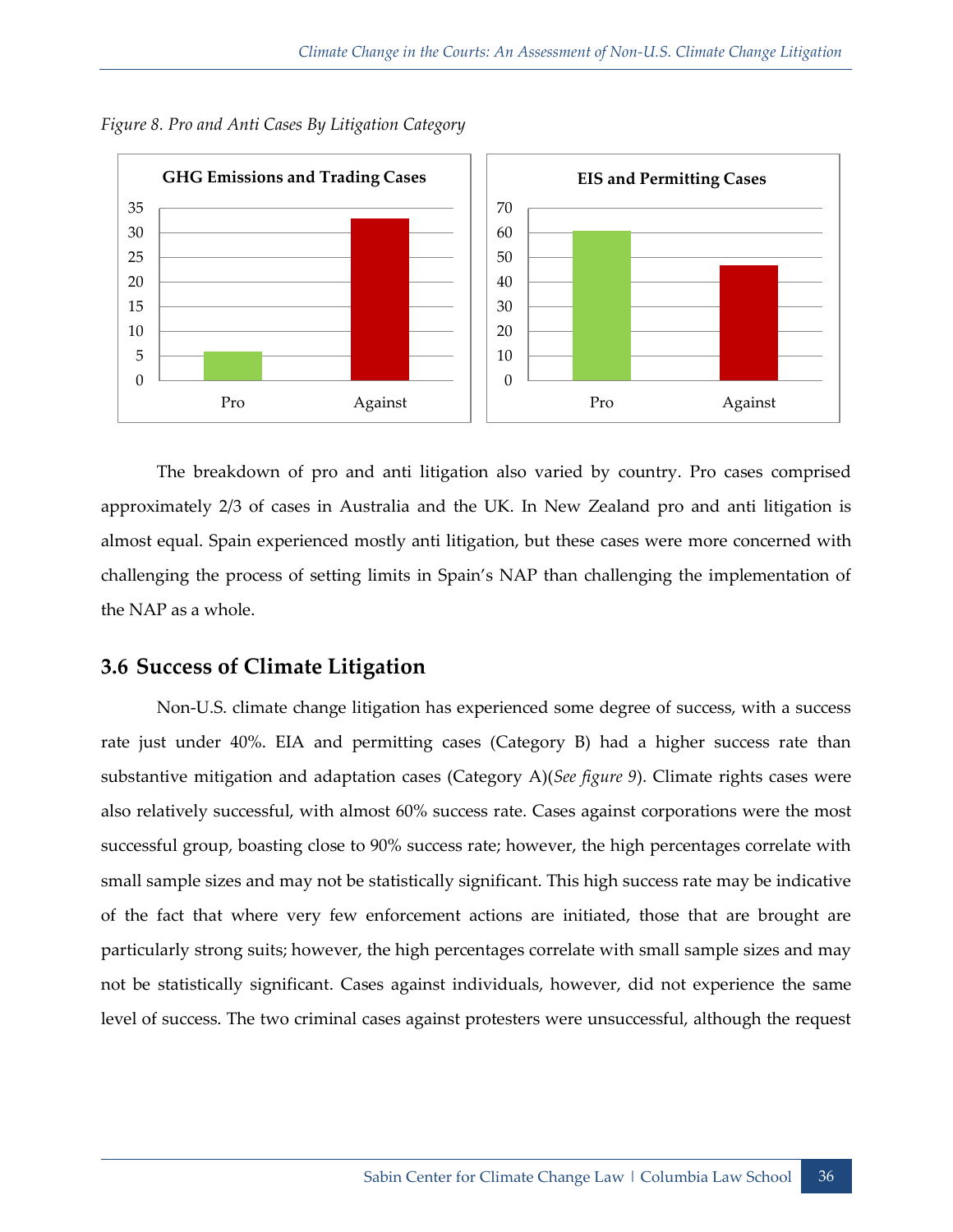for an injunction against protestors was granted.<sup>135</sup> The criminal suit associated with violating the EU ETS was successful, but the defendant successfully challenged the length of his sentence.<sup>136</sup>

With respect to cases against governments, pro climate action cases have a slightly better success rate of 42% compared to 35% for anti climate action cases. Of the EIA and permitting cases, anti cases were slightly more successful, reaching close to a 50% success rate, particularly cases challenging rejection of permits for GHG emissions sources (Category B6) and those challenging rejection of planning permits due to impacts of climate change on the project (Category B10). The variation in success rates is not likely sufficient to indicate that courts were differential to pro or anti litigation.



The success of climate change litigation also varied by jurisdiction. Claimants in Australia and Spain experienced the highest success rate, boasting 63% and 62% respectively. Litigation in the United Kingdom fared close to the international average with a 37% success rate. European Union and New Zealand litigation was rarely successful, with 17% and 14% success rates respectively. In the EU, this was mostly due to the fact that challenges to the Commissions rejection of NAPs had little success. Pro and anti litigation fared about equally in Australia and the UK. In the other jurisdictions there were too few cases to draw a meaningful conclusion.

<sup>135</sup> Director of Public Prosecutions v. Fraser, [2008] NSWSC 244 (Austl.); Heathrow Airport v. Garman, [2007] EWHC 1957 (Eng.); The Kingsnorth Six Trial, Maidstone Crown Court [2008] (Eng.)

<sup>136</sup> Regina v. Dosanjh, [2013] EWCA 2366 (Eng).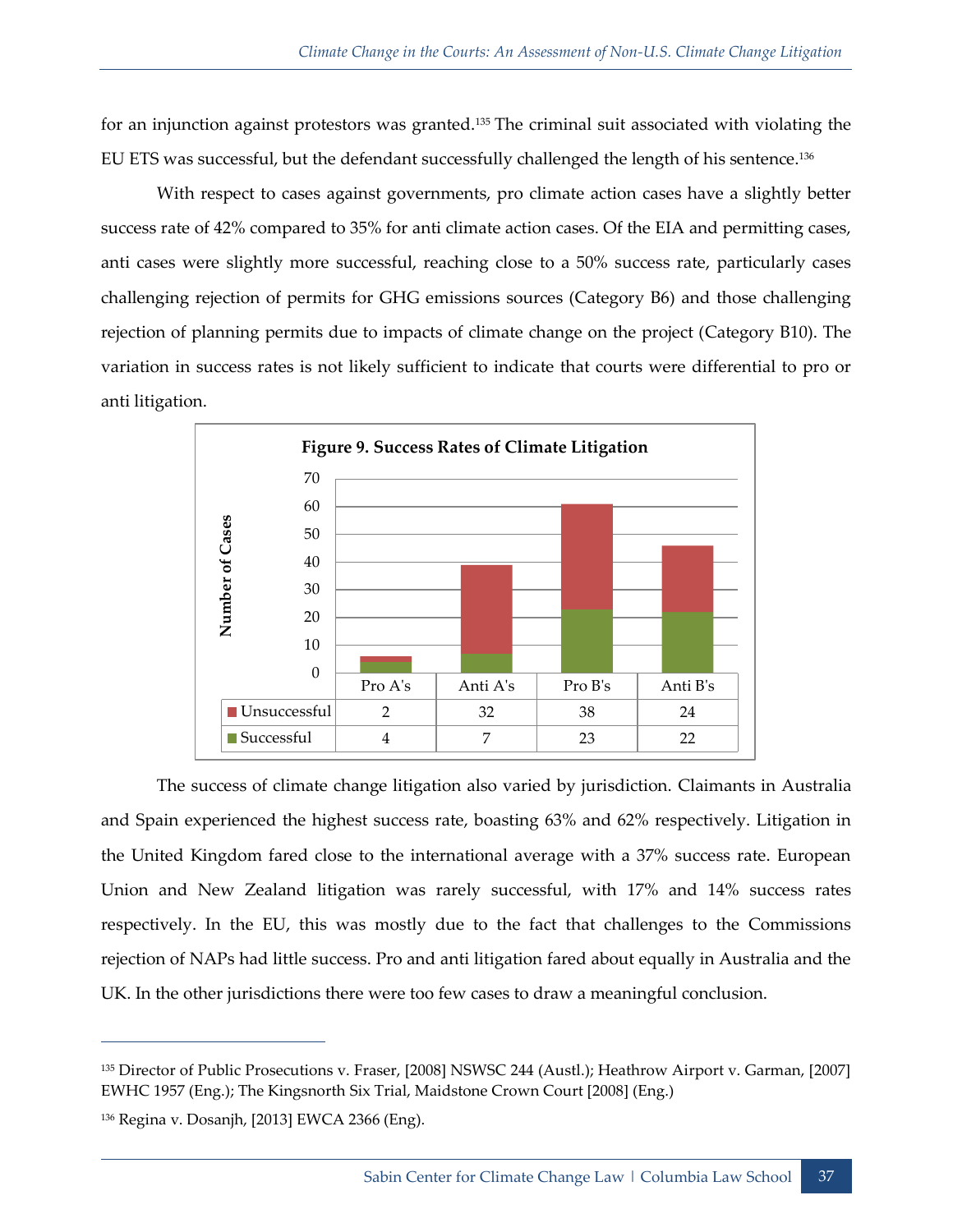## **4. ASSESSING CLIMATE CHANGE JURISPRUDENCE**

## <span id="page-49-1"></span><span id="page-49-0"></span>**4.1 Impact of the Courts on Climate Change Policy**

In assessing climate change litigation across jurisdictions, the most glaring difference is the sheer quantity of climate change litigation in the U.S. compared to all other jurisdictions. By the end of 2013, over 420 pieces of climate change litigation had been resolved in the U.S. alone. By the end of 2013, all other countries combined had only resolved 173 climate change cases.<sup>137</sup> These cases were almost entirely concentrated in five jurisdictions, with no climate change litigation in the vast majority of countries worldwide. Even accounting for potential gaps in this assessment, it is clear that litigation is not as heavily utilized as a tool to impact climate change policy outside of the United States.

Where climate change does arise in non-U.S. litigation, it was rarely utilized to encourage climate change policy development. Less than a quarter of cases were substantive climate change regulation cases, and almost all of those cases were challenging laws and policies controlling GHG emissions. Only two claims aimed to require a legislature or agency to promulgate a statute or policy establishing new or more stringent limits on emissions. This is negligible compared to the U.S., where such cases accounted for 11% of climate change litigation as of 2010.<sup>138</sup>

This difference may be due to differing political landscapes. In the U.S. opposition to climate action has been influential and effectively thwarted legislative efforts. Most other jurisdictions have been able to overcome opposition to climate action and develop flagship climate legislation. <sup>139</sup> The EU was early to action in this respect, establishing the EU ETS in 2005. Legislative success with respect to climate change outside of the U.S. has likely reduced the need to utilize the courts to encourage government action on climate change.<sup>140</sup>

<sup>&</sup>lt;sup>137</sup> This figure only includes settlements that were approved by a court and thus resulted in a judgment by the court.

<sup>138</sup> Markell & Ruhl, *supra* note 2, at 30. This percentage has likely decreased in recent years as challenges to agency regulations have increased.

<sup>139</sup> NACHMANY ET AL., *supra* note 17, at 26;

<sup>140</sup> *cf.* Peel, *supra* note 68.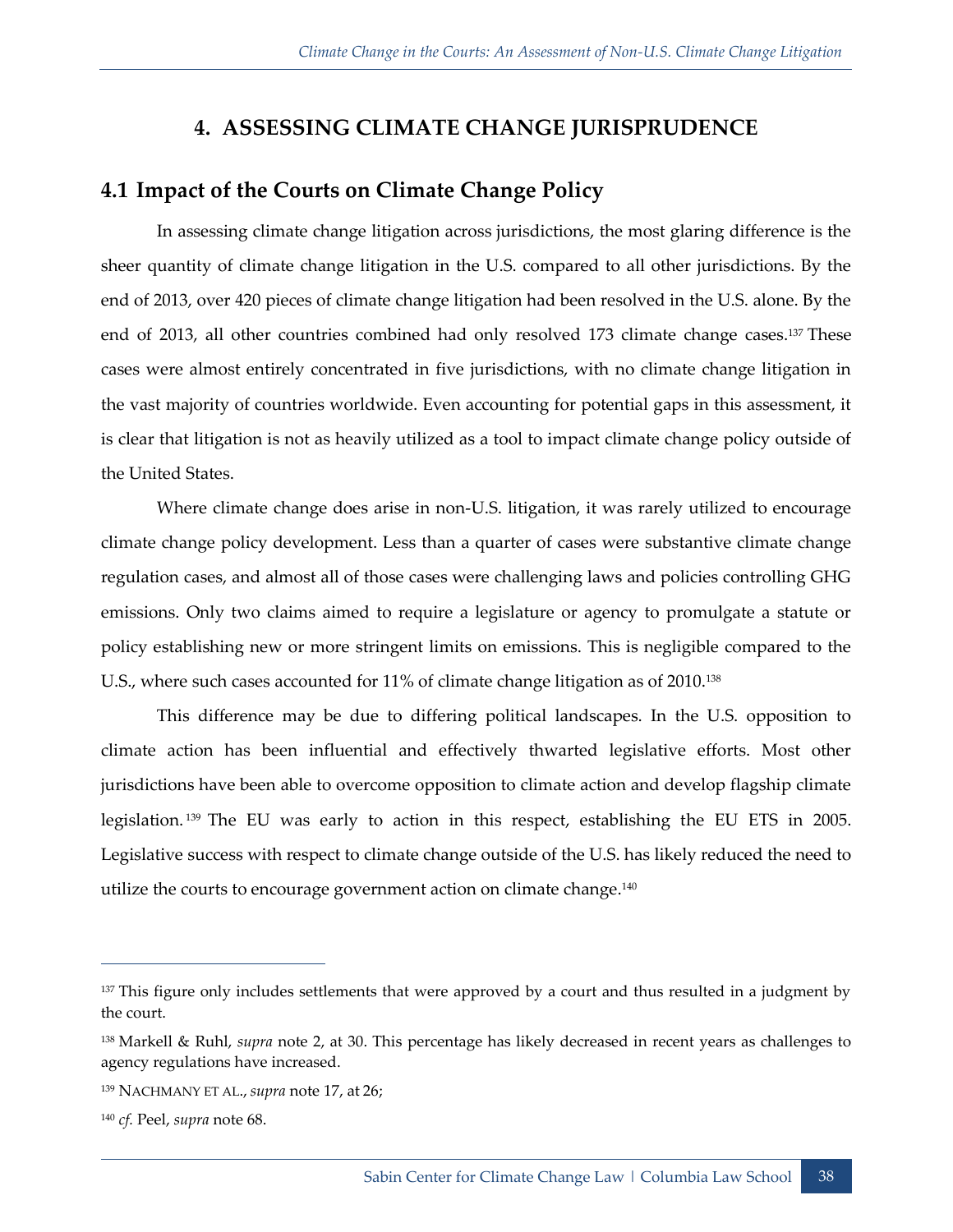## <span id="page-50-0"></span>**4.2 Judicial Deference to Agency Decision-Making**

 $\overline{a}$ 

The majority of climate change litigation to date addresses how agencies and local councils should factor climate change into permitting decisions. These procedural cases dominated litigation in Australia, New Zealand, and the UK. A critical issue in these cases is the extent to which courts are willing to second-guess agency decision-making to ensure climate change is receiving adequate consideration. This study reveals that the courts generally accept the scientific consensus surrounding climate change.<sup>141</sup> There is only one example of a non-U.S. court casting doubt on the science of climate change.<sup>142</sup> Moreover, courts were generally willing to ensure that agencies were taking into account climate change in decision-making, especially where laws or planning policies required such considerations.<sup>143</sup>

How much weight to give climate change impacts in decision-making was a more complicated issue and was answered rather inconsistently. With permitting decisions, it is necessary for agencies to balance a number of competing considerations. Some courts deferred to agencies and would go no further than ensuring that climate change was considered.<sup>144</sup> However, courts often engaged in the balancing of climate change against competing interests. Sometimes a court would find that an agency or local council failed to give climate change sufficient weight,<sup>145</sup> and in other instances, a court would find that the competing interests were more significant than

<sup>141</sup> E.g. *Environment Defence Society*, [2002] 11 NZRMA 492 at para. 63 (accepting the scientific consensus on climate change); *Greenpeace Australia*, [1994] 86 LGERA (Austl.)(applying the precautionary principle with respect to future climate change impacts on proposed development).

<sup>142</sup> In Nucifora v. General, the Queensland Land Court noted that climate change "is still a subject of considerable public debate." Nucifora v. General, [2013] QLC 19 (Austl.)(holding that applicant had failed to demonstrate devaluation of property due to climate change impacts).

<sup>143</sup> E.g. *Re* Australia Conservation Foundation, [2004] 140 LGERA 100 (Austl.)(holding that the assessment panel must consider the impacts of GHG emissions on the environment).

<sup>144</sup> *E.g.* Haughton v. Minister for Dept of Planning and Ors [2011] NSWLEC 217 (Austl.)(upholding the approval of two coal fired power plants emphasizing the Minister's discretion in weighing competing interests to determine what was in the public interest); Barbone and Ross v. Secretary of State for Transport [2009] EWHC 463 (UK)(upholding airport expansion where climate change impacts were giving consideration).

<sup>145</sup> *E.g.* Goldfinch v. National Assembly for Whales [2002] EWHC 1275 (UK)(holding that the inspector had given too little weight to flood risks due to climate change).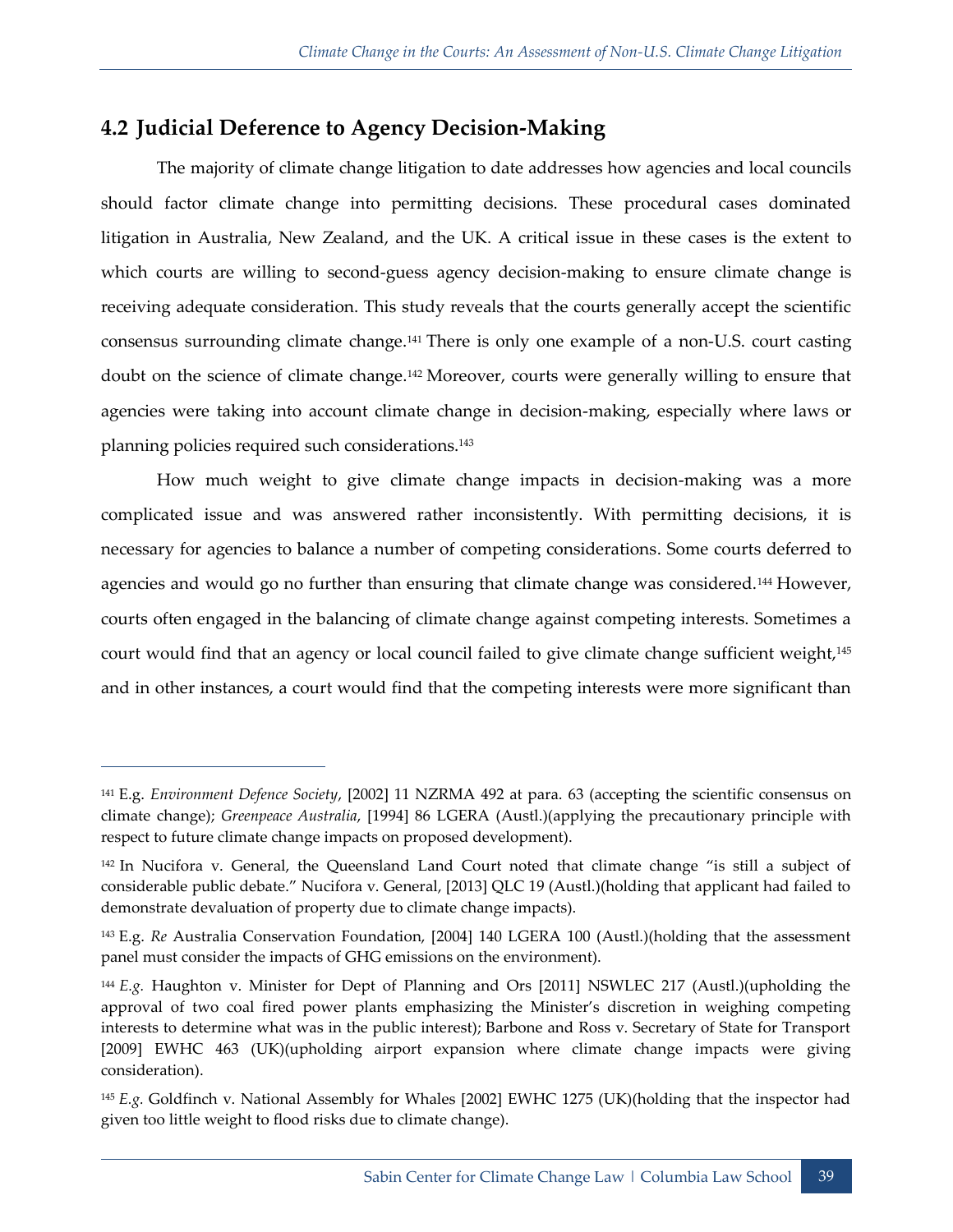climate change considerations.<sup>146</sup> Consequently, while courts have played an important role in ensuring that climate change is considered in land use and planning decisions, and have demonstrated a willingness to closely examine agency decision-making, they have not necessarily favored climate change considerations above competing interests.

## <span id="page-51-0"></span>**4.3 Climate Change Jurisprudence**

One of the primary questions posed by Markell and Ruhl in analyzing U.S. climate litigation was whether a distinct climate change jurisprudence had evolved. Ultimately, they concluded that courts had addressed the issue of climate change no differently than other regulatory questions.<sup>147</sup> Markell and Ruhl noted that "[c]limate change may be an exceptional problem for other institutions, but for the courts it has generally been business as usual."<sup>148</sup>

In general, the same proved true for non-U.S. litigation. While courts were sometimes willing to second-guess agency decision-making and weigh in on balancing, they usually adhered to legislative and regulatory requirements and declined to impose additional requirements.<sup>149</sup> The NSW Land and Environment Court was exceptional in this regard. In two instances, the court found it had legal authority to set limits on GHG emissions of proposed projects, first in *Macquarie*  when it found an implied  $CO<sub>2</sub>$  limitation on a coal-fired power plant based on common law principles, and then in *Hunter Environmental Lobby*, when the court subject approval of a coal mine to the offsetting of direct emissions.<sup>150</sup> However, these judicial restrictions were short-lived as *Macquarie* was overturned on appeal and the conditions imposed in *Hunter Environmental Lobby*  were suspended when the Australian Carbon Tax was enacted.

<sup>146</sup> *E.g.* Jarrett v. Secretary of State for Communities and Local Government [2012] EWHC 3642 (UK)(holding that harm to character and quality of the landscape outweighed benefits of renewable energy and mitigation of climate change).

<sup>147</sup> David Markell & J.B. Ruhl, *supra* note 2, at 77

<sup>148</sup> *Id.* at 70.

<sup>149</sup> *E.g.* Environment Defence Society[2002] 11 NZRMA 492 at para. 92 (declining to require a gas fired power station to offset emissions, pointing to the administrative difficulties of monitoring and enforcing such a condition)

<sup>150</sup> *See infra,* notes 27-33.